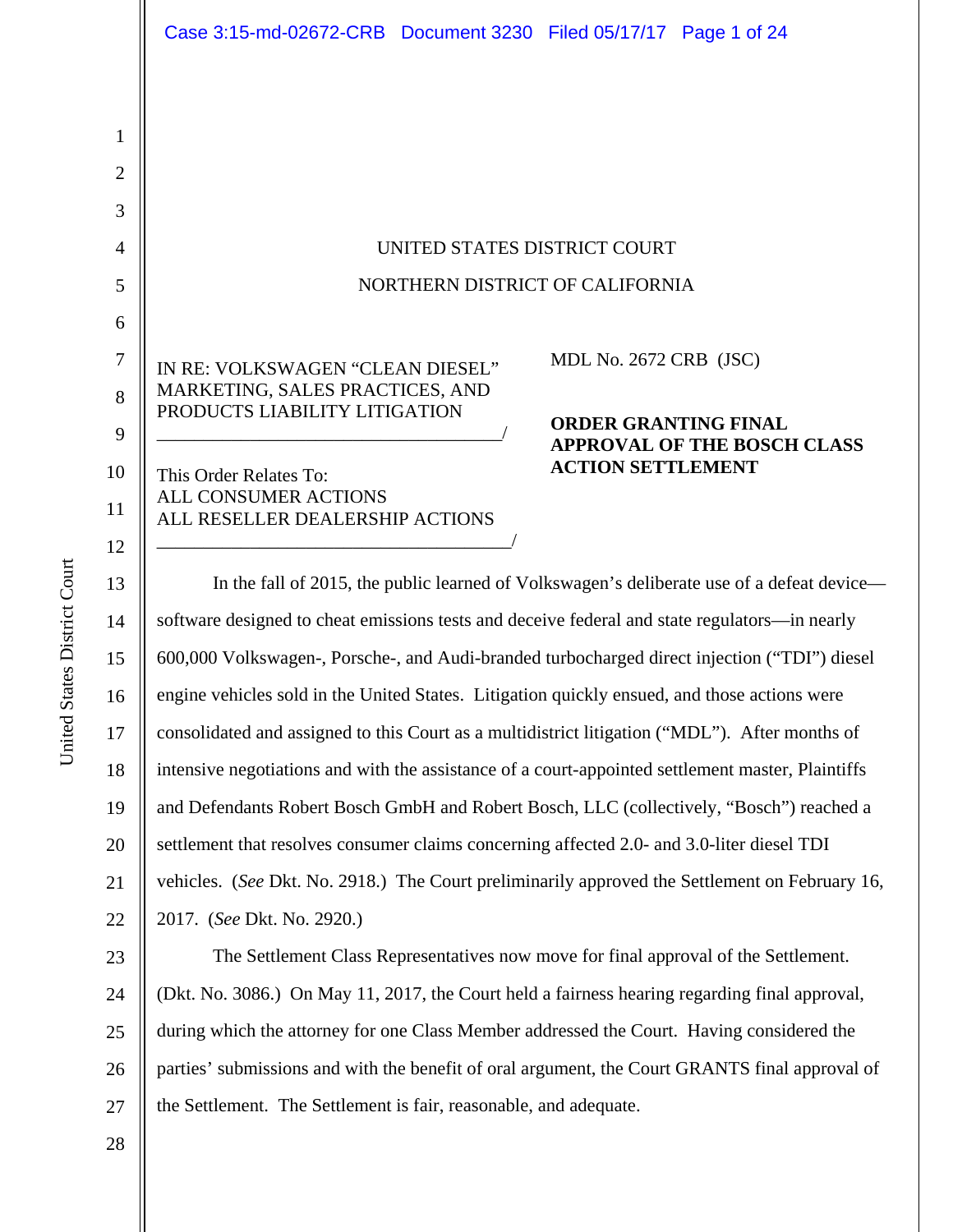#### **BACKGROUND**

#### **I. Factual Allegations**

1

2

3

4

5

6

7

8

9

10

11

12

13

14

15

From 2009 through 2015, Volkswagen sold Volkswagen-, Audi-, and Porsche-branded TDI "clean diesel" vehicles, which it marketed as being environmentally friendly, fuel efficient, and high performing. Unbeknownst to consumers and regulatory authorities, Volkswagen installed in these cars a software defeat device that allowed the vehicles to evade United States Environmental Protection Agency ("EPA") and California Air Resources Board ("CARB") emissions test procedures. Specifically, the defeat device senses whether the vehicle is undergoing testing and produces regulation-compliant results, but operates a less effective emissions control system when the vehicle is driven under normal circumstances. Only by installing the defeat device on its vehicles was Volkswagen able to obtain Certificates of Conformity from EPA and Executive Orders from CARB for its 2.0- and 3.0-liter diesel engine vehicles; in fact, these vehicles release nitrogen oxides at a factor of up to 40 times over the permitted limit. Over six years, Volkswagen sold American consumers nearly 600,000 diesel vehicles equipped with a defeat device.

16 17 18 19 20 21 As alleged, Bosch worked closely with Volkswagen to develop and supply the defeat device for use in Volkswagen's vehicles. Despite having knowledge of Volkswagen's illicit use of the defeat device, Bosch continued to work with Volkswagen and even concealed the defeat device in communications with U.S. regulators when concerns were raised about the emission control systems in certain Volkswagen vehicles. While Volkswagen has publicly admitted wrongdoing, Bosch continues to deny wrongdoing. (*See* Dkt. No. 2838 at 8.)

22

#### **II. Procedural History**

23 24 25 26 27 28 In January 2016, the Court appointed Elizabeth J. Cabraser of Lieff, Cabraser, Heimann & Bernstein, LLP as Lead Plaintiffs' Counsel and Chair of the Plaintiffs' Steering Committee ("PSC"), to which the Court also named 21 other attorneys. (Dkt. No. 1084.) On September 2, 2016, the PSC filed its Amended Consolidated Consumer Class Action Complaint against 13 named defendants: Volkswagen Group of America; Volkswagen AG; Audi AG; Audi of America, LLC; Porsche AG; Porsche Cars North America, Inc.; Martin Winterkorn; Mattias Müller;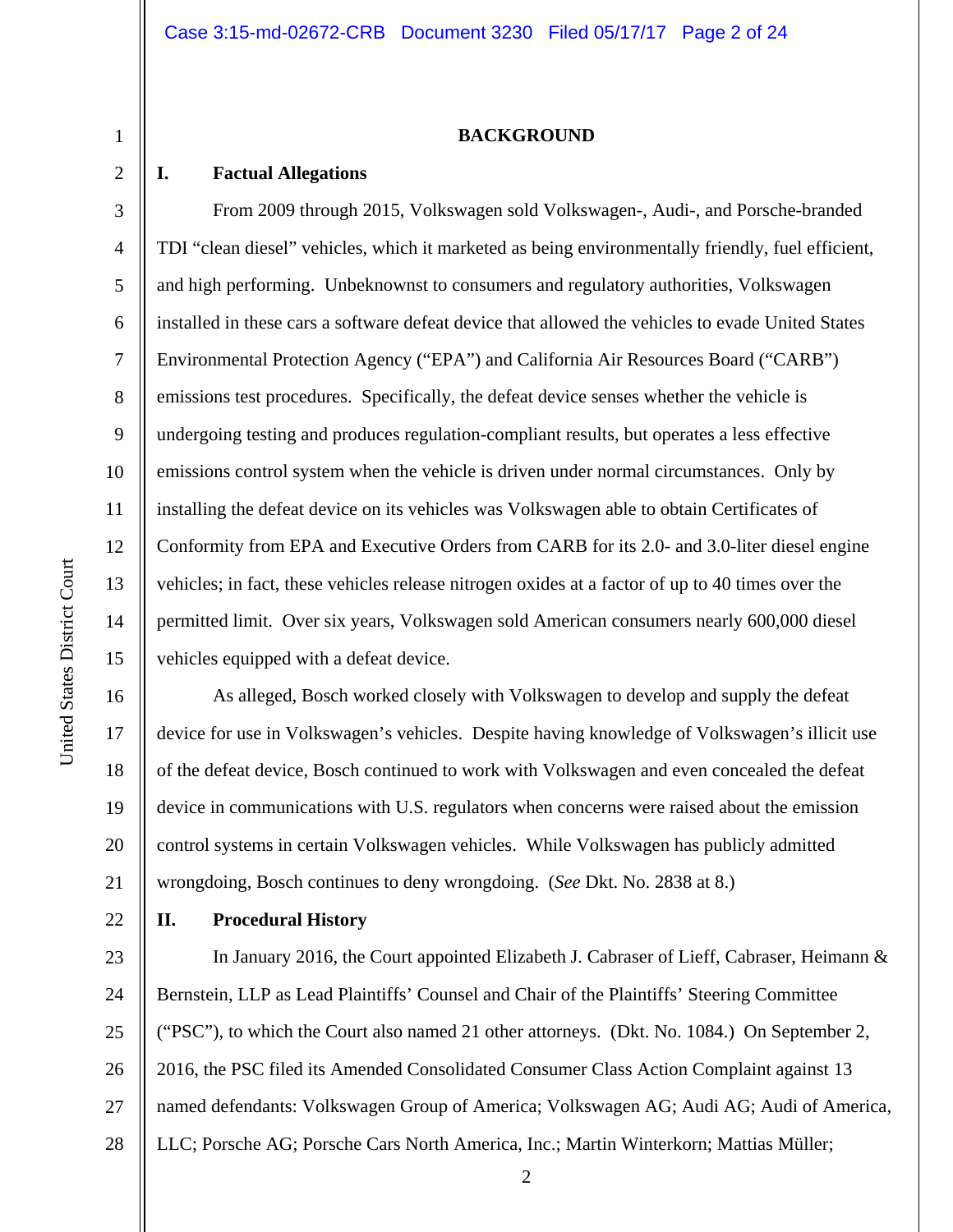Michael Horn; Rupert Stadler; Robert Bosch GmbH; Robert Bosch, LLC; and Volkmar Denner. (Dkt. No. 1804.) As against Bosch, the complaint asserts claims under the Racketeer Influenced and Corrupt Organizations Act ("RICO"), 18 U.S.C. § 1962(c)-(d), state fraud and unjust enrichment laws, and all fifty States' consumer protection laws. The PSC also filed a Second Amended Consolidated Reseller Dealership Class Action Complaint against the same 13 defendants; the complaint asserts against Bosch claims for RICO, fraud, and unjust enrichment. (Dkt. No. 1805.)

10 12 14 In January 2016, the Court appointed former Director of the Federal Bureau of Investigation Robert S. Mueller III as Settlement Master to oversee settlement negotiations between the parties. (Dkt. No. 973.) Since that time, in parallel to negotiations for the 2.0-liter and 3.0-liter Volkswagen settlements, the parties have engaged in both litigation and settlement discussions over Bosch's involvement in the Volkswagen emissions scandal. The parties finally reached a proposed Settlement, and the Court preliminarily approved the Settlement on February 16, 2017. (Dkt. No. 2920.)

The Notice Administrator implemented the court-approved Notice Program beginning March 6, 2017 by U.S. first class mail. (Dkt. No.3188-2 ¶ 18.) Plaintiffs filed a motion for final approval on March 24, 2017. (Dkt. No. 3086.) By April 14, 2017, there were four timely objections and 640 opt outs. (Dkt. Nos. 3188 at 5; 3188-1 at 3-15; 2188-2 ¶¶ 43-44.)

#### **SETTLEMENT TERMS**<sup>1</sup>

20 21 22 The key provisions of the Settlement are as follows. The Settlement requires Bosch to create a non-reversionary settlement fund, called the Bosch Settlement Fund, in the amount of \$327,500,000 to compensate Class Members. (Dkt. No. 2918 ¶¶ 4.1, 10.1.)

23 24 25 26 The proposed Settlement Class consists of all persons and entities who were eligible for membership in the combination of classes defined in the 2.0-liter and 3.0-liter class action settlement agreements, including anyone who opted out or opts out of those agreements. (*Id.* ¶ 2.17.) The following are excluded from the Settlement Class: (a) Bosch's officers, directors, and

27

 $\overline{\phantom{a}}$ 

28

1

2

3

4

5

6

7

8

9

11

13

15

16

17

18

<sup>1</sup> A more detailed explanation of the Settlement terms can be found in the Court's preliminary approval order. (*See* Dkt. No. 2920.)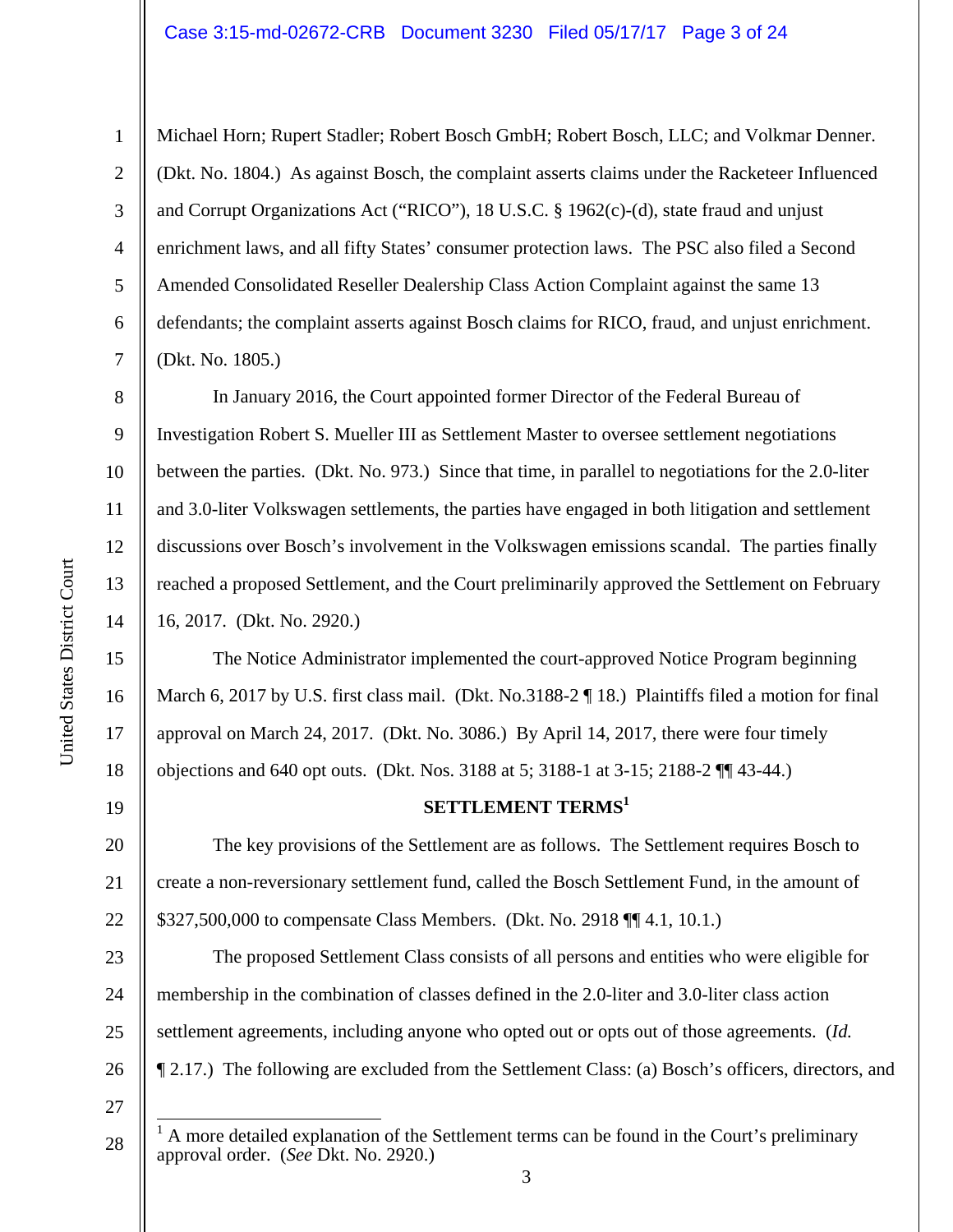employees; and Bosch's affiliates and affiliates' officers, directors, and employees;

(b) Volkswagen; Volkswagen's officers, directors, and employees; and Volkswagen's affiliates and affiliates' officers, directors, and employees; (c) any Volkswagen franchise dealer; (d) judicial officers and their immediate family members and associated court staff assigned to this case; and (e) any person or entity that timely and properly opted out of the Bosch Settlement. (*Id.*) Eligible Vehicles under the Settlement are the same eligible vehicles identified in the 2.0-liter and 3.0-liter settlement agreements. (*Id.* ¶ 2.34.) Any Volkswagen, Audi, or Porsche vehicles that were never sold in the United States or its territories are excluded from the Eligible Vehicles. (*Id.*)

The Bosch Settlement Fund will be distributed such that \$163,267,450 will be shared among 2.0-liter Class Members and \$113,264,400 will be shared among 3.0-liter Class Members. (Dkt. No. 2838 at 14.) The Fund will be distributed to Class Members, based on the Federal Trade Commission's ("FTC") allocation plan (*see* Dkt. No. 2918 ¶ 4.4), as follows:

An eligible owner of an Eligible Vehicle in the 2.0-liter settlement will receive \$350, except that if an eligible seller or lessee has an approved claim for the same Eligible Vehicle, the eligible owner will receive \$175. (Dkt. No. 2838 at 15.) An eligible seller in the 2.0-liter settlement with an approved claim will receive \$175. (*Id.*) An eligible lessee in the 2.0-liter settlement will receive \$200. (*Id.*)

18 19 20 21 22 23 24 25 26 27 An eligible owner of an Eligible Vehicle in the 3.0-liter settlement will receive \$1,500, with three exceptions: (1) if an eligible former owner of the same Eligible Vehicle has an approved claim in the 3.0-liter settlement, the \$1,500 payment will be split equally (\$750 each) between the owner and the former owner; (2) an eligible owner will also receive \$750 if an eligible former lessee of the Eligible Vehicle has an approved claim; and (3) if two former eligible owners of the Eligible Vehicle have approved claims, the \$1,500 will be split such that the eligible owner receives \$750 and each of the two former owners receives \$375. (*Id.*) An eligible lessee in the 3.0-liter settlement will receive \$1,200. (*Id.*) The Settlement Benefit Period, or the time period during which Class Members may obtain benefits under the Settlement, ends on April 30, 2020. (*Id.* ¶ 2.50.)

28

4 At the conclusion of the Settlement Benefit Period, if any funds remain in the Bosch

United States District Court United States District Court 1

2

3

4

5

6

7

8

9

10

11

12

13

14

15

16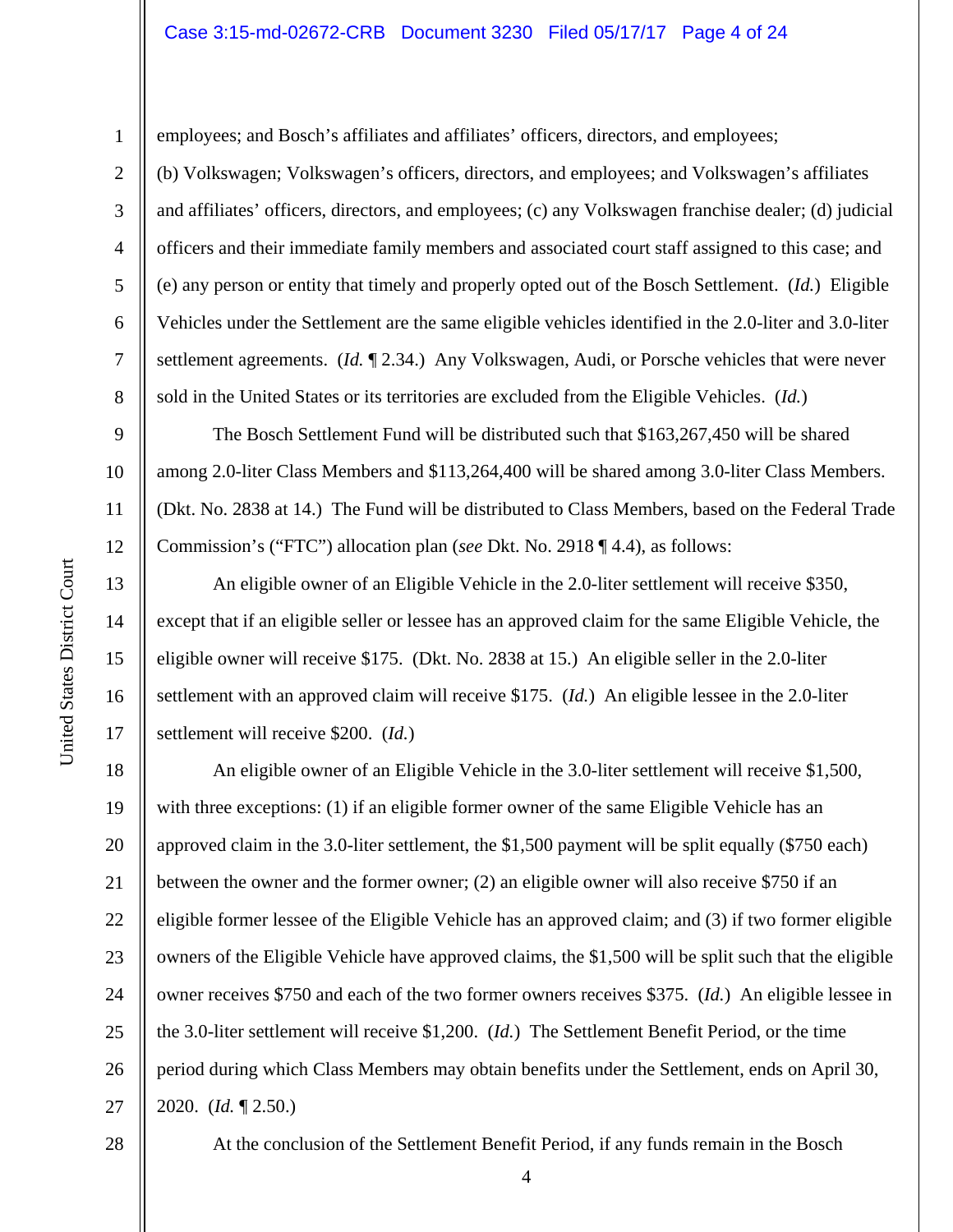#### Case 3:15-md-02672-CRB Document 3230 Filed 05/17/17 Page 5 of 24

Settlement Fund, and it is not feasible or economically reasonable to distribute such funds to Class Members, the funds will be distributed through *cy pres* payments according to a distribution plan and schedule filed by Class Counsel and approved by the Court. (*Id.* ¶ 10.2.) Any unused funds will only revert to Bosch if the Settlement is terminated or invalidated prior to the conclusion of the Settlement Benefit Period. (*Id.* ¶ 10.3.)

6 7 8 9 10 11 12 13 14 15 Reasonable attorneys' fees and costs for common-benefit work performed by Class Counsel, and other attorneys designated by Class Counsel, will be paid from the Bosch Settlement Fund. (*Id.* 11.1.) Bosch and Class Counsel did not discuss the amount of fees and expenses to be paid prior to agreement on the terms of the Settlement (*id.*), though with Class Counsel's request for preliminary approval of the Settlement, Class Counsel indicated that it would seek attorneys' fees of no more than 16 percent of the Bosch Settlement Fund (Dkt. No. 2838 at 16). With Class Counsel's request for final approval of the Settlement, Class Counsel moved for \$51 million in attorneys' fees and \$1 million in costs and expenses, amounting to 15.6% of the Bosch Settlement Fund. (Dkt. No. 3087 at 5.) In a separate order issued today, the Court granted Class Counsel's request. (Dkt. No. 3231.)

In exchange for benefits under the Settlement, Class Members agree to release all Released Claims against the Released Parties. The Settlement defines Released Parties as:

> (1) Robert Bosch GmbH, Robert Bosch LLC, and all current and former parents (direct or indirect), shareholders (direct or indirect), members (direct or indirect), subsidiaries, affiliates, joint venture partners, insurers, contractors, consultants, and auditors, and the predecessors, successors, and assigns of the foregoing (the "Bosch Released Entities"); and (2) all current and former officers, directors, members of the management or supervisory boards, employees, agents, advisors and attorneys of the Bosch Released Entities (the "Bosch Released Personnel").

23 (Dkt. No. 2918 ¶ 9.2.)

The Released Claims are defined as:

25 26 27 28 any and all claims, demands, actions, or causes of action, whether known or unknown, that they may have, purport to have, or may have hereafter against any Released Party, as defined above, that: (i) are related to any Eligible Vehicle; (ii) arise from or in any way relate to the 2.0-liter TDI Matter or the 3.0 Liter TDI Matter; and (iii) that arise from or are otherwise related to conduct by a Released Party that (a) predates the date of this Class Action Settlement

16

17

18

19

20

21

22

24

1

2

3

4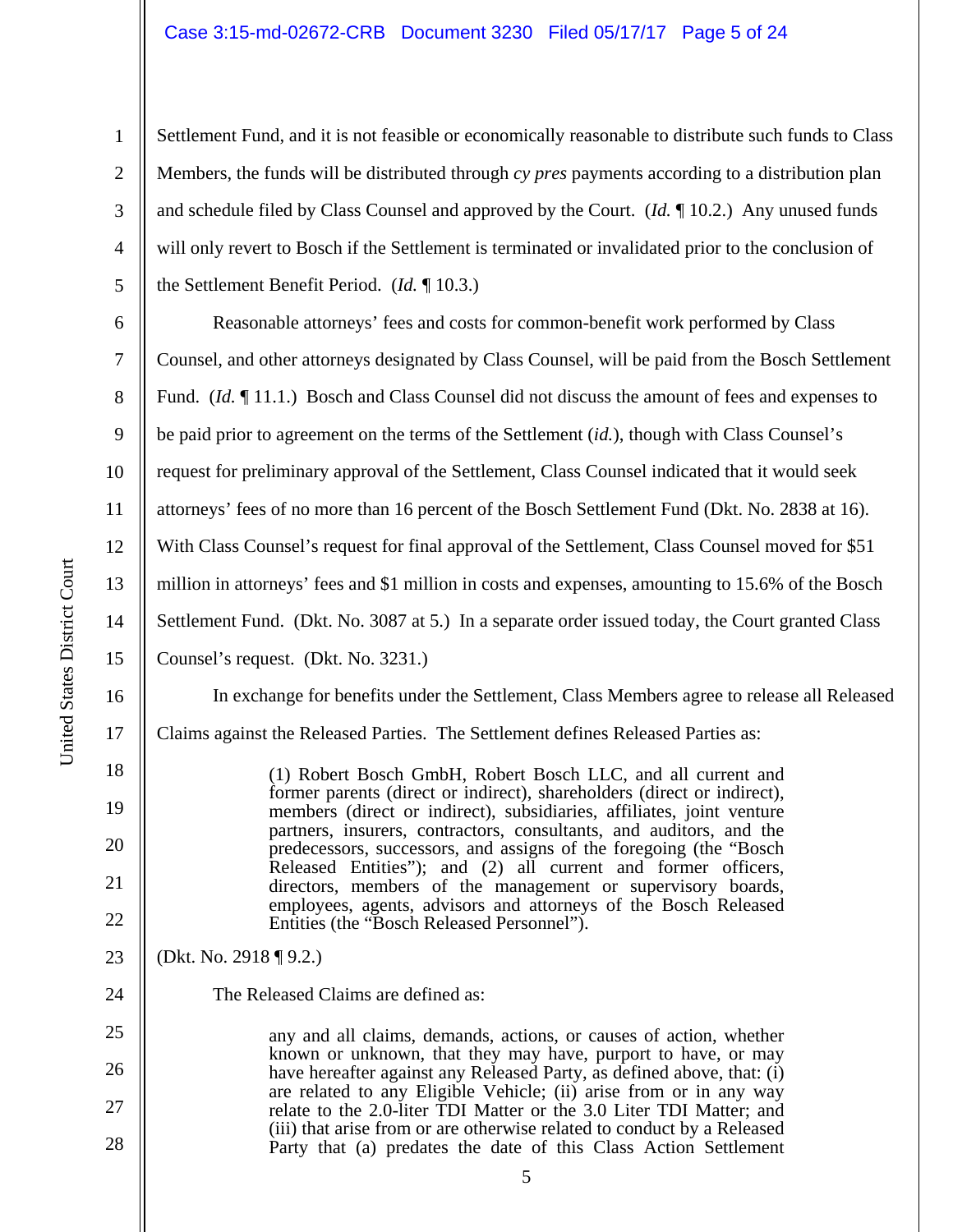Agreement and (b) formed the factual basis for a claim that was made or could have been made in the Complaints. This Release applies to any and all claims, demands, actions, or causes of action of any kind or nature whatsoever, whether in law or in equity, contractual, quasi-contractual, or statutory, known or unknown, direct, indirect or consequential, liquidated or unliquidated, past, present or future, foreseen or unforeseen, developed or undeveloped, contingent or non-contingent, suspected or unsuspected, whether or not concealed or hidden, related to any Eligible Vehicle and arising from or otherwise related to conduct by a Released Party that predates the date of this Class Action Settlement Agreement as set forth above, including without limitation (1) any claims that were or could have been asserted in the Action; (2) all marketing and advertising claims related to Eligible Vehicles; (3) all claims arising out of or in any way related to emissions, emissions control equipment, electronic control units, electronic transmission units, CAN-bus-related hardware, or software programs, programing, coding, or calibration in Eligible Vehicles;  $(\overline{4})$  all claims arising out of or in any way related to a 2.0-liter TDI Matter under the 2.0-liter Class Action Settlement and a 3.0-liter TDI Matter under the 3.0 liter Class Action Settlement; and (5) any claims for fines, penalties, criminal assessments, economic damages, punitive damages, exemplary damages, statutory damages or civil penalties, liens, rescission or equitable or injunctive relief, attorneys', expert, consultant, or other litigation fees, costs, or expenses, or any other liabilities, that were or could have been asserted in any civil, criminal, administrative, or other proceeding, including arbitration[.]

(*Id.* ¶ 9.3.)

#### **DISCUSSION – FINAL APPROVAL OF SETTLEMENT**

#### **I. Legal Standard**

18 19 20 21 22 23 24 25 26 27 28 The Ninth Circuit maintains "a strong judicial policy" that favors class action settlements. *Allen v. Bedolla*, 787 F.3d 1218, 1223 (9th Cir. 2015). Nevertheless, Federal Rule of Civil Procedure 23(e) requires courts to approve any class action settlement. "[S]ettlement class actions present unique due process concerns for absent class members." *Hanlon v. Chrysler Corp.*, 150 F.3d 1011, 1026 (9th Cir. 1998). As a result, "the district court has a fiduciary duty to look after the interests of those absent class members." *Allen*, 787 F.3d at 1223 (collecting cases). Specifically, courts must "determine whether a proposed settlement is fundamentally fair, adequate, and reasonable." *Hanlon*, 150 F.3d at 1026; *see* Fed. R. Civ. P. 23(e)(2). In particular, where "the parties reach a settlement agreement prior to class certification, courts must peruse the proposed compromise to ratify both the propriety of the certification and the fairness of the settlement." *Staton v. Boeing Co.*, 327 F.3d 938, 952 (9th Cir. 2003).

1

2

3

4

5

6

7

8

9

10

11

12

13

14

15

16

17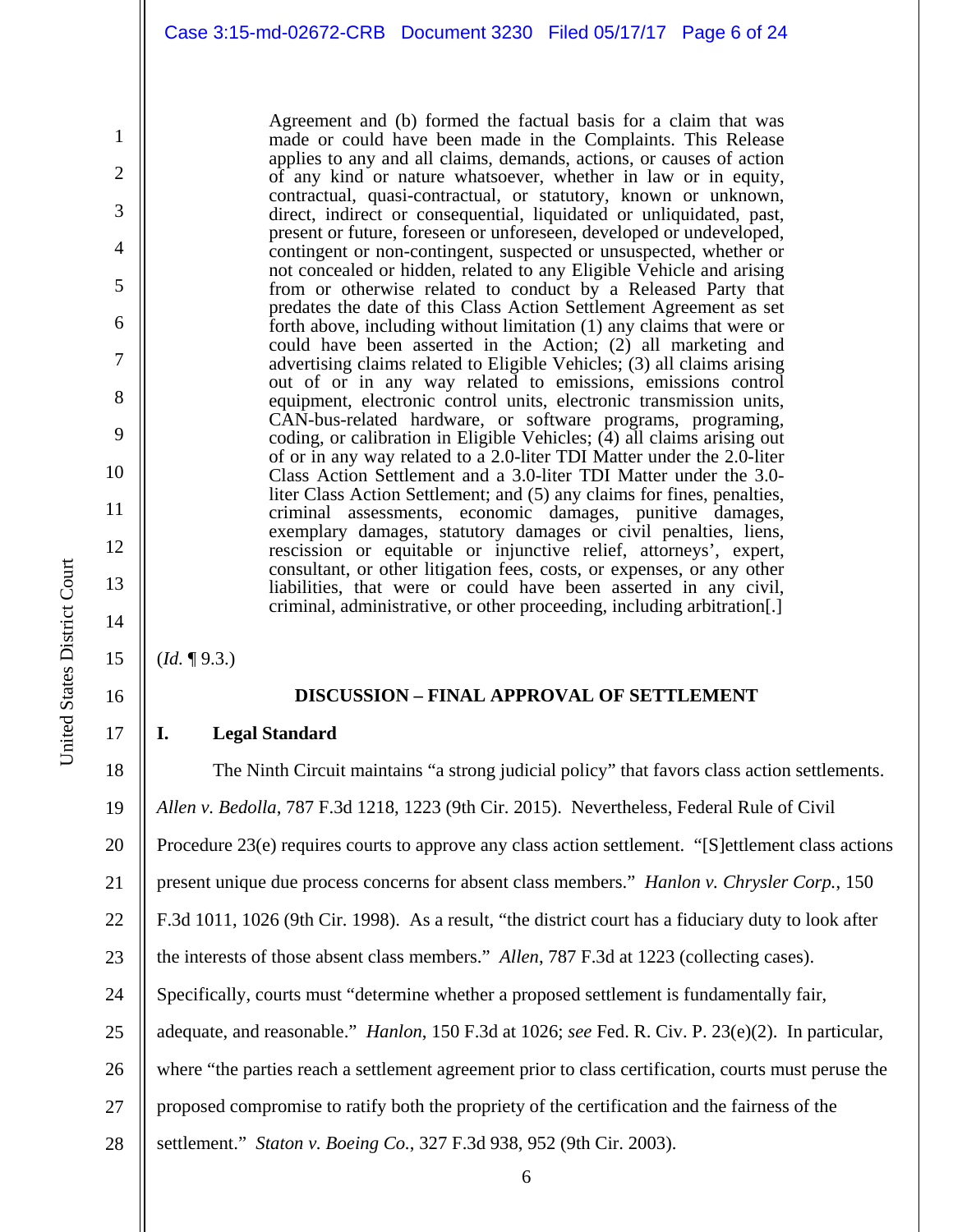| $\mathbf{1}$   | Approval of a settlement is a two-step process. Courts first "determine[] whether a                                                                      |
|----------------|----------------------------------------------------------------------------------------------------------------------------------------------------------|
| $\mathbf{2}$   | proposed class action settlement deserves preliminary approval and then, after notice is given to                                                        |
| 3              | class members, whether final approval is warranted." In re High-Tech Employee Antitrust Litig.,                                                          |
| $\overline{4}$ | No. 11-CV-02509-LHK, 2014 WL 3917126, at *3 (N.D. Cal. Aug. 8, 2014). "At the fairness                                                                   |
| 5              | hearing,  after notice is given to putative class members, the court entertains any of their                                                             |
| 6              | objections to $(1)$ the treatment of the litigation as a class action and/or $(2)$ the terms of the                                                      |
| $\tau$         | settlement." Ontiveros v. Zamora, 303 F.R.D. 356, 363 (E.D. Cal. 2014) (citing Diaz v. Trust                                                             |
| $8\,$          | Territory of Pac. Islands, 876 F.2d 1401, 1408 (9th Cir. 1989)). After the fairness hearing, the                                                         |
| $\overline{9}$ | court determines whether the parties should be allowed to settle the class action pursuant to the                                                        |
| 10             | agreed-upon terms. See Chavez v. Lumber Liquidators, Inc., No. CV-09-4812 SC, 2015 WL                                                                    |
| 11             | 2174168, at *3 (N.D. Cal. May 8, 2015) (citation omitted).                                                                                               |
| 12             | <b>Final Certification of the Settlement Class</b><br>II.                                                                                                |
| 13             | Rule $23(a)$ and (b) Requirements<br>A.                                                                                                                  |
| 14             | A class action is maintainable only if it meets the four Rule $23(a)$ prerequisites:                                                                     |
| 15             | (1) the class is so numerous that joinder of all members is                                                                                              |
| 16             | impracticable;<br>(2) there are questions of law or fact common to the class;<br>(3) the claims or defenses of the representative parties are typical of |
| 17             | the claims or defenses of the class; and<br>(4) the representative parties will fairly and adequately protect the                                        |
| 18             | interests of the class.                                                                                                                                  |
| 19             | Fed. R. Civ. P. 23(a). In a settlement-only certification context, the "specifications of the Rule                                                       |
| 20             | designed to protect absentees by blocking unwarranted or overbroad class definitions demand                                                              |
| 21             | undiluted, even heightened, attention[.]" Amchem Prods., Inc. v. Windsor, 521 U.S. 591, 620                                                              |
| 22             | (1997). "Such attention is of vital importance, for a court asked to certify a settlement class will                                                     |
| 23             | lack the opportunity, present when a case is litigated, to adjust the class, informed by the                                                             |
| 24             | proceedings as they unfold." Id.                                                                                                                         |
| 25             | In addition to the Rule 23(a) prerequisites, "parties seeking class certification must show                                                              |
| 26             | that the action is maintainable under Rule $23(b)(1)$ , (2), or (3)." Amchem, 521 U.S. at 614. Rule                                                      |
| 27             | $23(b)(3)$ , relevant here, requires that (1) "questions of law or fact common to class members                                                          |
| 28             | predominate over any questions affecting only individual members" and (2) "a class action is                                                             |
|                |                                                                                                                                                          |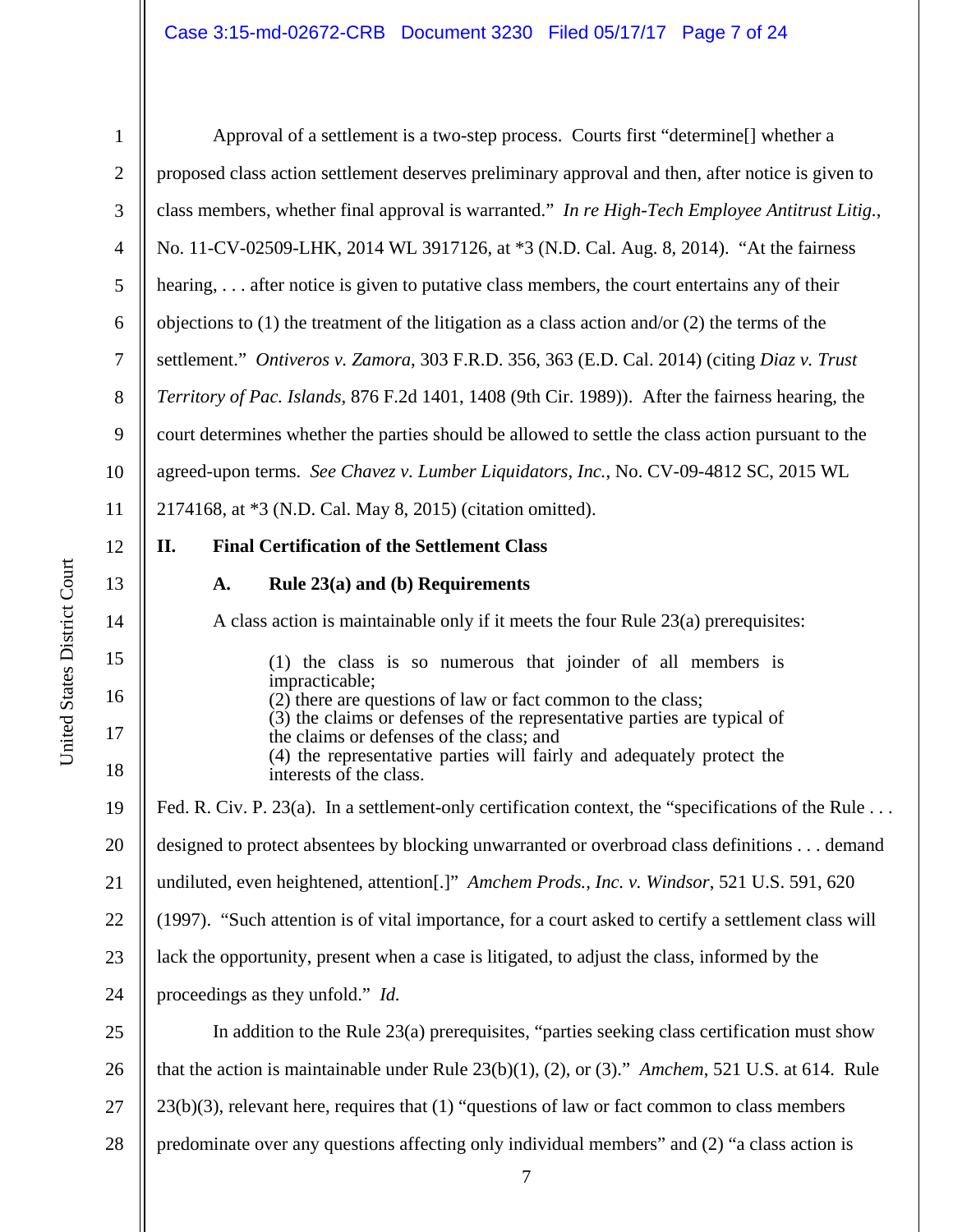| 1              | superior to other available methods for fairly and efficiently adjudicating the controversy." Fed.                                  |
|----------------|-------------------------------------------------------------------------------------------------------------------------------------|
| $\overline{2}$ | R. Civ. P. 23(b)(3). The "pertinent" matters to these findings include:                                                             |
| 3              | (A) the class members' interests in individually controlling the                                                                    |
| $\overline{4}$ | prosecution or defense of separate actions;<br>(B) the extent and nature of any litigation concerning the                           |
| 5              | controversy already begun by or against class members;<br>(C) the desirability or undesirability of concentrating the litigation of |
| 6              | the claims in the particular forum; and<br>(D) the likely difficulties in managing a class action.                                  |
| 7              | Id.                                                                                                                                 |
| 8              | In its preliminary approval order, the Court carefully considered whether Plaintiffs                                                |
| 9              | satisfied the Rule $23(a)$ and (b)(3) requirements. (Dkt. No. 2920 at 9-13.) "Because the                                           |
| 10             | Settlement Class has not changed, the Court sees no reason to revisit the analysis of Rule 23[(a)                                   |
| 11             | and (b)]." G. F. v. Contra Costa Cty., No. 13-CV-03667-MEJ, 2015 WL 7571789, at *11 (N.D.                                           |
| 12             | Cal. Nov. 25, 2015) (internal quotation marks and citation omitted).                                                                |
| 13             | <b>Rule 23(c) Requirements</b><br><b>B.</b>                                                                                         |
| 14             | "Adequate notice is critical to court approval of a class settlement under Rule 23(e)."                                             |
| 15             | Hanlon, 150 F.3d at 1025. Rule $23(c)(2)(B)$ requires that "[f] or any class certified under Rule                                   |
| 16             | $23(b)(3)$ , the court must direct to class members the best notice that is practicable under the                                   |
| 17             | circumstances, including individual notice to all members who can be identified through                                             |
| 18             | reasonable effort." Fed. R. Civ. P. 23(c)(2)(B). "[T]he express language and intent of Rule                                         |
| 19             | $23(c)(2)$ leave no doubt that individual notice must be provided to those class members who are                                    |
| 20             | identifiable through reasonable effort." Eisen v. Carlisle & Jacquelin, 417 U.S. 156, 175 (1974).                                   |
| 21             | <b>Implementation of the Notice Program</b><br>1.                                                                                   |
| 22             | The Court previously approved the form and content of the Class Notice and the Notice                                               |
| 23             | Program as set forth in Class Counsel's motion for preliminary approval. (See Dkt. No. 2920 at                                      |
|                |                                                                                                                                     |

24 25 18-20.) Epiq Systems Class Action and Claims Solutions ("ECA") began to implement the Notice Program after the Court preliminarily approved the Settlement. (Dkt. No. 3188-2 ¶¶ 5-6.)

26 27 28 ECA collected mailing and email addresses for 2.0-liter and 3.0-liter Volkswagen owners and lessees from Volkswagen and Ankura Consulting Group, LLC, the Claims Supervisor for the 2.0-liter and 3.0-liter Volkswagen settlements. (*Id.* ¶¶ 12-13.) From March 6 through March 15,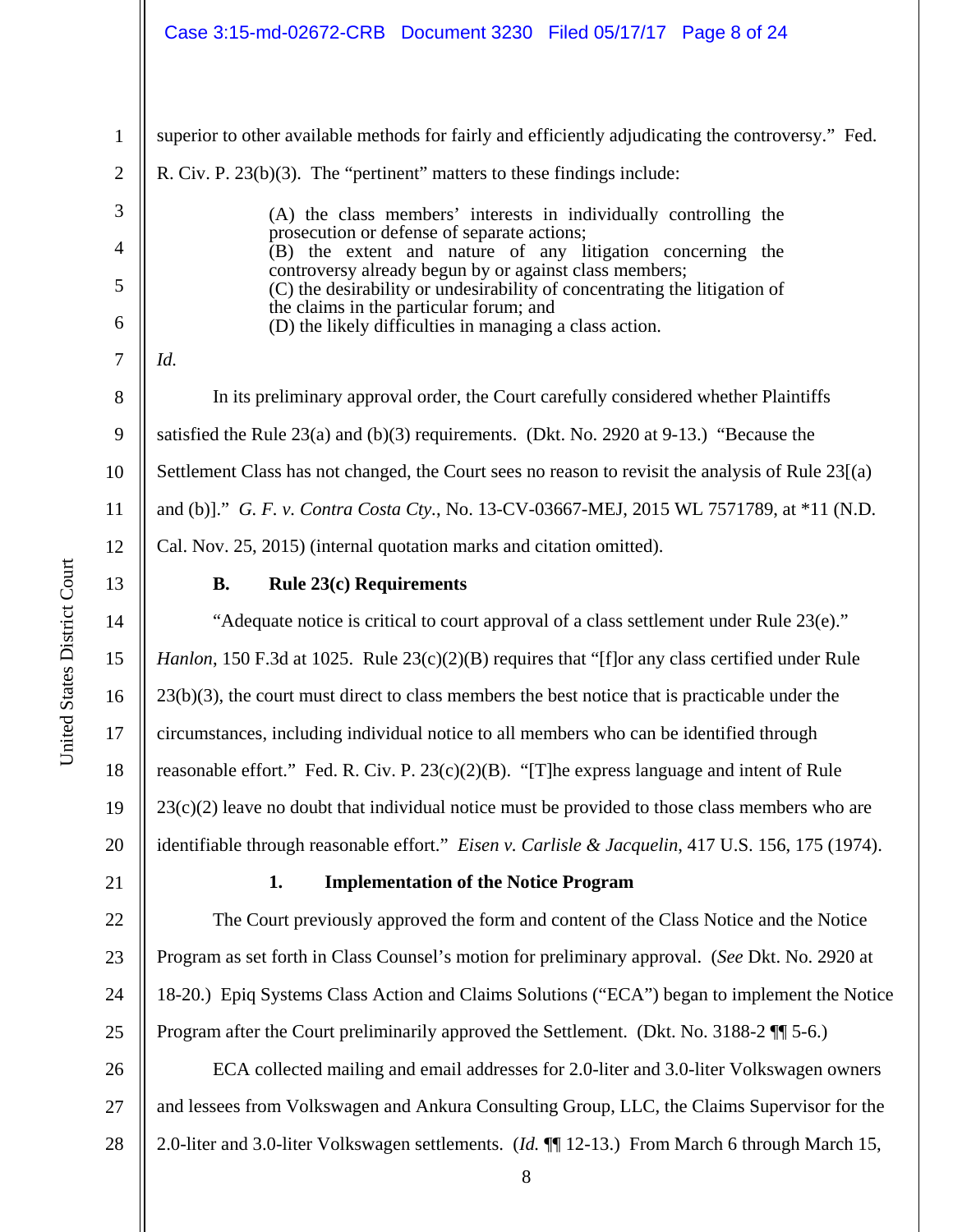#### Case 3:15-md-02672-CRB Document 3230 Filed 05/17/17 Page 9 of 24

2017, ECA mailed Postcard Notices to 830,806 2.0-liter Class Members and 113,409 3.0-liter Class Members via U.S. first class mail. (*Id.* ¶ 18.) ECA used two variants of the Postcard Notice—one for 2.0-liter Class Members and the other for 3.0-liter Class Members. (*Id.* ¶ 16.) Each notice was 4.25" x 5.5" in size, featured a prominent headline, and directed the recipients to the Bosch Settlement Website<sup>2</sup> where they could access the Long Form Notice and additional information on the Settlement. (*Id.* ¶¶ 16-46.)

From March 6 through March 15, 2017, ECA also disseminated Email Notices to 773,994 2.0-liter Class Members and 81,246 3.0-liter Class Members for whom a facially valid email address was available. (*Id.* ¶ 21.) The Email Notices contained the Postcard Notice text and included an embedded link to the Bosch Settlement Website. (*Id.* ¶¶ 21-22.) As of April 26, 2017, ECA had emailed or mailed notice to 946,146 unique Settlement Class Members, with 28,059 of those notices currently known to be undeliverable. This represents a 97.04% deliverable rate. (*Id.* ¶ 24.)

14 15 16 17 18 19 20 21 ECA also supervised a paid media notice campaign. As part of the campaign, ECA ran targeted banner notices for 45 days, with links to the Bosch Settlement Website. (*Id.* ¶¶ 27-30.) ECA also purchased sponsored search listings on the three most highly-visited internet search engines—*Google*, *Yahoo!*, and *Bing*.(*Id.* ¶ 31.) Combined banner impressions totaled 5.69 million, and the search listings were displayed 16,335 times, resulting in 5,367 click-throughs to the Bosch Settlement Website. (*Id.* ¶¶ 31, 33-34.) ECA also issued a party-neutral Information Release on March 9, 2017 to approximately 5,000 general media (print and broadcast) outlets across North America and 5,400 online databases and websites. (*Id.* ¶ 34.)

22 23 24 As of April 26, 2017, there had been 138,571 unique visitors to the Bosch Settlement Website, and 12,770 calls to a toll-free phone number established for the Settlement. (*Id.*¶¶ 39- 40.)

25

27

- 26
- The Class Action Fairness Act ("CAFA") provides that "each defendant that is

**2. CAFA Compliance** 

28  $\overline{\phantom{a}}$ 2 www.BoschVWSettlement.com.

1

2

3

4

5

6

7

8

9

10

11

12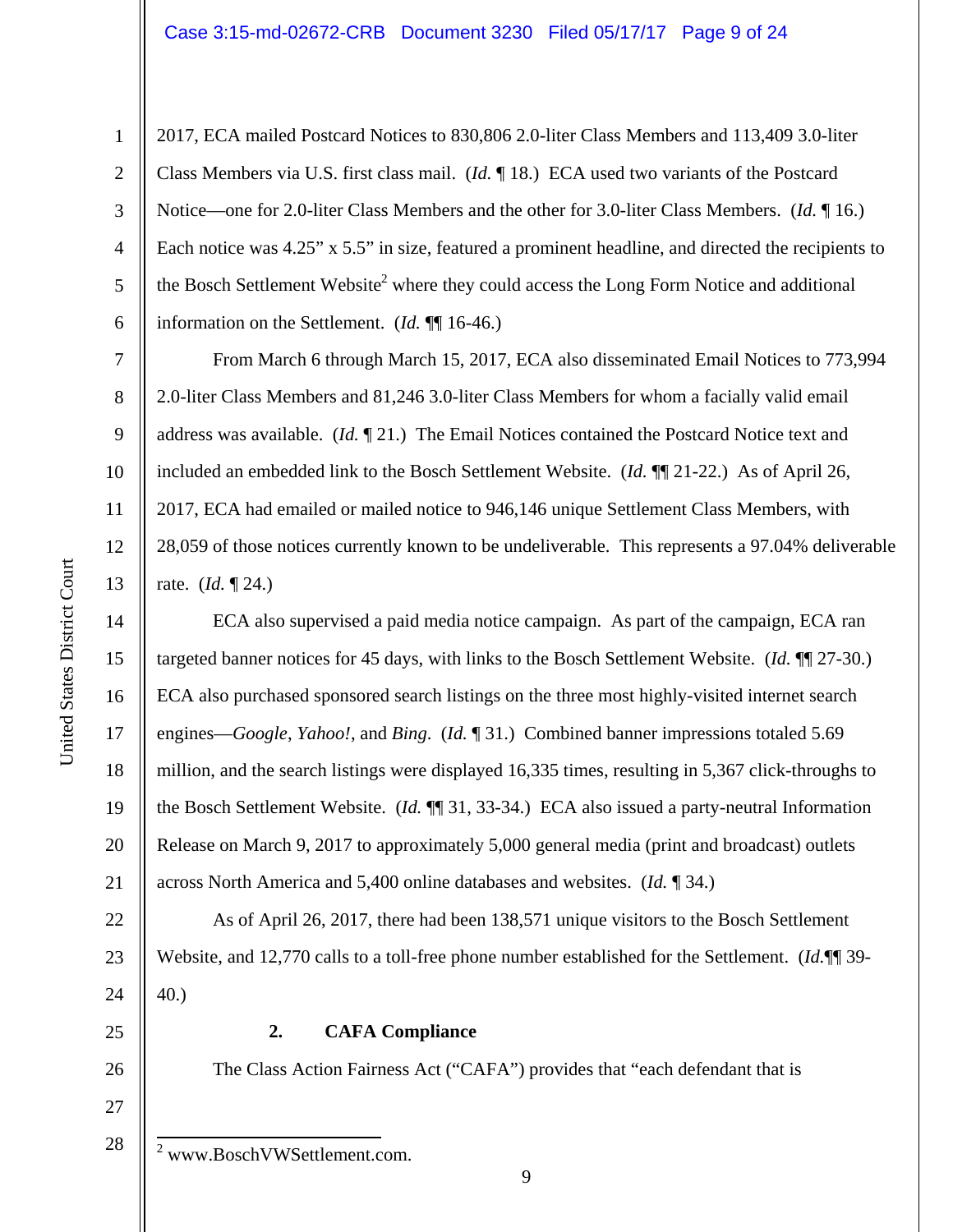9

10

11

12

13

14

15

16

17

18

19

21

23

24

25

1

participating in the proposed settlement shall serve upon the appropriate State official of each State in which a class member resides and the appropriate Federal official, a notice of the proposed settlement[.]" 28 U.S.C. § 1715(b). On February 2, 2017, Stephanie J. Fiereck, of Epiq Legal Noticing, implemented the notice required by CAFA at the direction of the Bosch Defendants, mailing notice of the proposed Settlement to 57 officials, including the Attorney General of the United States, and Attorneys General of each of the 50 states, the District of Columbia, and the United States' Territory officials. (Dkt. No. 3188-2, Ex. 1 ¶¶ 5-7.)

#### **3. Adequacy of Notice**

The Court is satisfied that the Notice Program was reasonably calculated to notify Class Members of the proposed Settlement. The Notice "apprise[d] interested parties of the pendency of the action and afford[ed] them an opportunity to present their objections." *Mullane v. Cent. Hanover Bank & Trust Co.*, 339 U.S. 306, 314 (1950). Indeed, the Notice Administrator reports that the notice delivery rate of 97.04% "exceed[ed] the expected range and is indicative of the extensive address updating and re-mailing protocols used." (Dkt. No. 3188-2 ¶ 24.)

20 22 26 27 The Court did receive one objection to the Notice Program. Objector Kangas argues that the Program was deficient because the Postcard Notices sent to 2.0-liter Class Members did not apprise them that 3.0-liter Class Members would be receiving greater compensation. (Dkt. No. 3159 at 3-4.) The Postcard Notices, however, did direct Class Members to the Bosch Settlement Website, which included the relevant information on the 3.0-liter award. (*See* Dkt. No. 3188-2 ¶¶ 16-20.) ECA's emails to Class Members also included a hyperlink to the Long Form Notice, which also included the 3.0-liter award amounts. (*Id.* ¶¶ 21-22.) Sending class members a summary notice, with directions for how to obtain additional information, is an accepted notice practice, and the use of that method here was reasonable. (*See* Azari Decl. ¶ 44, Dkt. No. 3188-2 ("In my experience, it is common and acceptable practice to tailor the short form notice to provide individual class members with the information relevant to their individual claims, rights, and remedies, so long as that notice also directs each class member to resources with more detailed information about the settlement.").) The Court therefore overrules the objection.

28

10 \* \* \*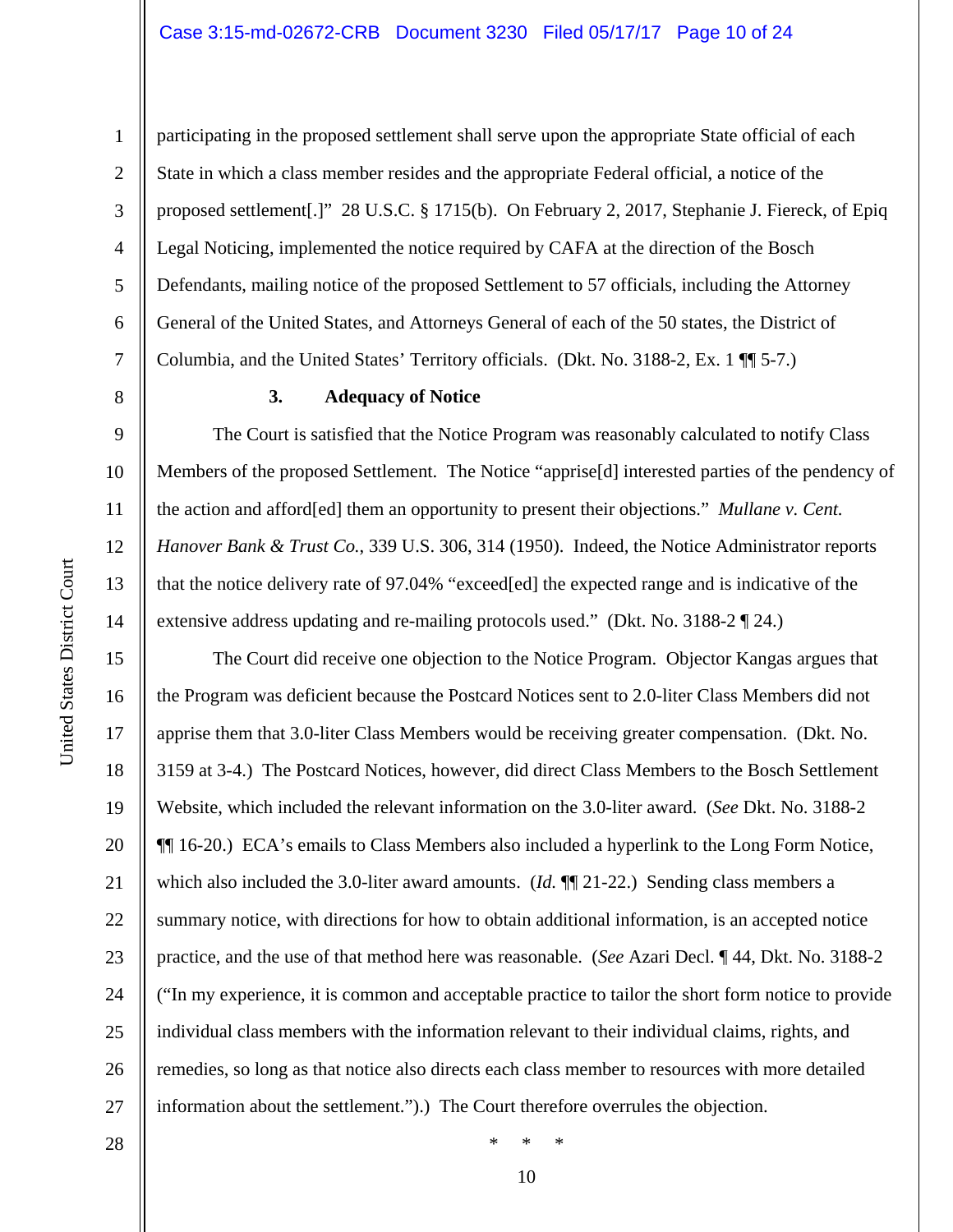2 3 4 5 6 7 8 9 10 11 12 13 14 15 16 17 18 19 20 21 22 23 24 25 26 27 and the Class Notice satisfies Rule 23(c). Accordingly, the Court grants final class certification. **III. Fairness, Adequacy, and Reasonableness**  Courts may approve a class action settlement "only after a hearing and on finding that it is fair, reasonable, and adequate." Fed. R. Civ. P.  $23(e)(2)$ . Courts assessing the fairness of a settlement generally weigh: (1) the strength of the plaintiff's case; (2) the risk, expense, complexity, and likely duration of further litigation; (3) the risk of maintaining class action status throughout the trial; (4) the amount offered in settlement; (5) the extent of discovery completed and the stage of the proceedings; (6) the experience and views of counsel; (7) the presence of a governmental participant; and (8) the reaction of the class members of the proposed settlement. *Churchill Vill., L.L.C. v. Gen. Elec.*, 361 F.3d 566, 575 (9th Cir. 2004). But where, as here, the parties negotiate a settlement before a class has been certified, "courts must peruse the proposed compromise to ratify both the propriety of the certification and the fairness of the settlement." *Staton*, 327 F.3d at 952. Pre-class certification settlements "must withstand an even higher level of scrutiny for evidence of collusion or other conflicts of interest than is ordinarily required under Rule 23(e) before securing the court's approval as fair." *In re Bluetooth Prods. Liability Litig.*, 654 F.3d 935, 946 (9th Cir. 2011) (citing *Hanlon*, 150 F.3d at 1026). This heightened scrutiny "ensure[s] that class representatives and their counsel do not secure a disproportionate benefit 'at the expense of the unnamed plaintiffs who class counsel had a duty to represent.'" *Lane v. Facebook, Inc.*, 696 F.3d 811, 819 (9th Cir. 2012) (quoting *Hanlon*, 150 F.3d at 1027). As such, courts must evaluate the settlement for evidence of collusion. *Id.* Because "[c]ollusion may not always be evident on the face of a settlement, . . . courts therefore must be particularly vigilant not only for explicit collusion, but also for more subtle signs that class counsel have allowed pursuit of their own self-interests and that of certain class members to infect the negotiations." *In re Bluetooth*, 654 F.3d at 947. Signs of subtle collusion include, but are not limited to:

28

1

For the reasons discussed above, the Settlement Class satisfies Rules 23(a) and 23(b)(3),

(1) when counsel receive a disproportionate distribution of the settlement, or when the class receives no monetary distribution but class counsel are amply rewarded,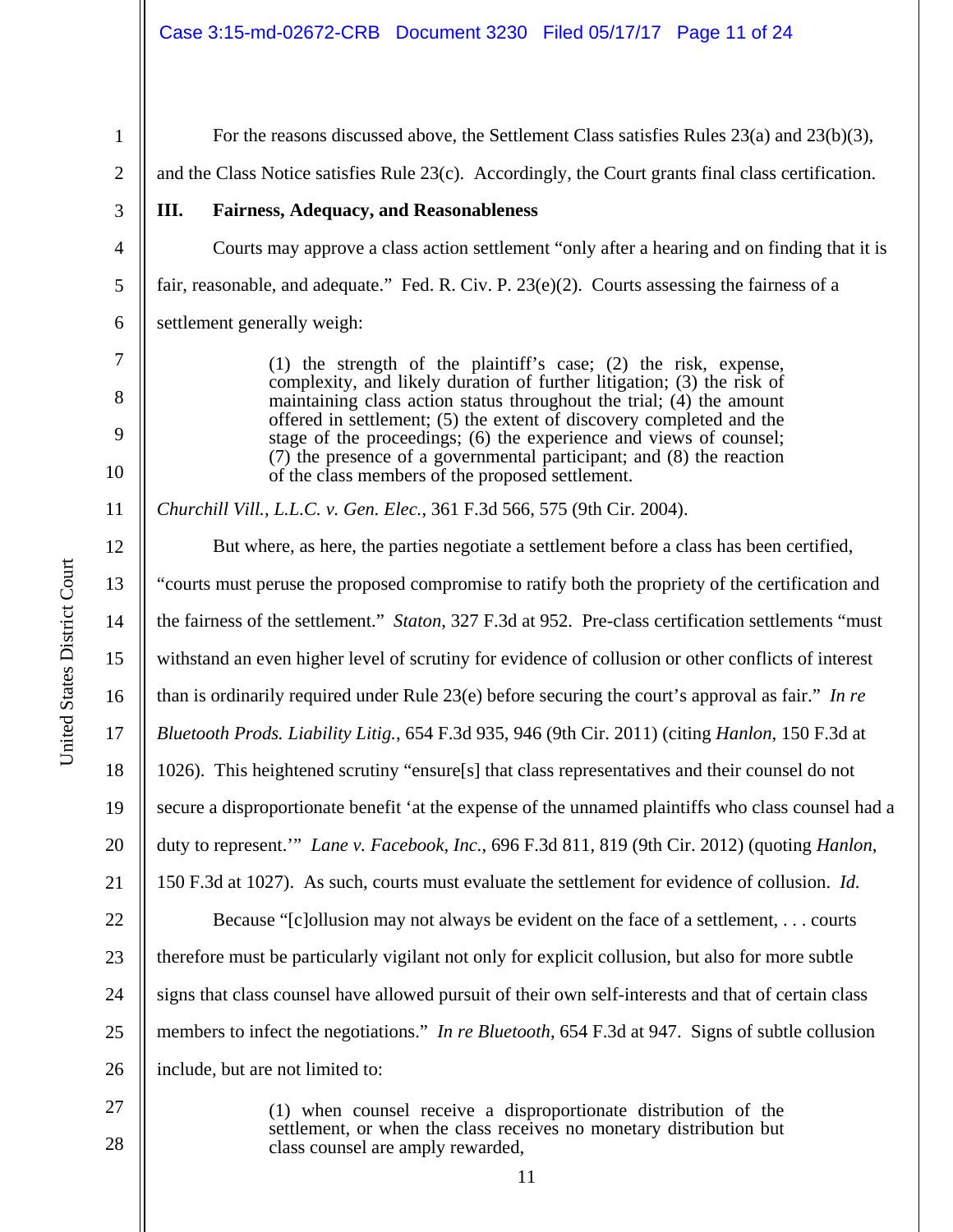(2) when the parties negotiate a "clear sailing" arrangement providing for the payment of attorneys' fees separate and apart from class funds, which carries "the potential of enabling a defendant to pay class counsel excessive fees and costs in exchange for counsel accepting an unfair settlement on behalf of the class"; and (3) when the parties arrange for fees not awarded to revert to defendants rather than be added to the class fund.

*Id.* (internal quotations and citations omitted).

|  | I |  |  |  |  |
|--|---|--|--|--|--|
|  |   |  |  |  |  |

1

2

3

4

5

6

7

8

9

10

11

12

13

14

15

16

17

18

19

20

21

22

23

## **A. The** *Churchill* **Factors**

#### **1. Strength of Plaintiffs' Case**

Settlement Class Counsel believes it has a strong case against Bosch (Dkt. No. 3086 at 21), but unlike Volkswagen, Bosch has not conceded liability for its role in the defeat-device scandal. Rather, Bosch has asserted that Volkswagen unilaterally chose to implement the defeat device (Dkt. No. 2864 at 21), and has advanced competing narratives about a number of key documents underpinning Plaintiffs' case (Dkt. No. 3086 at 20). In a pending motion to dismiss the complaint of the non-settling Volkswagen Franchise Dealers, Bosch has also made legal challenges regarding jurisdiction, standing, causation, and damages (Dkt. No. 2864).

The Court does not need to "reach any ultimate conclusions on the contested issues of fact and law which underlie the merits of the dispute" in its review of the Settlement. *Officers for Justice v. Civil Serv. Comm'n of City & Cty. of San Francisco*, 688 F.2d 615, 625 (9th Cir. 1982). For "it is the very uncertainty of outcome in litigation and avoidance of wasteful and expensive litigation that induce consensual settlements." *Id.* At a minimum, it is clear that Plaintiffs' case against Bosch is not as strong as its case against Volkswagen. This factor therefore favors settlement. *See G.F. v. Contra Costa Cty.*, No. 13-cv-03667-MEJ, 2015 WL 7571789, at \*11 (N.D. Cal. Nov. 25, 2015) ("Approval of a class settlement is appropriate when plaintiffs must overcome significant barriers to make their case.").

24

## **2. Risk, Expense, Complexity, and Likely Duration of Further Litigation**

25 26 27 28 The second *Churchill* factor relates to the first. Because Bosch does not concede liability and has put forward multiple factual and legal challenges to the claims against it, continued litigation would likely be risky, expensive, and time consuming. Additionally, because Class Members have (or will) receive substantial compensation through the Volkswagen settlements for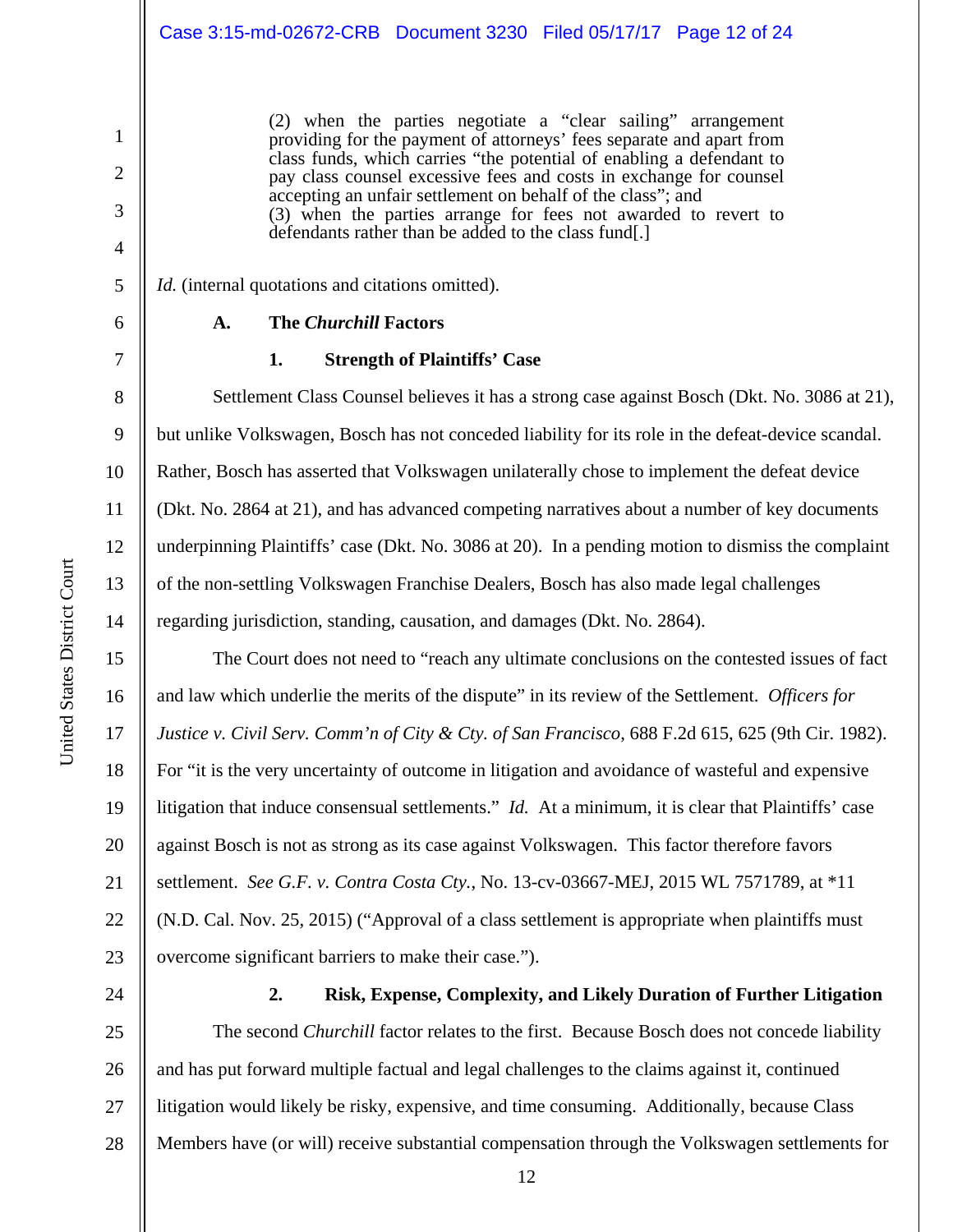## Case 3:15-md-02672-CRB Document 3230 Filed 05/17/17 Page 13 of 24

their economic losses associated with the defeat-device scheme, there is a risk that any potential recovery from Bosch would have been offset, partially or entirely, by the funds Class Members already received. Relatedly, even if the Class secured a judgment against Bosch, Class Members' recovery may have been reduced if Bosch prevailed on an indemnification claim against Volkswagen, as Class Members agreed as part of the Volkswagen settlements to "waive enforcement of [their] judgment against . . . Bosch . . . by the amount of the damages that [Volkswagen is] . . . held to be responsible for by way of indemnification of . . . Bosch." (Dkt. No. 1685-5 ¶ 6.) For these reasons, the second *Churchill* factor favors settlement. *See Kim v. Space Pencil, Inc.*, No. C 11-03796 LB, 2012 WL 5948951, at \*15 (N.D. Cal. Nov. 28, 2012) ("The substantial and immediate relief provided to the Class under the Settlement weighs heavily in favor of its approval compared to the inherent risk of continued litigation, trial, and appeal  $\dots$ .").



1

2

3

4

5

6

7

8

9

10

11

12

14

15

16

17

18

#### **3. Risk of Maintaining Class Action Status throughout Trial**

The potential difficulties in obtaining and maintaining class certification weighs in favor in final approval. Although there does not appear to be an issue with maintaining class certification at this point, if the parties had not settled Bosch could have opposed Plaintiffs' motion for class certification and, even if the Court certified the class, there is a risk the Court could later de-certify it. This factor favors settlement.

19

#### **4. Amount Offered in Settlement**

20 21 This factor is considered "the most important variable in assessing a class settlement." *In re TracFone Unlimited Serv. Plan Litig.*, 112 F. Supp. 3d 993, 1001 (N.D. Cal. 2015),

22 *reconsideration denied*, No. C-13-3440 EMC, 2015 WL 4735521 (N.D. Cal. Aug. 10, 2015).

23 24 25 26 27 28 Here, the Bosch Settlement establishes a non-reversionary fund of \$327.5 million, which will be distributed to class members in the 2.0-liter and 3.0-liter Volkswagen settlements pursuant to the FTC's formula. (Dkt. No. 2918 ¶¶ 4,1, 10.1.) When combined with the relief provided to Class Members by the 2.0-liter and 3.0-liter settlements—which includes buyback, trade-in, emission repair, and restitution remedies, valued conservatively at \$11.29 billion (*see* Dkt. Nos. 2102 at 19; 3088 at 12)—the FTC believes the Bosch Settlement will fully compensate consumers for the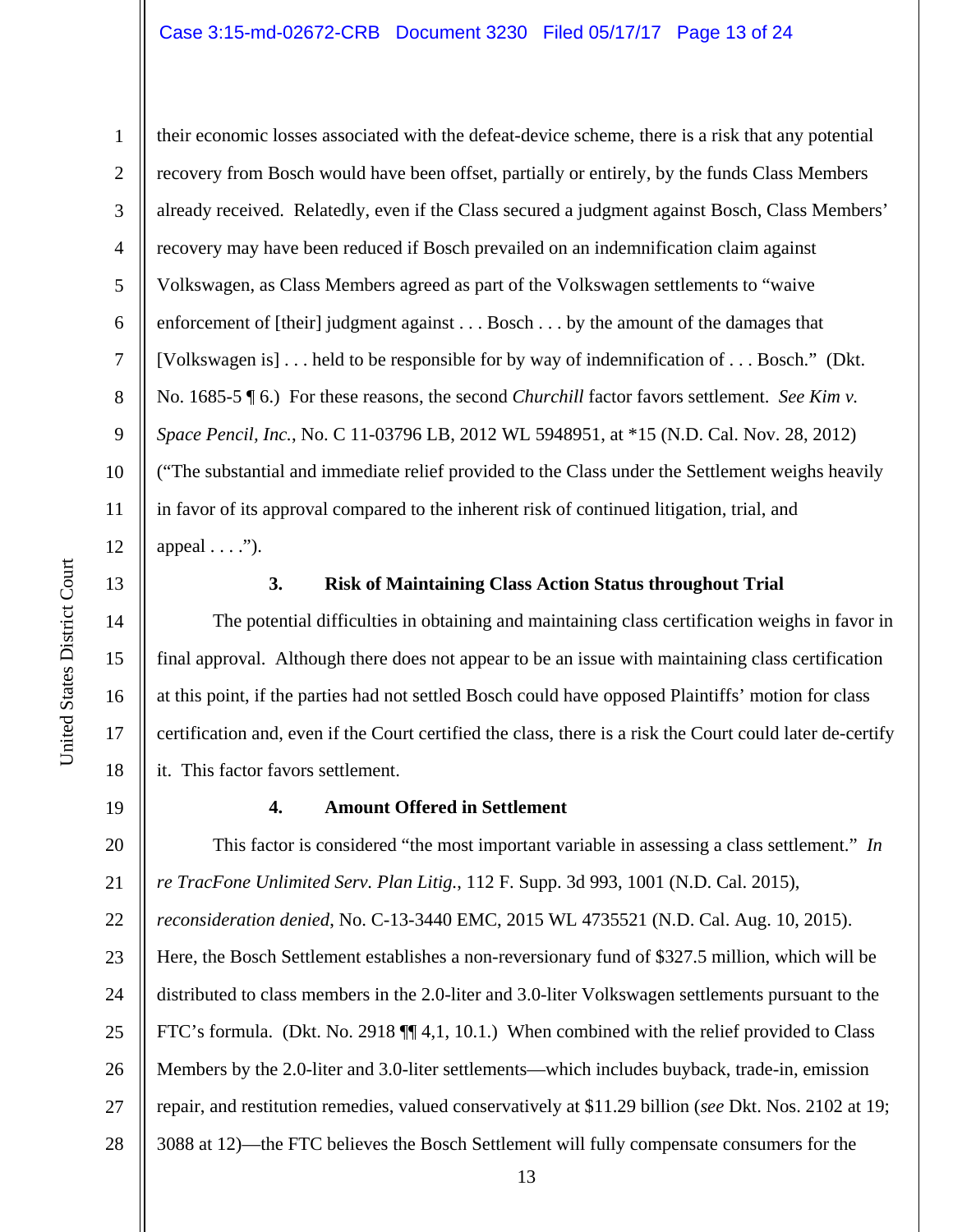## Case 3:15-md-02672-CRB Document 3230 Filed 05/17/17 Page 14 of 24

injuries they suffered from the defeat-device scandal. (Dkt. No. 3184-1.) The amount of the Bosch Settlement also takes into account that, as the FCC noted, "[a]lthough consumers have distinct legal claims against Volkswagen and Bosch, they did not suffer distinct injuries." (Dkt. No. 3184 at 2-3.)

In evaluating the amount offered in settlement for fairness, courts consider the settlement as a "complete package taken as a whole, rather than the individual component parts[.]" *Officers for Justice*, 688 F.2d at 628. Here, the Bosch Settlement Fund and the 2.0-liter and 3.0-liter settlement awards achieve a great result—making Plaintiffs whole without continued litigation. This factor therefore also favors final approval.

10

11

12

13

14

15

16

17

18

19

20

21

22

1

2

3

4

5

6

7

8

9

#### **5. Extent of Discovery Completed and the Stage of the Proceedings**

"In the context of class action settlements, formal discovery is not a necessary ticket to the bargaining table where the parties have sufficient information to make an informed decision about settlement." *In re Mego*, 213 F.3d at 459 (brackets, citation, and internal quotation marks omitted). Instead, courts look for indications that "the parties carefully investigated the claims before reaching a resolution." *Ontiveros*, 303 F.R.D. at 371.

Here, Class Counsel engaged in significant discovery such that they were fully informed and prepared to participate in settlement discussions. Following the filing of the Consolidated Consumer Class Action Complaint, Class Counsel served Bosch with extensive written discovery, including interrogatories, requests for production, and requests for admission. Class Counsel also reviewed and analyzed millions of pages of documents relating to Bosch. Further, on September 2, 2016, Class Counsel filed the Amended Consumer Complaint, which amplified contentions about Bosch's alleged role in the conspiracy. (*See* Dkt. No. 1804 at 160-80.)

23 24 25 26 While the parties reached the Settlement at an early phase of litigation, Class Counsel's careful pre-filing investigation and extensive review of discovery materials indicate that they had sufficient information to make an informed decision about the Settlement. Accordingly, this factor favors Settlement approval.

27

28

#### **6. Experience and Views of Counsel**

"Parties represented by competent counsel are better positioned than courts to produce a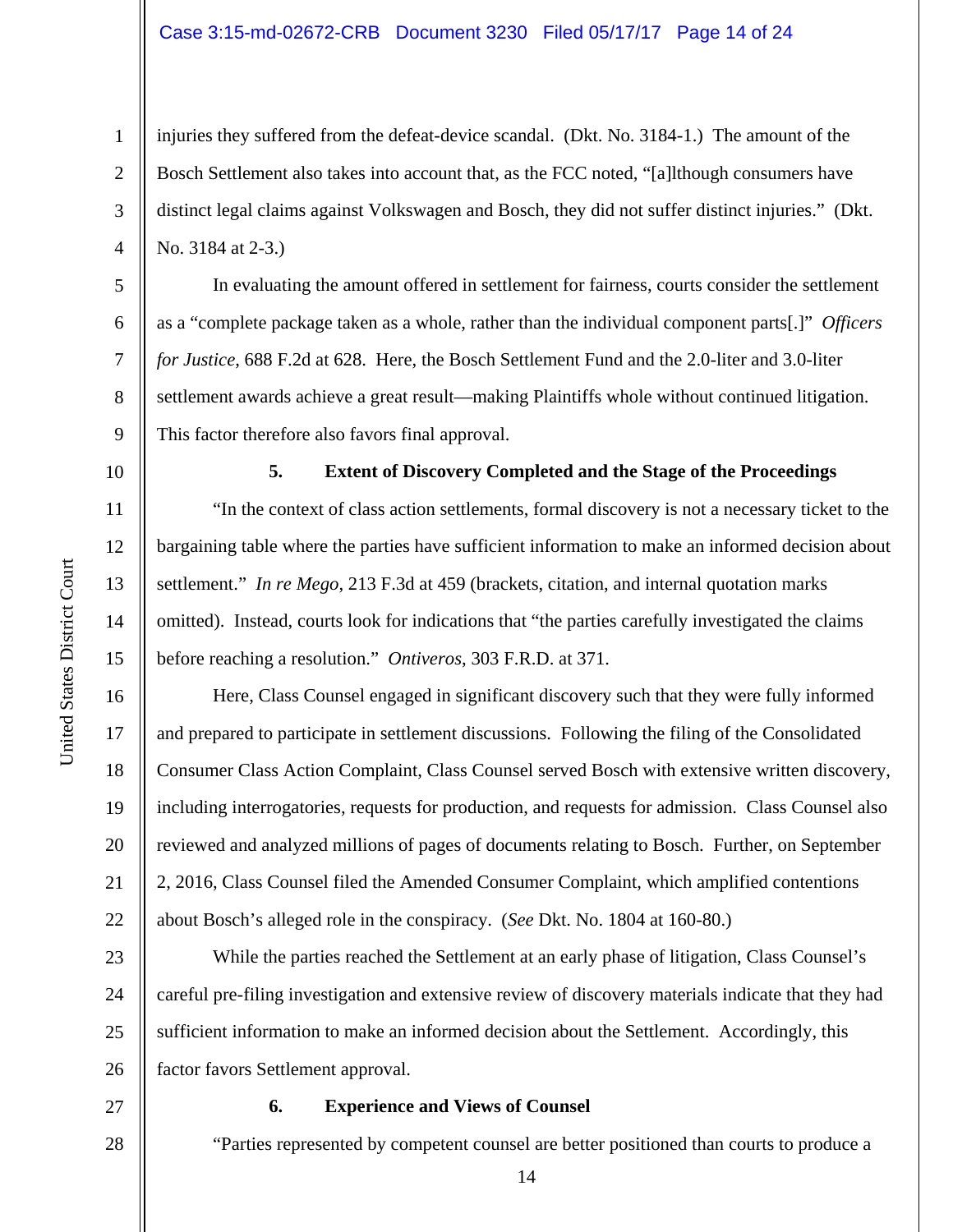settlement that fairly reflects each party's expected outcome in litigation." *In re Pac. Enters. Sec. Litig.*, 47 F.3d 373, 378 (9th Cir. 1995). Courts afford "great weight . . . to the recommendation of counsel, who are most closely acquainted with the facts of the underlying litigation." *Nat'l Rural Telecommunications Coop. v. DIRECTV, Inc.*, 221 F.R.D. 523, 528 (C.D. Cal. 2004) (internal quotation marks omitted).

Class Counsel believe it is "not at all certain that the Class could obtain a better outcome against Bosch through continued litigation, trial, and appeal." (Dkt. No. 3086 at 20.) As the Court previously noted, Class Counsel "are qualified attorneys with extensive experience in consumer class action litigation and other complex cases," who the Court selected after a competitive application process. (Dkt. No. 2919 at 23.) In light of Class Counsel's considerable experience and their belief that the Settlement provides more than adequate benefits to Class Members, this factor favors final approval.

## 13

1

2

3

4

5

6

7

8

9

10

11

12

#### **7. Presence of Government Participant**

14 15 16 17 18 19 20 21 22 Although no government entity is a direct party to the Settlement, Class Counsel negotiated the Settlement alongside the United States, FTC, and CARB. For over three months after the Court approved the 2.0-liter settlement, the Settlement Master met with "the [PSC], Volkswagen, Robert Bosch GmbH, Robert Bosch LLC (Bosch), the Department of Justice (DOJ), the California Attorney General (CAG), and the Federal Trade Commission (FTC)" with respect to settlement negotiations related to the 3.0-liter vehicles and the claims against the Bosch parties. (Dkt. No. 3089 ¶ 4.) The FTC also was ultimately responsible for determining how to allocate the Bosch Settlement Fund and "strong[ly] supports" the Settlement. (Dkt. No. 3184 at 1, Ex. A ¶ 3.) Accordingly, the Court finds that this factor strongly favors settlement.

23

#### **8. Reactions of Class Members**

24 25 26 27 28 There are approximately 589,000 Class Members. (Dkt. No. 3188 at 5.) Many of them have taken an interest in the Settlement, as evidenced by the fact that, as of April 28, 2017, the Settlement call center had received approximately 12,770 calls and the Bosch Settlement Website had received 138,571 unique visits. (Dkt. 3188-2  $\P$  39-40.) Class Counsel have also logged over 3,500 communications with Class Members, including by telephone, correspondence, and email.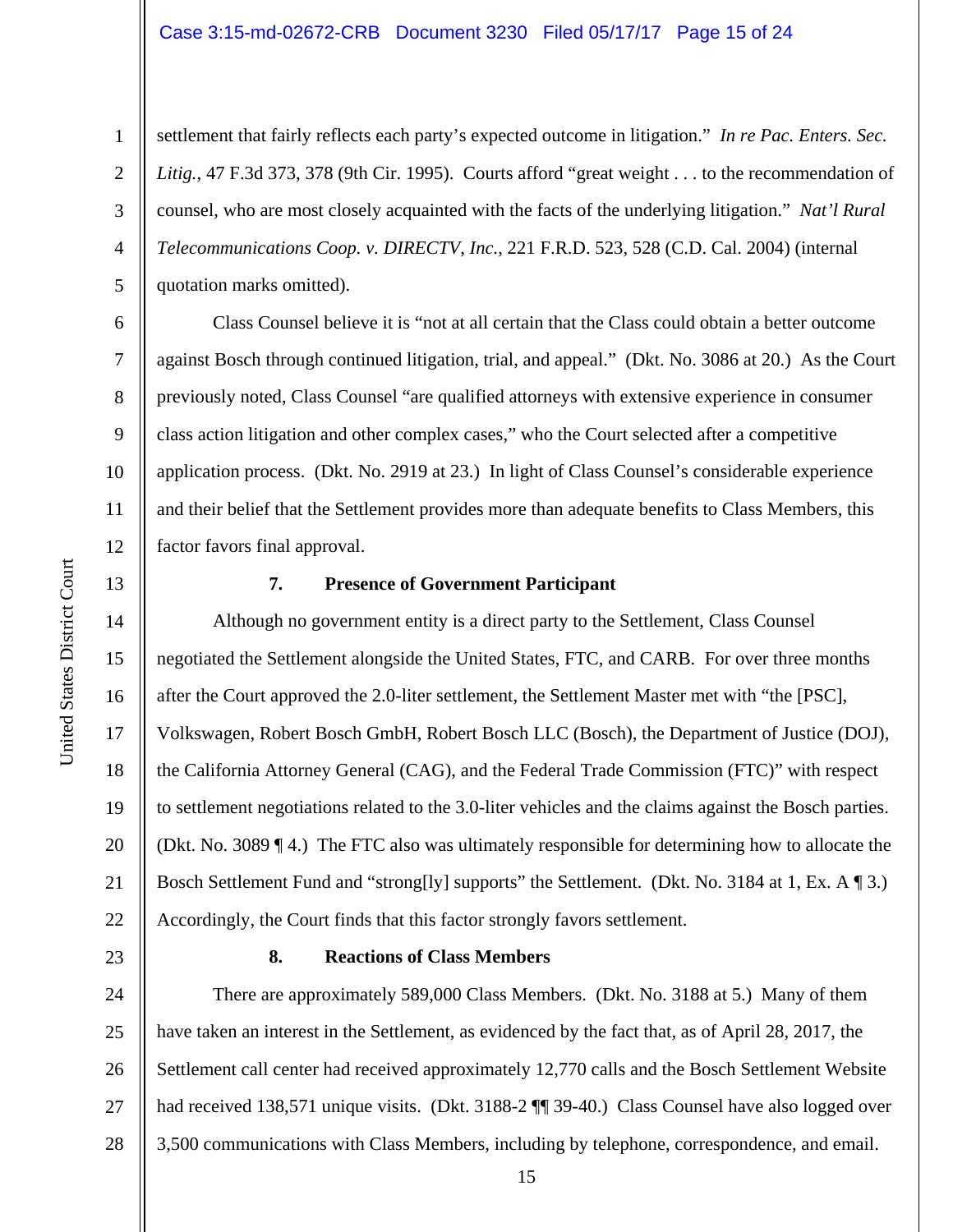1 2

3

4

5

6

7

8

9

10

11

12

13

14

15

United States District Court

United States District Court

16

(Dkt. 3188-1 ¶¶ 3-4.)

Of the Class, only 640 prospective class members (0.11%) have opted out, and only four Class Members objected to the Settlement.<sup>3</sup> (*Id.*  $\P$  5-6.) Given the low opt-out and objection rates, this factor strongly favors final approval. *See Churchill*, 361 F.3d at 577 (finding no abuse of discretion where district court, among other things, reviewed a list of 500 opt outs in a class of 90,000 class members); *Cruz v. Sky Chefs, Inc.*, No. C-12-02705 DMR, 2014 WL 7247065, at \*5 (N.D. Cal. Dec. 19, 2014) ("A court may appropriately infer that a class action settlement is fair, adequate, and reasonable when few class members object to it."); *Chun-Hoon*, 716 F. Supp. 2d at 852 (granting final approval of settlement where 16 out of 329 class members (4.86%) requested exclusion).

Nonetheless, the Court recognizes that not all Class Members are entirely satisfied with the Settlement—albeit a small percentage. "[I]t is the nature of a settlement, as a highly negotiated compromise . . . that it may be unavoidable that some class members will always be happier with a given result than others." *Allen*, 787 F.3d at 1223 (internal quotation marks omitted). The Court addressed one of those objections above in its discussion of the Notice Program; it addresses the remaining objections here.

17

18

## **a. Objections Regarding the Allocation of Settlement Funds**

## o The Allocation Formula

19 20 21 22 23 24 25 As noted above, the Settlement provides eligible owners and lessees of a 2.0-liter vehicle respectively with \$350 and \$200, and eligible owners and lessees of a 3.0-liter vehicle respectively with \$1,500 and \$1,200, subject to reductions where former owners or eligible lessees have claims for the same vehicle. (Dkt. No. 2918-1 at 9-10.) Objector Kangas argues that the allocation between 2.0-liter and 3.0-liter vehicle owners is unfair to Class Members with 2.0-liter vehicles, and Objector Weiss argues that the allocation between owners and lessees is unfair to lessees. The Court overrules these objections.

26

27

<sup>28</sup>   $\overline{a}$ <sup>3</sup> A list of Class Members who have opted out of the Settlement can be found in Exhibit 1 to this Order.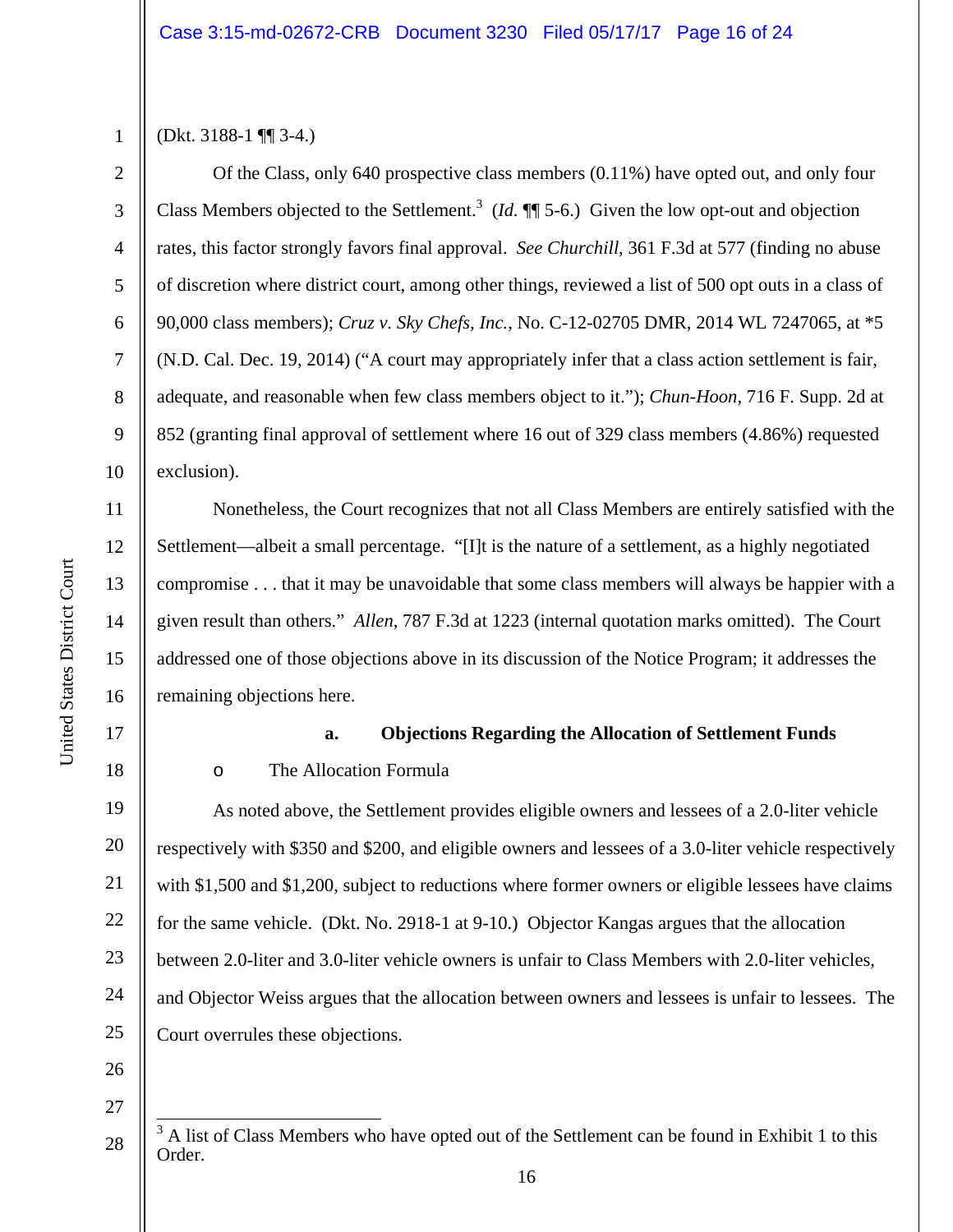## Case 3:15-md-02672-CRB Document 3230 Filed 05/17/17 Page 17 of 24

1

2

3

4

5

6

7

8

9

10

11

12

13

14

15

16

17

A settlement allocation formula "need only have a reasonable, rational basis." *In re Cathode Ray Tube (Crt) Antitrust Litig.*, 2016 WL 3763382, at \*6 (N.D. Cal. Feb. 29, 2016). The Bosch Settlement formula has one. The Bosch Settlement is the third settlement secured by Class Counsel for vehicle owners and lessees impacted by the defeat-device scandal. In allocating the Fund, the FTC sought to ensure that—when the three settlements are viewed collectively—all affected owners and lessees would be fully compensated for their harm. In furtherance of this goal, the FTC allocated more funds from the Bosch Settlement to 3.0-liter vehicle owners because, unlike the 2.0-liter settlement, the 3.0-liter settlement "left some 3.0-liter owners short of full compensation." (Dkt. No. 3184 at 3.) The FTC's formula furthers the important goal of fully compensating all consumers impacted by the defeat-device fraud. Class Members did not suffer distinct injuries from Volkswagen and Bosch's conduct—both of whom are alleged to have contributed to the same defeat-device fraud—and it is therefore appropriate to view the three settlements together. *See Officers for Justice*, 688 F.2d at 628 ("It is the complete package taken as a whole, rather than the individual component parts, that must be examined for overall fairness."). The fact that 3.0-liter vehicle owners will receive more compensation than 2.0-liter vehicle owners under the Bosch Settlement does not make the Settlement unfair, unreasonable, or inadequate. *Churchill*, 361 F.3d at 575.

18 19 20 21 22 23 As for Objector Weiss's contention that the allocation between owners and lessees is unfair to lessees, such a distinction in compensation exists in all three of the consumer settlements, and, as the Court noted in approving the 2.0-liter settlement, "reflects the fact that owners and lessees have different economic relationships with their vehicles." (Dkt. No. 2102 at 35.) The allocation between owners and lessees in the Bosch Settlement Fund therefore has "a reasonable, rational basis." *In re Cathode Ray Tube*, 2016 WL 3763382, at \*6.

o Intra-Class Conflict

25 26 27 Objector Kangas also asserts that the Settlement Fund's allocation exposes an intra-class conflict, because the PSC (as Class Counsel) negotiated with Bosch on behalf of both the 2.0-liter and 3.0-liter Class Members.

28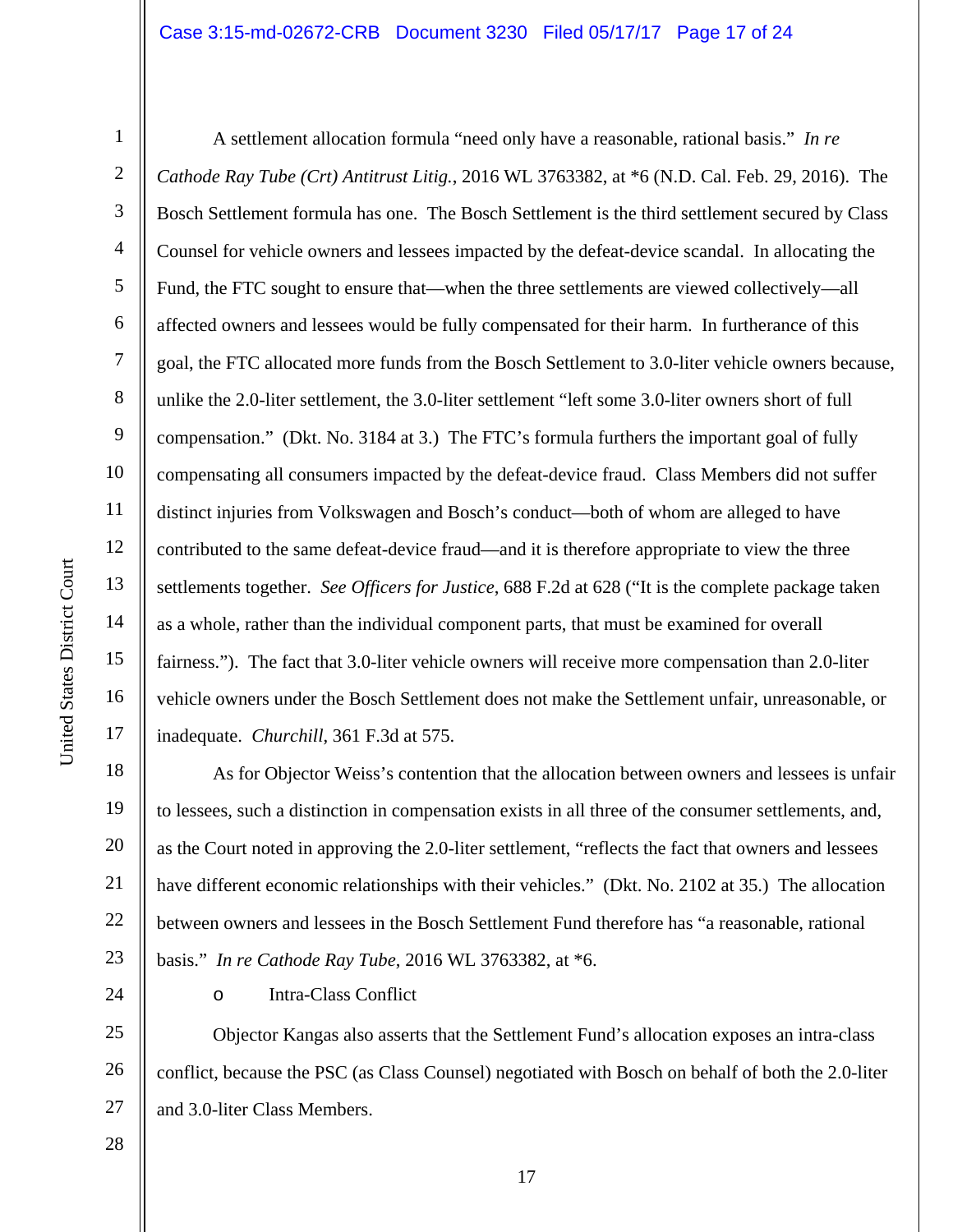As noted above, it was the FTC, not Class Counsel, who devised the allocation formula. (*See also* FTC Response, Dkt. No. 3184 at 1 ("[T]he FTC—and only the FTC—determine how to allocate the Bosch funds.").) Class Counsel's goal was instead to obtain the largest settlement fund possible for all Class Members, 2.0-liter and 3.0-liter alike. Thus, as explained by Professor Robert H. Klonoff, Professor of Law at Lewis & Clark Law School, "any theoretical conflict was eliminated because the FTC, not class counsel, was solely responsible for determining the allocation." (Dkt. No. 3190-2 ¶ 73.)

8

1

2

3

4

5

6

7

9

10

11

12

13

14

15

United States District Court

United States District Court

16

17

18

#### **b. Objection Regarding the Scope of the Class Release**

Objector Kangas also argues that the Settlement's class-wide release improperly releases all claims, whether or not concealed or hidden. Class action settlement agreements, however, commonly release concealed or hidden claims. *See, e.g.*, *In re Zynga Inc. Sec. Litig.*, No. 12-cv-04007-JSC, 2015 WL 6471171, at \*4 (N.D. Cal. Oct. 27, 2015); *Wakefield v. Wells Fargo & Co.*, No. C 13-05053 LB, 2014 WL 7240339, at \*7 (N.D. Cal. Dec. 18, 2014); *Torchia v. W.W. Grainger, Inc.*, No 13-cv-01427 LJO (JLT) 2014 WL 3966292, at \*3 (E.D. Cal. Aug. 13, 2014). The Release also expressly excludes claims of personal injury or wrongful death. (*Id.*) Thus, Class Members who wish to litigate such claims may do so.

#### **c. Objection Regarding Time to Review Class Counsel's Fee Motion**

19 20 21 22 23 24 25 26 27 28 Finally, Objector Booth argues that "[t]he proposed settlement required dissenters to object before class counsel filed its fee motion," and therefore "depriv[ed] class members of information necessary to evaluate whether to object." Objector Booth's concern is not factually correct. Class Counsel filed their motion for attorneys' fees simultaneously with their motion for final approval of the Settlement, on March 24, 2017. (*See* Dkt. No. 3087.) Class Members then had three weeks to review the fees request before the objection deadline of April 14, 2017. Further, as early as January 31, 2017—more than two months before the objection deadline—Class Counsel identified the maximum amount of attorneys' fees they intended to request in their motion for preliminary approval of the Settlement. (Dkt. No. 2838.) Thus, Class Members had the information necessary to object to Class Counsel's request for attorneys' fees.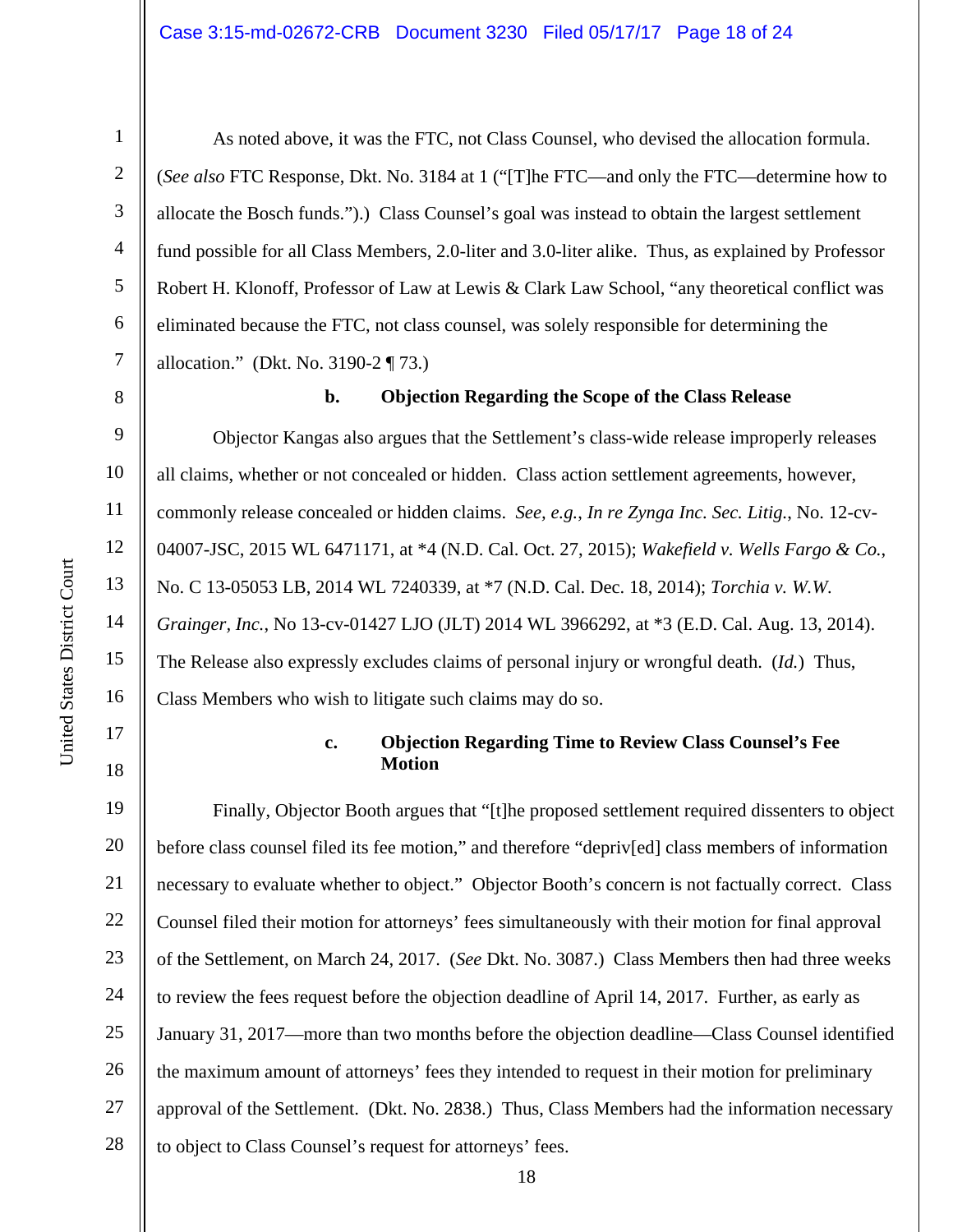#### **B. The** *Bluetooth* **Factors**

2 3 4 5 6 7 8 9 10 11 12 Although the *Churchill* factors favor settlement, consideration of those factors alone is insufficient. *See In re Bluetooth*, 654 F.3d at 946. Where, as here, the parties reach a settlement prior to class certification, courts must examine the settlement with "an even higher level of scrutiny for evidence of collusion or other conflicts of interest than is ordinarily required under Rule 23(e) before securing the court's approval as fair." *Id.* (citations omitted). "Collusion may not always be evident on the face of a settlement, and courts therefore must be particularly vigilant not only for explicit collusion, but also for more subtle signs that class counsel have allowed pursuit of their own self-interests and that of certain class members to infect the negotiations." *Id.* at 947. Signs of subtle collusion include: (1) when counsel receive a disproportionate distribution of the settlement, or when the class receives no monetary distribution but class counsel are amply rewarded;

(2) when the parties negotiate a "clear sailing" arrangement providing for the payment of attorneys' fees separate and apart from class funds, which carries the potential of enabling a defendant to pay class counsel excessive fees and costs in exchange for counsel accepting an unfair settlement on behalf of the class; and (3) when the parties arrange for fees not awarded to revert to defendants rather than be added to the class fund.

17 18 19 20 21 22 *Id.* (internal quotations marks and citations omitted). The *Bluetooth* court made clear that these factors are not dispositive but merely "warning signs" or "indicia of possible implicit collusion." *Id.* Even if all three signs are present, courts may still find that a settlement is reasonable. *See id.* at 950 (noting that the district court may find the settlement reasonable notwithstanding the presence of all three *Bluetooth* factors). The Court concludes that none of the *Bluetooth* factors are present here. First, in a separate

23 24 25 26 27 28 order today, the Court granted Class Counsel's motion for \$51 million in attorneys' fees and \$1 million in costs. (Dkt. No. 3231.) This award amounted to 15.6% of the \$327.5 million Settlement Fund, which is a percentage that falls below the 25% benchmark established by the Ninth Circuit, and that is reasonable under the facts of this case. *See Bluetooth*, 654 F.3d at 942. Class Counsel will therefore not "receive a disproportionate distribution of the settlement," nor will the class "receive[] no monetary distribution." *Id.* at 947.

13

14

15

16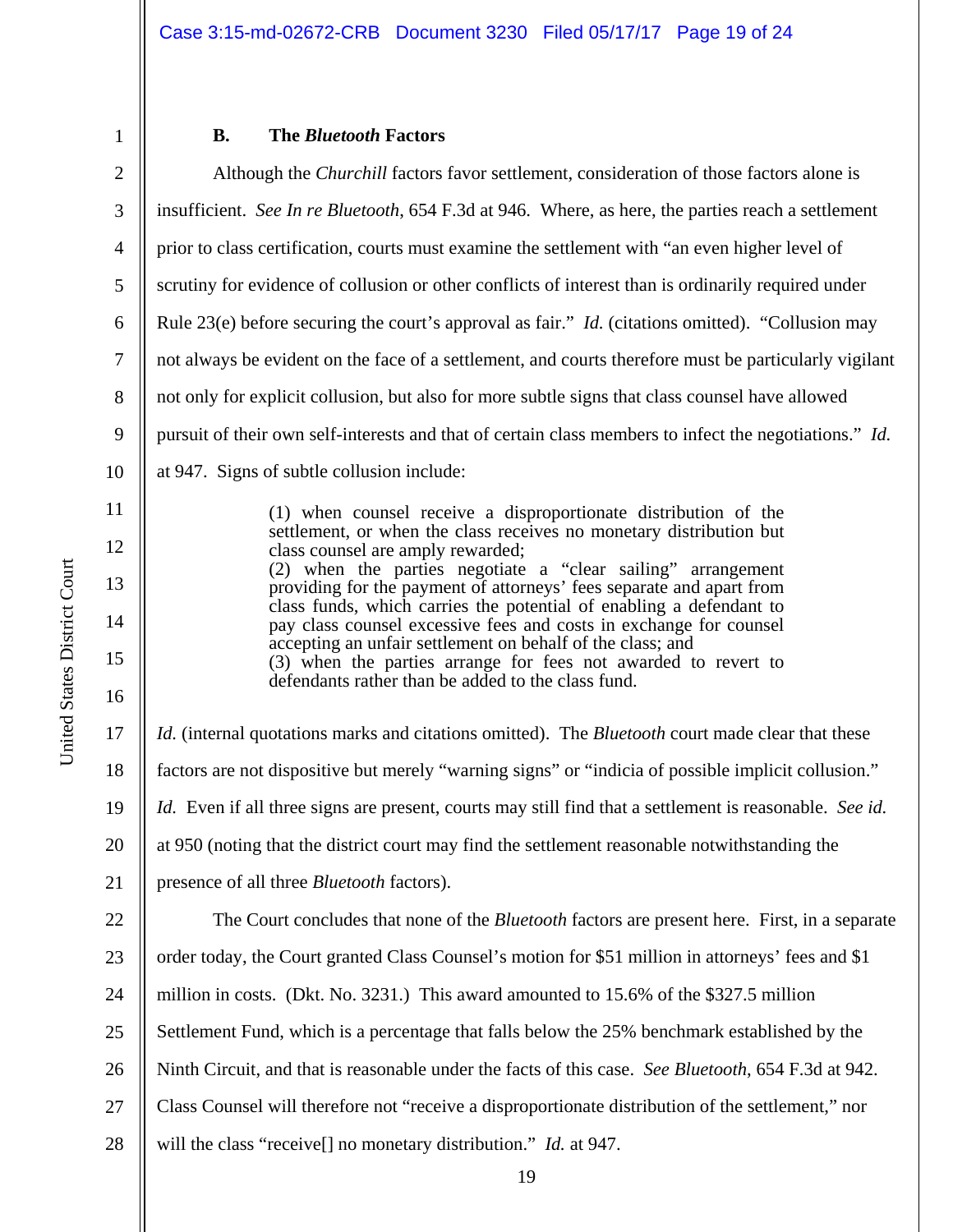Second, the parties did not negotiate a "clear sailing" arrangement. Bosch and Class Counsel did not discuss the amount of fees and expenses to be paid prior to agreement on the terms of the Settlement. (Dkt. No. 2837 ¶ 11.1.) Nor did Bosch agree to an arrangement to pay attorneys' fees separate and apart from the Settlement Fund.

Finally, the third *Bluetooth* factor does not apply because the parties have not "arrange[d] for fees not awarded to revert to defendants rather than be added to the class fund." 654 F.3d at 947. To the contrary, if any funds remain in Settlement Fund at the end of the Settlement Benefit Period, and it is not feasible or economically reasonable to distribute the remaining funds to Class Members, those funds will be distributed through *cy pres* payments according to a distribution plan and schedule filed by Class Counsel and approved by the Court. (Dkt. No. 2837 ¶ 10.2.)

An additional factor weighing against collusion here is the "presence of a neutral mediator." *Bluetooth*, 654 F.3d at 948. The Court-appointed Settlement Master, Director Mueller, facilitated settlement negotiations between Class Counsel and Bosch. (*See* Dkt. No. 3089.) He states that these negotiations were "conducted at arm's length" and involved "the frank exchange of views, spirited debate, vehement disagreement, thoughtful discussion, attention to detail, and the sharing of extensive data and analyses . . . ." (*Id.* ¶¶ 8-9.)

Given the absence any *Bluetooth* factor and Director Mueller's opinion, the Court concludes that the Settlement was not the product of collusion among the negotiating parties.

\* \* \*

20 21 22 23 24 In light of the foregoing analysis, the Court concludes that final approval is appropriate. The number of objections is small, and their substance does not call into doubt the Settlement's fairness. The *Churchill* factors support final approval, and the *Bluetooth* factors do not suggest collusion. Accordingly, even under heightened scrutiny, the Court concludes the Settlement is fair, adequate, and reasonable.

#### **DISCUSSION – ALL WRITS ACT**

26 27 28 The All Writs Act authorizes district courts to "issue all writs necessary or appropriate in aid of their respective jurisdictions and agreeable to the usages and principles of law." 28 U.S.C. § 1651(a). "The power conferred by the [All Writs] Act extends, under appropriate circumstances,

1

2

3

4

5

6

7

8

9

10

11

12

13

14

15

16

17

18

19

25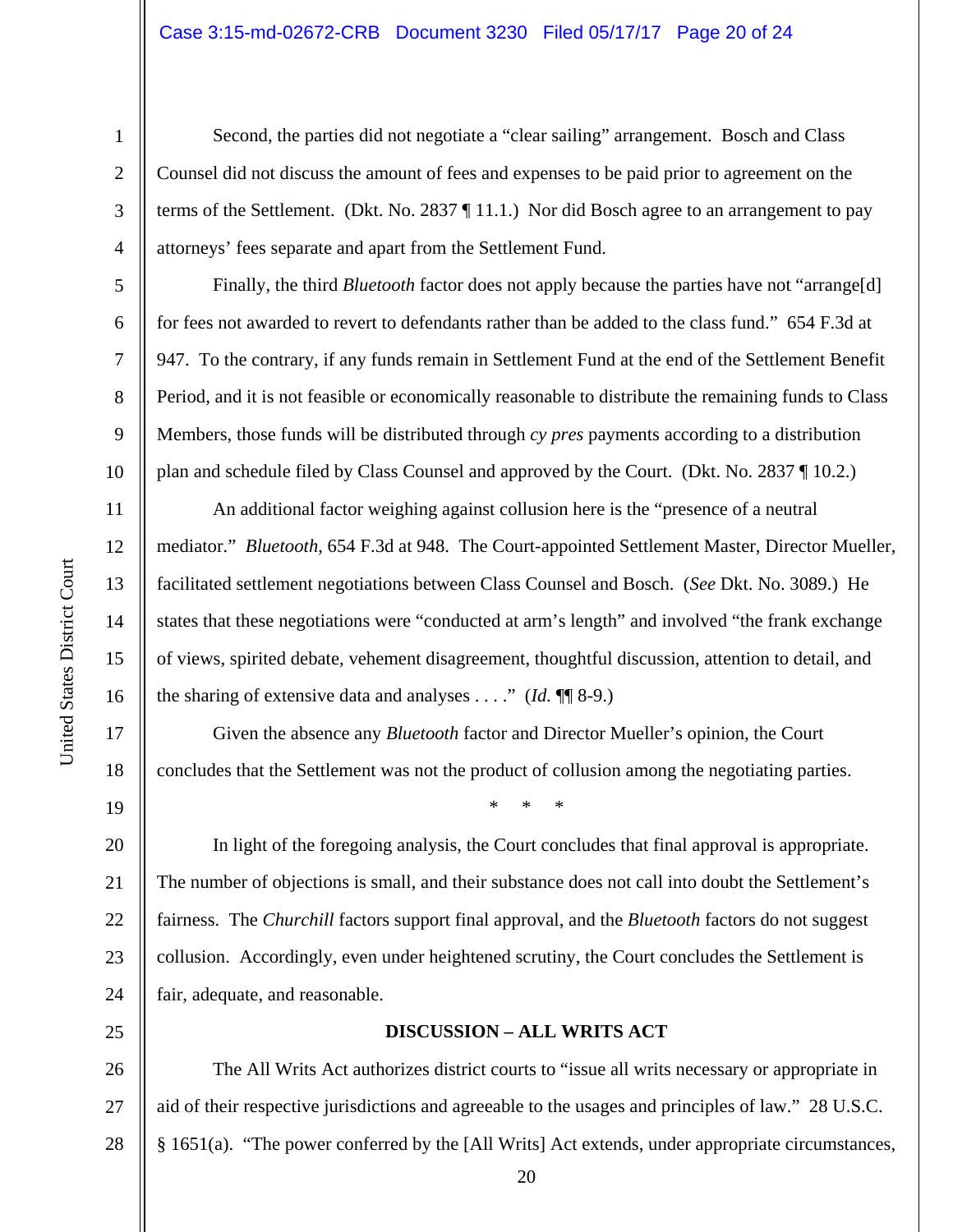## Case 3:15-md-02672-CRB Document 3230 Filed 05/17/17 Page 21 of 24

United States District Court

United States District Court

1 2 3 4 5 6 7 8 9 10 11 12 13 to persons who, though not parties to the original action or engaged in wrongdoing, are in a position to frustrate the implementation of a court order or the proper administration of justice, [ ] and encompasses even those who have not taken any affirmative action to hinder justice." *United States v. New York Tel. Co.*, 434 U.S. 159, 174 (1977) (internal citations omitted). However, the authority granted by the All Writs Act, though broad, is not unlimited. *Negrete v. Allianz Life Ins. Co. of N. Am.*, 523 F.3d 1091, 1098 (9th Cir. 2008). Indeed, the Anti-Injunction Act limits the district court's ability to enjoin state proceedings "except as expressly authorized by Act of Congress, or where necessary in aid of its jurisdiction, or to protect or effectuate its judgments." 28 U.S.C. § 2283. "Although comity requires federal courts to exercise extreme caution in interfering with state litigation, federal courts have the power to do so when their jurisdiction is threatened." *Hanlon*, 150 F.3d at 1025; *see Keith v. Volpe*, 118 F.3d 1386, 1390 (9th Cir. 1997) ("[T]he All Writs Act, 28 U.S.C. § 1651, empowers the federal courts to enjoin state proceedings that interfere, derogate, or conflict with federal judgments, orders, or settlements.").

14 15 16 17 18 19 20 21 22 23 24 25 26 27 28 A stay of all state court actions relating to the Released Claims is necessary to preserve the Court's jurisdiction. First, Class Members have been given an opportunity to opt out of the Settlement. *See Jacobs v. CSAA Inter-Ins.*, No. C 07-00362 MHP, 2009 WL 1201996, at \*2 (N.D. Cal. May 1, 2009) ("A district court may enjoin named and absent members who have been given the opportunity to opt out of a class from prosecuting separate class actions in state court.") (citation omitted). Second, a state court's disposition of claims similar to or overlapping the Released Claims would implicate the same legal and evidentiary issues; thus, such action would threaten the Court's jurisdiction and hinder its ability to decide the case. *See id.* at \*3 ("A preliminary injunction is appropriate to preserve jurisdiction because there is a sufficient overlap of claims between the federal and state class actions, such that the same legal and evidentiary issues will be implicated in each case."); *In re Jamster Mktg. Litig.*, No. 05-CV-0819JM(CAB), 2008 WL 4482307, at \*6 (S.D. Cal. Sept. 29, 2008) ("Any litigant may be enjoined from proceeding with a state court action where it is 'necessary to prevent a state court from so interfering with a federal court's consideration or disposition of a case as to seriously impair the federal court's flexibility and authority to decide the case.'") (citation omitted). Accordingly, the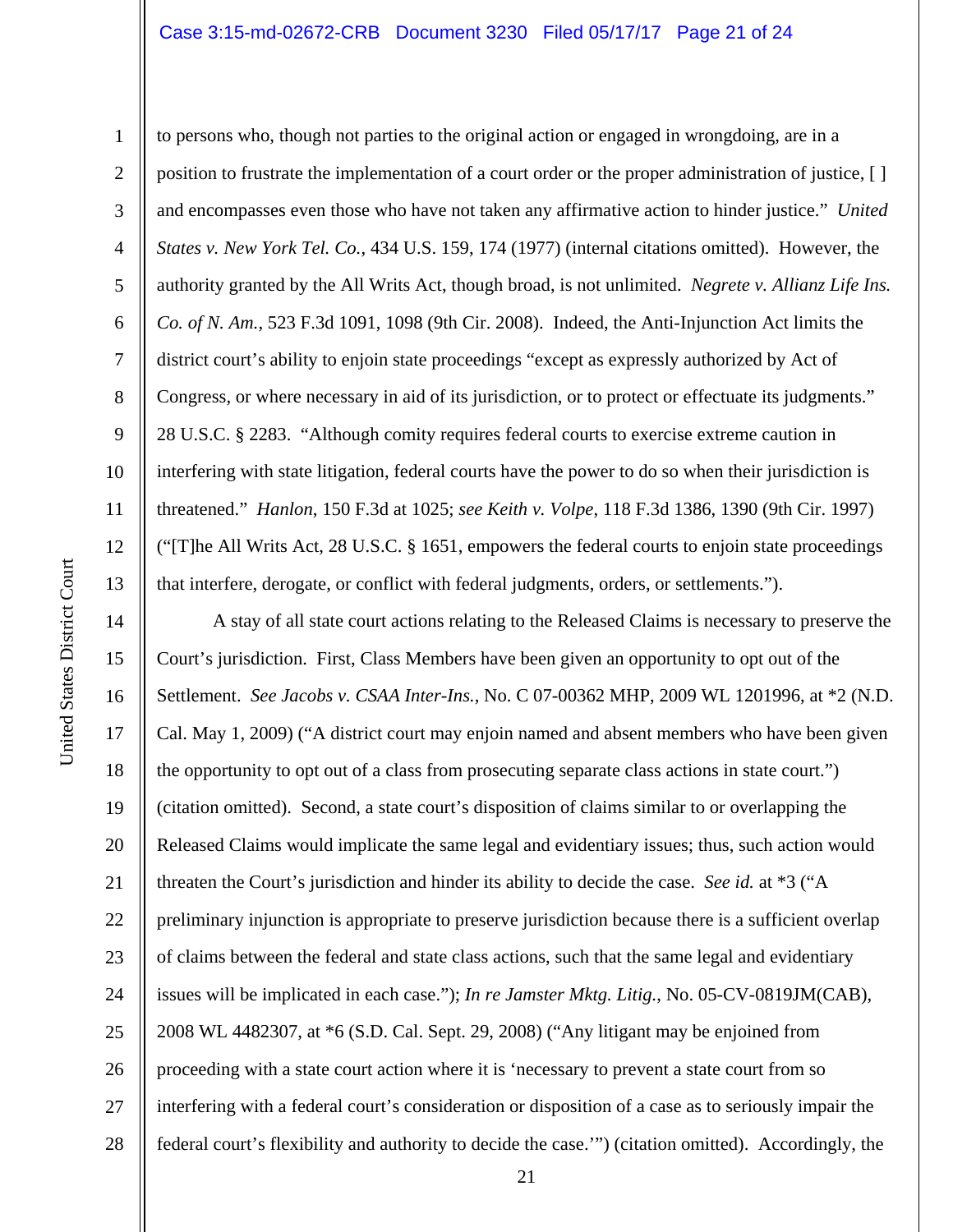1 2 3 Court enjoins Class Members who have not opted out from participating in any state court litigation relating to the Released Claims. This injunction, however, does not prevent Class Members from dismissing or staying their Released Claims.

## **CONCLUSION**  For the foregoing reasons, the Court ORDERS as follow: 1. Plaintiffs' motion for final approval of the Settlement is GRANTED. The Settlement is fair, adequate, and reasonable and is in the best interest of Class Members. Benefits under the Settlement shall immediately be made available to Class Members.

2. The Court CONFIRMS the appointment of Lead Plaintiffs' Counsel and the 21 members of the PSC listed in Pretrial Order No. 7 (Dkt. No. 1084) as Settlement Class Counsel.

3. The Court CONFIRMS the appointment of the Settlement Class Representatives listed in Exhibit 1 to Plaintiffs' motion for preliminary approval. (Dkt. No 2918-1.)

4. The Court CONFIRMS the appointment of Epiq Systems, Inc. as the Claims Administrator and Notice Administrator. Epiq, including its subcontractors, and the directors, officers, employees, agents, counsel, affiliates and advisors, shall not be liable for its good-faith compliance with its duties and responsibilities as Claims Administrator and Notice Administrator under the Settlement, this Order, all prior orders, or any further settlement-related orders or consent decrees, except upon a finding by this Court that it acted or failed to act as a result of malfeasance, bad faith, gross negligence, or in reckless disregard of its duties.

5. The Court APPOINTS Citibank Private Bank to serve as the Escrow Agent.

7. The Court DISMISSES WITH PREJUDICE the following without costs to any party:

a. All claims as between the Settlement Class and all its Members who have not timely and properly excluded themselves, on the one hand, and any Released Party or Parties, other than as specified in this Order and in the

22

4

5

6

7

8

9

10

11

12

13

14

15

16

17

18

19

20

21

22

23

24

25

26

27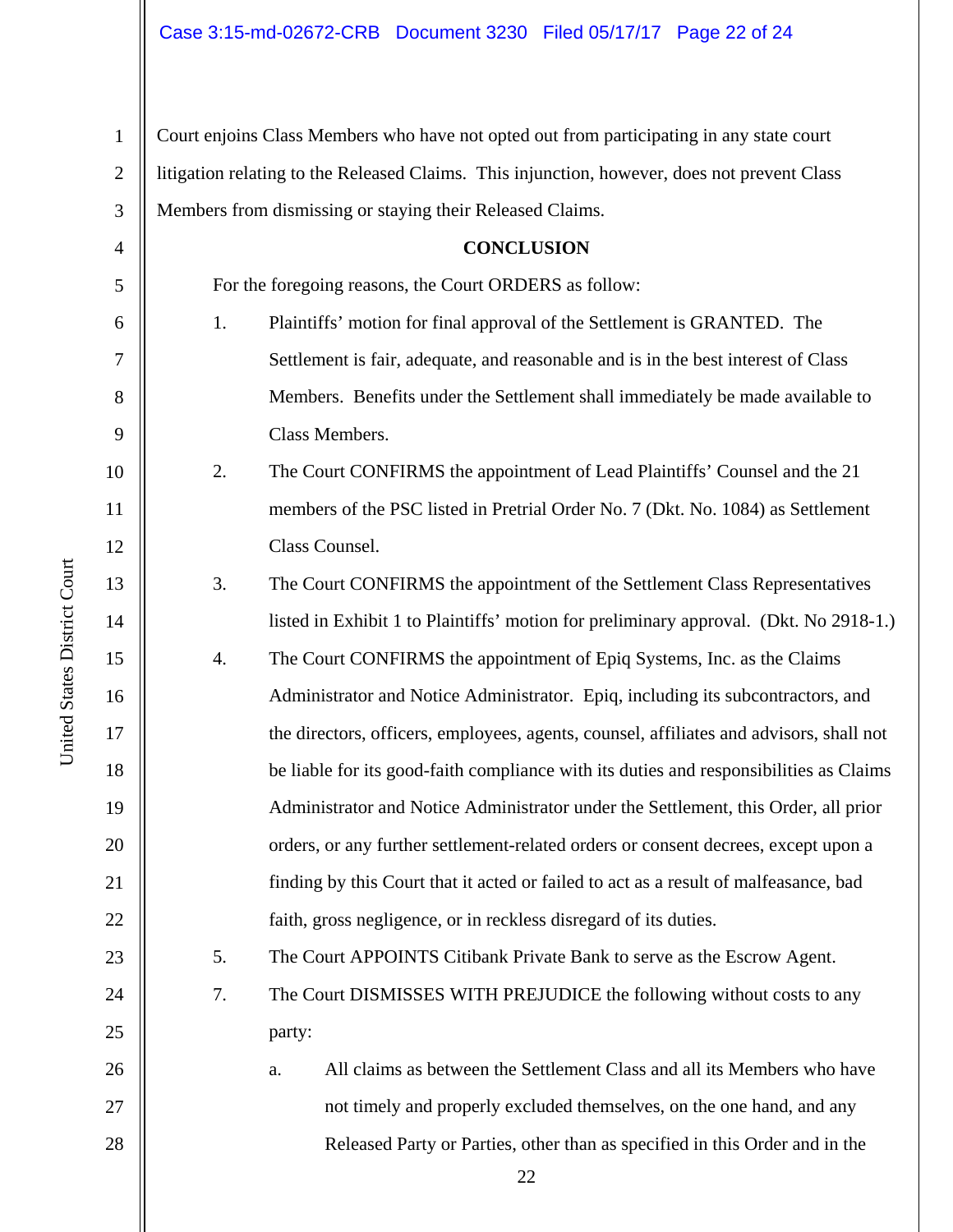Settlement.

| $\mathbf{2}$     |     | $\mathbf b$ .<br>All claims pertaining to Eligible Vehicles, as between a Settlement Class |
|------------------|-----|--------------------------------------------------------------------------------------------|
| 3                |     | Member who is not an opt out or otherwise excluded, and any Released                       |
| $\overline{4}$   |     | Party or Parties, in related lawsuits pending in the MDL centralized in this               |
| 5                |     | Court by the Judicial Panel on Multidistrict Litigation on December 8,                     |
| 6                |     | 2015, see In re Volkswagen "Clean Diesel" Mktg., Sales Practices, &                        |
| $\boldsymbol{7}$ |     | Prods. Liab. Litig., 148 F. Supp. 3d 1367 (J.P.M.L. 2015).                                 |
| 8                |     | All related lawsuits pending in this MDL containing only claims between a<br>c.            |
| 9                |     | Settlement Class Member who is not an opt out or otherwise excluded, and                   |
| 10               |     | against any Related Party or Parties, and pertaining to Eligible Vehicles.                 |
| 11               | 8.  | Class Members who have not properly opted out and any person purportedly acting            |
| 12               |     | on behalf of any Class Member(s) are ENJOINED from commencing, filing,                     |
| 13               |     | initiating, instituting, pursuing, maintaining, enforcing or prosecuting, either           |
| 14               |     | directly or indirectly, any Released Claims in any judicial, administrative,               |
| 15               |     | regulatory, arbitral or other proceeding, in any jurisdiction or forum, against any of     |
| 16               |     | the Released Parties. Nothing herein shall prevent any Class Member, or any                |
| 17               |     | person actually or purportedly acting on behalf of any Class Member(s), from               |
| 18               |     | taking any actions to dismiss his, her, or its Released Claims.                            |
| 19               | 9.  | Only those persons or entities who timely submitted valid requests to opt out of the       |
| 20               |     | Settlement Class are not bound by this Order, and any such excluded persons or             |
| 21               |     | entities are not entitled to any recovery from the Settlement. A list of those persons     |
| 22               |     | or entities can be found in Exhibit 1 to this Order.                                       |
| 23               | 10. | Persons and entities that are determined by the Claims Administrator or the Court          |
| 24               |     | to be excluded from the Class, because his/her/its vehicle is not an "Eligible"            |
| 25               |     | Vehicle," or for any other reason, are not bound by the Final Order and Judgment,          |
| 26               |     | and are not entitled to any recovery from the Settlement.                                  |
| 27               | 11. | The Court retains the exclusive jurisdiction to enforce, administer, and ensure            |
| 28               |     | compliance with all terms of the Settlement in accordance with the Settlement and          |
|                  |     | 23                                                                                         |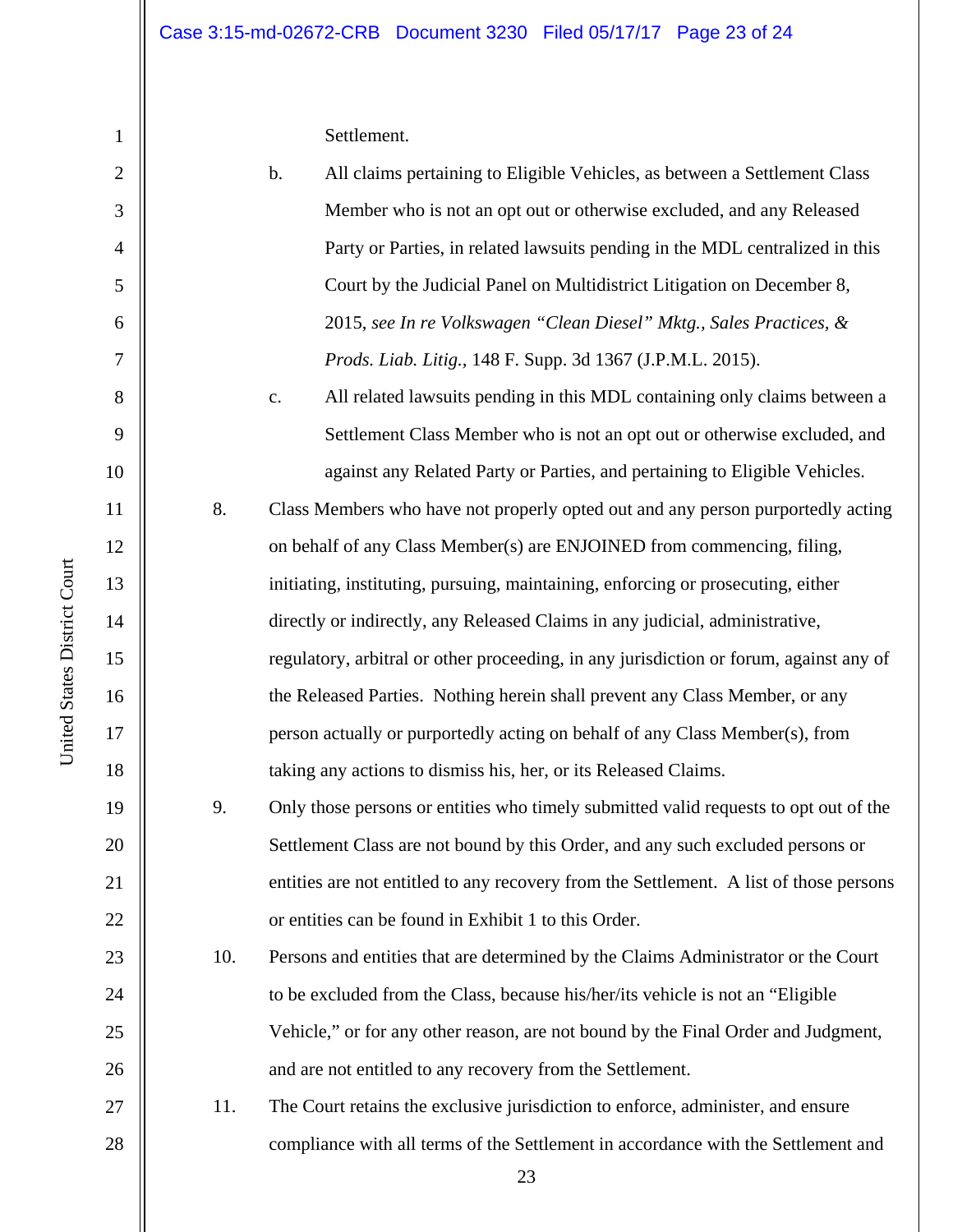## Case 3:15-md-02672-CRB Document 3230 Filed 05/17/17 Page 24 of 24

 this Order. **IT IS SO ORDERED.** Dated: May 17, 2017  $\overline{a}$ CHARLES R. BREYER United States District Judge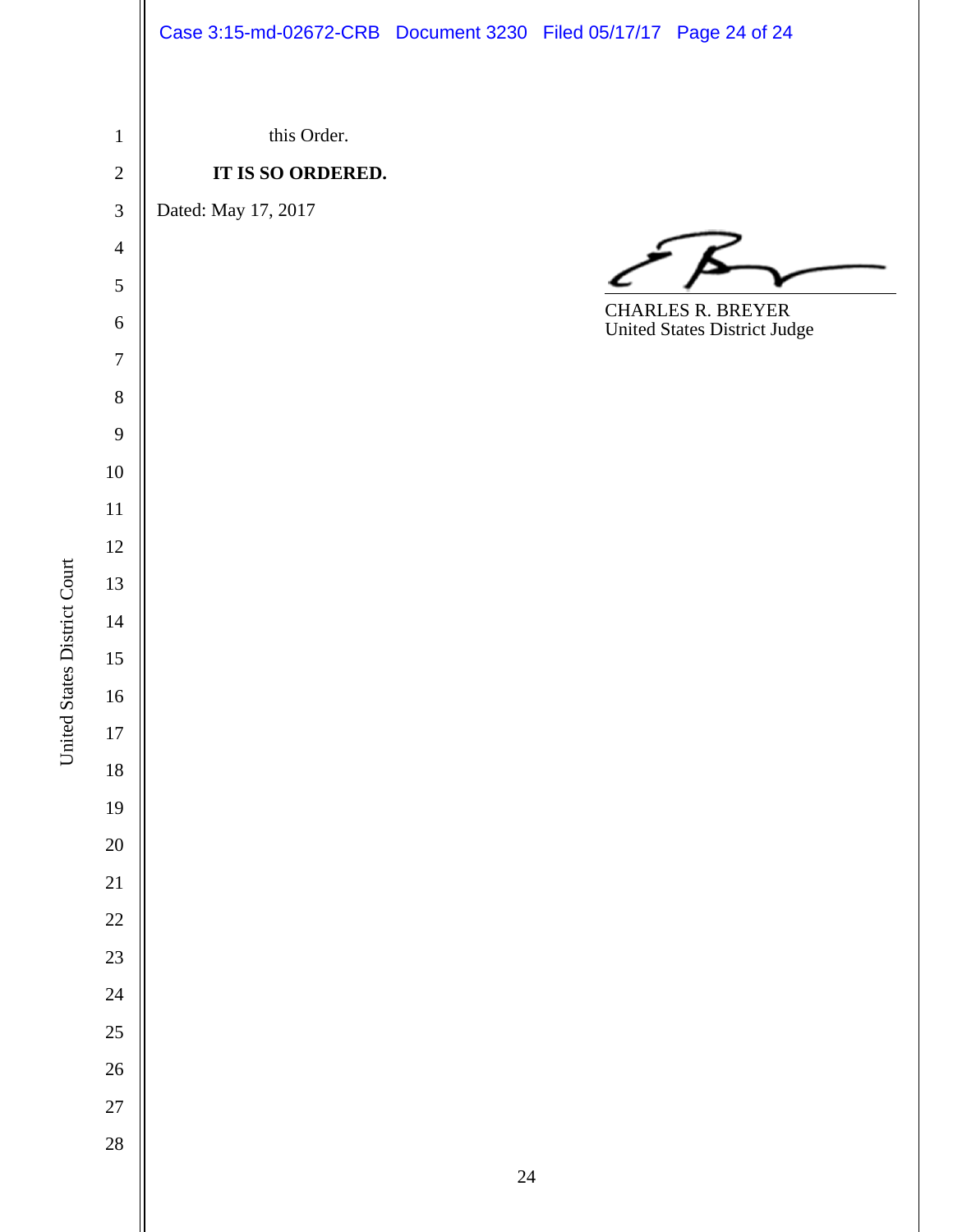Case 3:15-md-02672-CRB Document 3230-1 Filed 05/17/17 Page 1 of 10

# **EXHIBIT 1**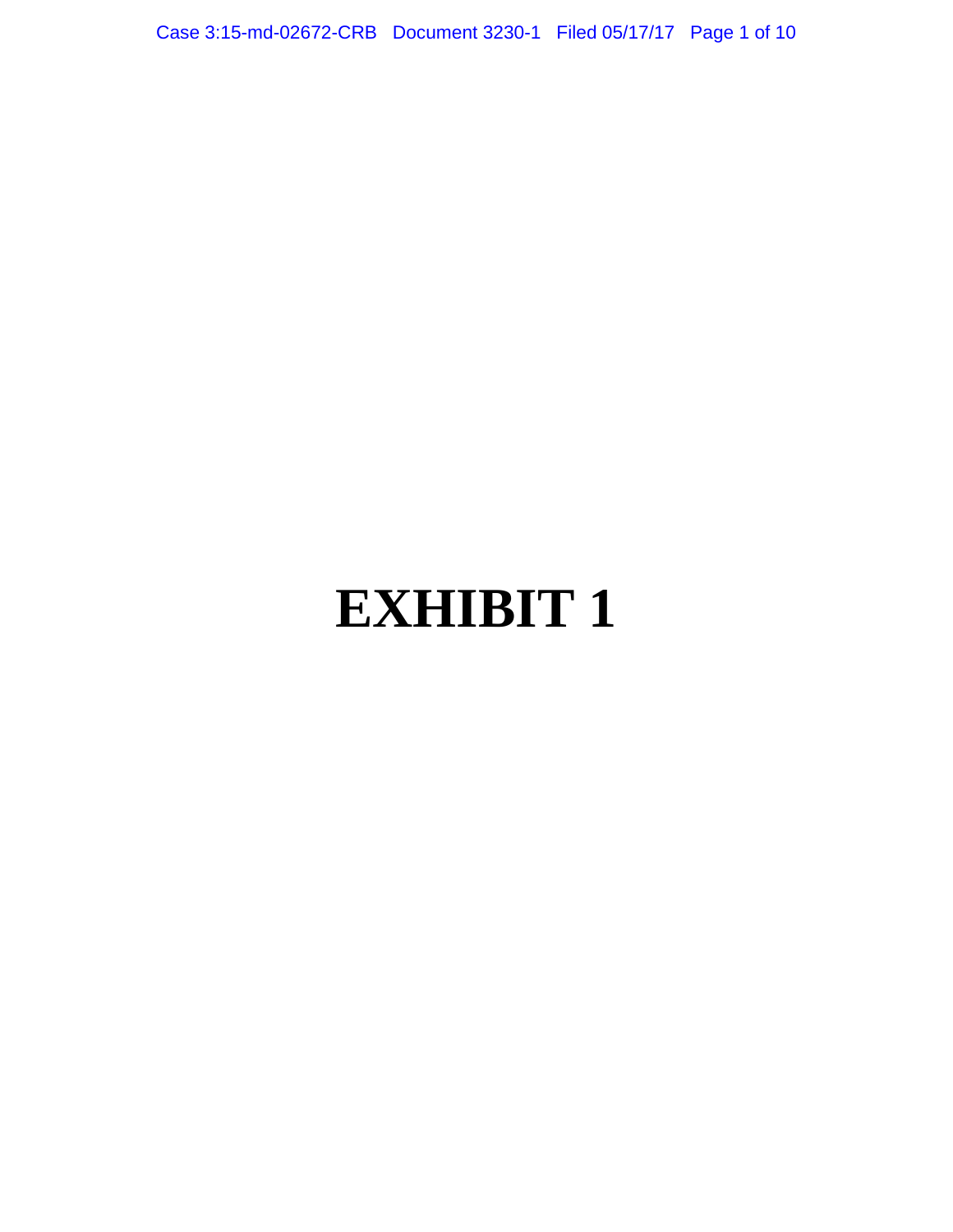## Case 3:15-md-02672-CRB Document 3230-1 Filed 05/17/17 Page 2 of 10

| 1      | 2L            | <b>AARON D GREENE</b>                   |
|--------|---------------|-----------------------------------------|
| 2      | 2L            | <b>AARON S EDWARDS</b>                  |
| 3      | 3L<br>2L      | <b>ALAN DANIELS</b>                     |
| 4<br>5 | 2L            | <b>ALAN GOODMAN</b>                     |
|        | 2L            | <b>ALAN ROBERTS</b>                     |
| 6      |               | <b>ALAN ROBERTS</b>                     |
| 7      | 2L<br>3L      | <b>ALBERTO CORNEA</b>                   |
| 8      |               | <b>ALBERTO CORNEA</b>                   |
| 9      | 3L            | ALEXANDRA FOGLIA                        |
| 10     | 2L            | <b>ALFRED W PALMER</b>                  |
| 11     | 2L            | <b>ALICIA CAIN</b>                      |
| 12     | 2L            | ALICIA ZADEH                            |
| 13     | 3L            | ALVARO SAMAYOA JR                       |
| 14     | 2L            | <b>AMANDA NICOLE SHORT</b>              |
| 15     | 2L            | <b>AMANDA SHORT</b>                     |
| 16     | 2L            | <b>AMY SMITH</b>                        |
| 17     | 3L            | <b>ANDRE DOGUET</b>                     |
| 18     | 2L            | <b>ANDREA MESSENGER</b>                 |
| 19     | 2L            | ANGELITO L SANCIANCO                    |
| 20     | 3L            | ANNA KOENIG                             |
| 21     | 2L            | <b>ANNA-EMILIA KREINER</b>              |
| 22     | 2L            | <b>ANTHONY A AMERSFOORT</b>             |
| 23     | 2L            | <b>ANTHONY L. ANDREOZZI</b>             |
| 24     | 2L            | <b>ANTHONY ORTEGA</b>                   |
| 25     | 2L            | <b>APRIL EXLINE</b>                     |
| 26     | 3L            | <b>ARMIN BANDARI</b>                    |
| 27     | 2L            | <b>ARTHUR FREEMAN</b>                   |
| 28     | 2L            | <b>ARTHUR PATRICK RUTH</b>              |
| 29     | 2L            | <b>ASHRAF GUINDI</b>                    |
| 30     | 2L            | <b>AUDLYN HIRSCHEY</b>                  |
| 31     | $2\mathsf{L}$ | <b>BANK OF ABBEVILLE &amp; TRUST CO</b> |
| 32     | $2\mathsf{L}$ | <b>BARBARA STONE MERENDINO</b>          |
| 33     | 2L            | <b>BARBARA STONE MERENDINO</b>          |
| 34     | 2L            | <b>BARBARA STONE MERENDINO</b>          |
| 35     | 2L            | <b>BARBARA STONE MERENDINO</b>          |
| 36     | 2L            | <b>BARRY DEBEVEC</b>                    |
| 37     | 3L            | <b>BART NAUGHTON</b>                    |
| 38     | 3L            | <b>BARTHOLOMEW JOSEPH NAUGHTON</b>      |

| 39 | 2L | <b>BENJAMIN FRANKLIN MCLIN</b> |
|----|----|--------------------------------|
| 40 | 2L | <b>BENJAMIN NAPPER</b>         |
| 41 | 3L | <b>BERNADETTE CAMPA</b>        |
| 42 | 2L | BERNARD NELSON COURTNEY        |
| 43 | 3L | <b>BETSY OPYT</b>              |
| 44 | 2L | <b>BEVERLY K WHITE</b>         |
| 45 | 2L | <b>BEVERLY PARKER</b>          |
| 46 | 2L | <b>BILLY E PENIX</b>           |
| 47 | 2L | <b>BILLY R MESSENGER</b>       |
| 48 | 2L | <b>BLANCA SOTO</b>             |
| 49 | 2L | <b>BOB LAYMAN</b>              |
| 50 | 2L | <b>BOBBY LEE LAYMAN</b>        |
| 51 | 2L | <b>BOYD &amp; JANET TOMS</b>   |
| 52 | 2L | <b>BOYD TOMS</b>               |
| 53 | 3L | <b>BRADLEY S. SANDERS</b>      |
| 54 | 2L | <b>BRADLEY WILSON</b>          |
| 55 | 2L | <b>BRANDON SELF</b>            |
| 56 | 2L | <b>BRENDA A WILLIAMSON</b>     |
| 57 | 2L | <b>BRIAN DESHOTEL</b>          |
| 58 | 2L | <b>BRIAN SMITH</b>             |
| 59 | 2L | <b>BRIAN W CROUCH</b>          |
| 60 | 2L | <b>BRITTNY CAINFLETCHER</b>    |
| 61 | 2L | <b>BRITTNY CAIN-FLETCHER</b>   |
| 62 | 2L | <b>BROCK MUSE</b>              |
| 63 | 2L | <b>BUTCH HOLLEY</b>            |
| 64 | 2L | <b>CANDICE AYLOR-MORRIS</b>    |
| 65 | 2L | <b>CANDICE AYLOR-MORRIS</b>    |
| 66 | 3L | <b>CARLOS CASANOVA</b>         |
| 67 | 3L | <b>CARLOS DE JESUS</b>         |
| 68 | 2L | CARLOS LUNA                    |
| 69 | 2L | <b>CARMEL L CRANE</b>          |
| 70 | 2L | CARMEN & REYNALDO VILLALOBOS   |
| 71 | 2L | <b>CAROL ANN WOOD</b>          |
| 72 | 2L | CAROLYN MCILLWAIN              |
| 73 | 2L | <b>CAROLYN STAHLECKER</b>      |
| 74 | 2L | <b>CARRIE E WRIGHT</b>         |
| 75 | 2L | <b>CARTER NICE</b>             |
| 76 | 2L | <b>CARTER NICE</b>             |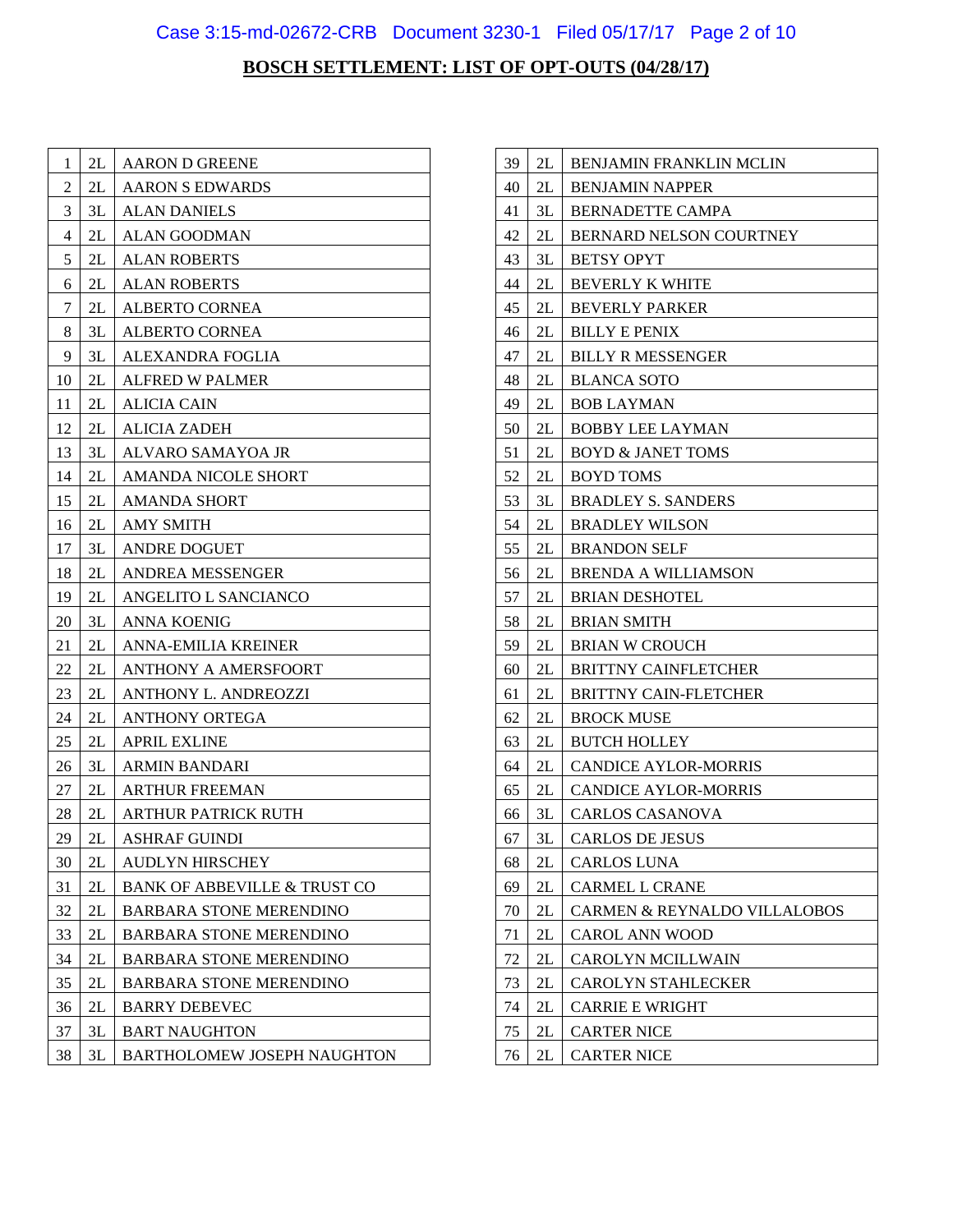## Case 3:15-md-02672-CRB Document 3230-1 Filed 05/17/17 Page 3 of 10

| 77  | 2L            | <b>CASEY COOPER</b>          |
|-----|---------------|------------------------------|
| 78  | 2L            | <b>CATHERINE A DENNIS</b>    |
| 79  | 2L            | <b>CATHY SMITH</b>           |
| 80  | 2L            | <b>CECILIA RICHTER</b>       |
| 81  | 2L            | <b>CHARLENE C BLANCHARD</b>  |
| 82  | 2L            | <b>CHARLENE ROBERSON</b>     |
| 83  | 2L            | <b>CHARLES EDWARD HUEBEL</b> |
| 84  | 3L            | <b>CHARLES KUBICKI</b>       |
| 85  | 2L            | <b>CHARLES LYNN HARRELL</b>  |
| 86  | 2L            | CHERYL I GOULD               |
| 87  | 3L            | <b>CHRISTIAN T SPAULDING</b> |
| 88  | 2L            | <b>CHRISTINA J PAEZ</b>      |
| 89  | 2L            | <b>CHRISTINA J PAEZ</b>      |
| 90  | 2L            | CHRISTINA S MITCHELL         |
| 91  | 2L            | <b>CHRISTINE CASSON</b>      |
| 92  | 2L            | <b>CHRISTINE L BLACK</b>     |
| 93  | 2L            | <b>CHRISTOPHER METNER</b>    |
| 94  | 2L            | <b>CHRISTOPHER NELSON</b>    |
| 95  | 2L            | <b>CHRISTOPHER RAMIREZ</b>   |
| 96  | 3L            | <b>CHRISTOPHER STURR</b>     |
| 97  | 2L            | <b>CHRISTOPHER VASQUEZ</b>   |
| 98  | 2L            | <b>CINDY READY</b>           |
| 99  | 3L            | <b>CLAIRE VILA</b>           |
| 100 | 2L            | <b>CLARA THOMAS</b>          |
| 101 | 2L            | <b>CLEMENT C WOODHULL</b>    |
| 102 | 2L            | <b>CLEVE B SINGLETON</b>     |
| 103 | 2L            | <b>CLIFFORD ROCHA</b>        |
| 104 | 2L            | <b>CODY GRAYBILL</b>         |
| 105 | 2L            | <b>CRAIG GRASON</b>          |
| 106 | 2L            | <b>D P TYSON BERNTHAL</b>    |
| 107 | 2L            | <b>DABNEY JOHNSON</b>        |
| 108 | 2L            | <b>DABNEY JOHNSON</b>        |
| 109 | 2L            | <b>DALE STUHR</b>            |
| 110 | $2\mathsf{L}$ | <b>DAN BRUBAKER</b>          |
| 111 | 3L            | <b>DAN CONROY</b>            |
| 112 | 3L            | <b>DAN LENHART</b>           |
| 113 | 3L            | <b>DANETTE SILVA</b>         |
| 114 | 3L            | <b>DANIEL EISENRING</b>      |

| 115 | 3L | <b>DANIEL HARDAGE</b>         |
|-----|----|-------------------------------|
| 116 | 2L | <b>DANIEL J CROSE</b>         |
| 117 | 2L | <b>DANIEL LOPEZ</b>           |
| 118 | 2L | <b>DANIEL LOPEZ</b>           |
| 119 | 2L | <b>DANIEL MILLER</b>          |
| 120 | 2L | <b>DANIIL MARKEVICH</b>       |
| 121 | 2L | <b>DANNY MENDIOLA</b>         |
| 122 | 2L | DARL R OSTRANDER              |
| 123 | 2L | DARLA REASNER-BENNETT         |
| 124 | 2L | DARLA REASNER-BENNETT         |
| 125 | 2L | DARRELL W GREGG               |
| 126 | 2L | DARREN LOUIS DIMEO            |
| 127 | 2L | <b>DARRON MITCHELL</b>        |
| 128 | 2L | <b>DAVE HARRISON</b>          |
| 129 | 2L | DAVID DRANEY                  |
| 130 | 2L | <b>DAVID E BRANCH</b>         |
| 131 | 2L | <b>DAVID IMMETHUN</b>         |
|     |    | DAVID MICHAEL AND STEPHANIE L |
| 132 | 2L | <b>SHORT</b>                  |
| 133 | 2L | DAVID MICHAEL LOUZEK          |
| 134 | 2L | DAVID PATRICK TYSON BERNTHAL  |
| 135 | 2L | <b>DAVID SLATER</b>           |
| 136 | 2L | <b>DAVID SMITH</b>            |
| 137 | 2L | <b>DAWN L STEWART</b>         |
| 138 | 2L | DAWN M. SANDERS               |
| 139 | 2L | <b>DAWN SANDERS</b>           |
| 140 | 2L | <b>DEBBIE FODOR</b>           |
| 141 | 2L | <b>DEBORAH FODOR</b>          |
| 142 | 2L | <b>DEBRA K GILLIS</b>         |
| 143 | 2L | <b>DELORES NEVELS</b>         |
| 144 | 2L | <b>DELORIS M PALMER</b>       |
| 145 | 3L | DERMOT C OBRIEN               |
| 146 | 2L | <b>DERRICK CLAAR</b>          |
| 147 | 2L | DIEGO E. NARANJO              |
| 148 | 2L | DON E HODGES                  |
| 149 | 2L | <b>DON HODGES</b>             |
| 150 | 3L | DONALD C MANUEL               |
| 151 | 2L | DONALD W HARVELL              |
| 152 | 3L | <b>DONNA L NAUGHTON</b>       |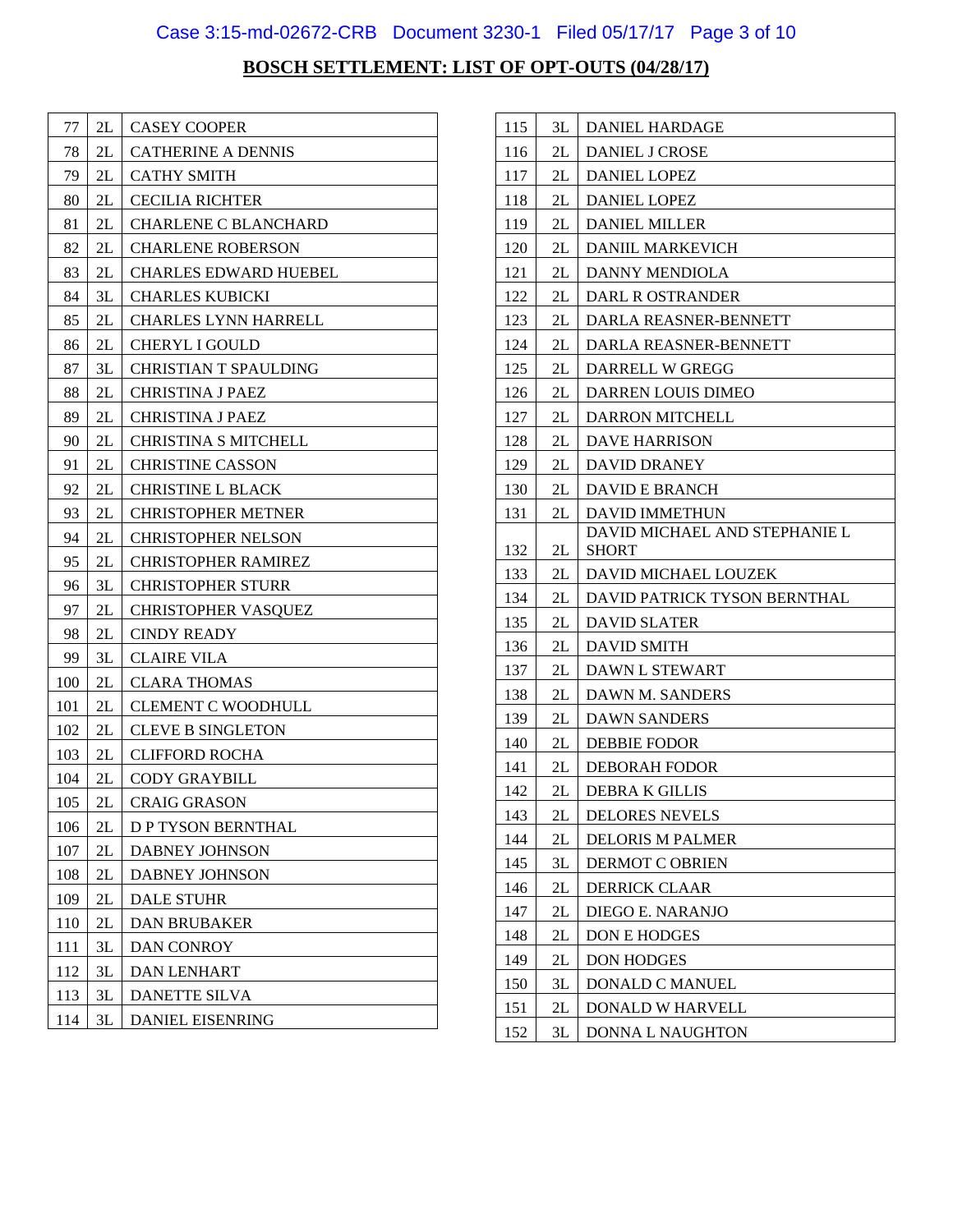## Case 3:15-md-02672-CRB Document 3230-1 Filed 05/17/17 Page 4 of 10

| 153 | 2L | <b>DOREEN FREEMAN</b>            |
|-----|----|----------------------------------|
| 154 | 2L | <b>DOUGLAS HAYES</b>             |
| 155 | 2L | <b>DWIGHT GOULD</b>              |
| 156 | 2L | EDWARD BANMAN                    |
| 157 | 2L | EDWARD M. CHEN                   |
| 158 | 2L | ELISSA D CLAAR                   |
| 159 | 2L | ELIZABETH A DIMEO                |
| 160 | 2L | ELIZABETH LEBEAU                 |
| 161 | 2L | <b>ELSA CURTIS</b>               |
| 162 | 2L | <b>ELSA CURTIS</b>               |
| 163 | 2L | <b>ELZA HYLARIS</b>              |
| 164 | 3L | <b>ERIC CAMPA</b>                |
| 165 | 2L | <b>ERIC D HEITNER</b>            |
| 166 | 2L | <b>ERIC HEITNER</b>              |
| 167 | 2L | <b>ERICA LAFORCE</b>             |
| 168 | 2L | <b>ERICA S BRADEN</b>            |
| 169 | 3L | <b>ESSAM METWALLY</b>            |
| 170 | 3L | <b>ESTHER GOMEZ</b>              |
| 171 | 2L | <b>EUGENE SERIDGE</b>            |
| 172 | 2L | <b>EUGENE VALENTINE</b>          |
| 173 | 2L | <b>FARRAH KRAUTSDORFER</b>       |
| 174 | 2L | <b>FATMIR KAZMAJ</b>             |
| 175 | 2L | <b>FRANCISCA MANNING</b>         |
| 176 | 2L | <b>FRANCISCO SAAVEDRA</b>        |
| 177 | 2L | <b>FRANK MAX MILLER</b>          |
| 178 | 3L | <b>FRANK NOVELLO</b>             |
| 179 | 2L | <b>FRANK ZAJAC</b>               |
| 180 | 2L | FRANKLIN E RANDOLPH II           |
| 181 | 2L | <b>FRED GRADEL</b>               |
| 182 | 2L | <b>FRED PENNINGTON</b>           |
| 183 | 2L | <b>GABRIEL RUIZ</b>              |
| 184 | 2L | <b>GARY AND BARBARA FONTENOT</b> |
| 185 | 2L | <b>GARY D FONTENOT</b>           |
| 186 | 2L | <b>GARY GRAHAM</b>               |
| 187 | 2L | <b>GARY L BAURA</b>              |
| 188 | 2L | <b>GARY S WRIGHT</b>             |
| 189 | 2L | <b>GARY WRIGHT</b>               |
| 190 | 2L | <b>GENEVA CARUTHERS</b>          |

| 191 | 2L | <b>GENOVEVA MEDINA</b>          |
|-----|----|---------------------------------|
| 192 | 2L | <b>GEORGE CAIRNEY</b>           |
| 193 | 2L | <b>GEORGE TUTTLE</b>            |
| 194 | 3L | <b>GEORGIA ALBANO</b>           |
| 195 | 2L | <b>GEORGIA H. OBRIEN</b>        |
| 196 | 2L | <b>GERALD M MELTON</b>          |
| 197 | 2L | <b>GERALD M MELTON</b>          |
| 198 | 2L | <b>GERALD NORMAN</b>            |
| 199 | 2L | <b>GERALD VALENTE</b>           |
| 200 | 2L | <b>GERALD W. AYMOND</b>         |
| 201 | 2L | <b>GIOVANNI PEREA</b>           |
| 202 | 2L | <b>GLENDA PRAGER</b>            |
| 203 | 2L | <b>GLENN EDWARDS</b>            |
| 204 | 2L | <b>GLORIA J HAMON</b>           |
| 205 | 2L | <b>GRANVILLE MANUEL</b>         |
| 206 | 3L | <b>GUST STRATTON</b>            |
| 207 | 2L | <b>HAILEY DONAHUE</b>           |
| 208 | 2L | <b>HAROLD ALDEMAN</b>           |
| 209 | 2L | <b>HARRIET BRYAN</b>            |
| 210 | 2L | HARRY HILDEBRANDT               |
| 211 | 2L | <b>HAZEL HINDS</b>              |
| 212 | 2L | <b>HAZEL HINDS</b>              |
| 213 | 3L | <b>HECTOR &amp; CLAIRE VILA</b> |
| 214 | 2L | <b>HECTOR M YBARRA</b>          |
| 215 | 2L | <b>HELEN BROWNSON</b>           |
| 216 | 2L | HELEN S. VAELLO                 |
| 217 | 3L | <b>HELEN WUAKU</b>              |
| 218 | 3L | HERBERT WRESCHNER               |
| 219 | 3L | HERMINIA PIERCE                 |
| 220 | 2L | <b>HOLLAND AUSTIN</b>           |
| 221 | 2L | HOLLY C GIANNAKOPOULOS          |
| 222 | 2L | HOLLY M STUART BLAYLOCK         |
| 223 | 2L | <b>HOLLY S DUFRENSE</b>         |
| 224 | 3L | <b>HOWARD VERNON BERG</b>       |
| 225 | 2L | HUGH JAMES HARDMAN              |
| 226 | 2L | IAN F MCCOLLOM                  |
| 227 | 2L | <b>IAN MCCOLLOM</b>             |
| 228 | 2L | <b>IDA SINGLETON</b>            |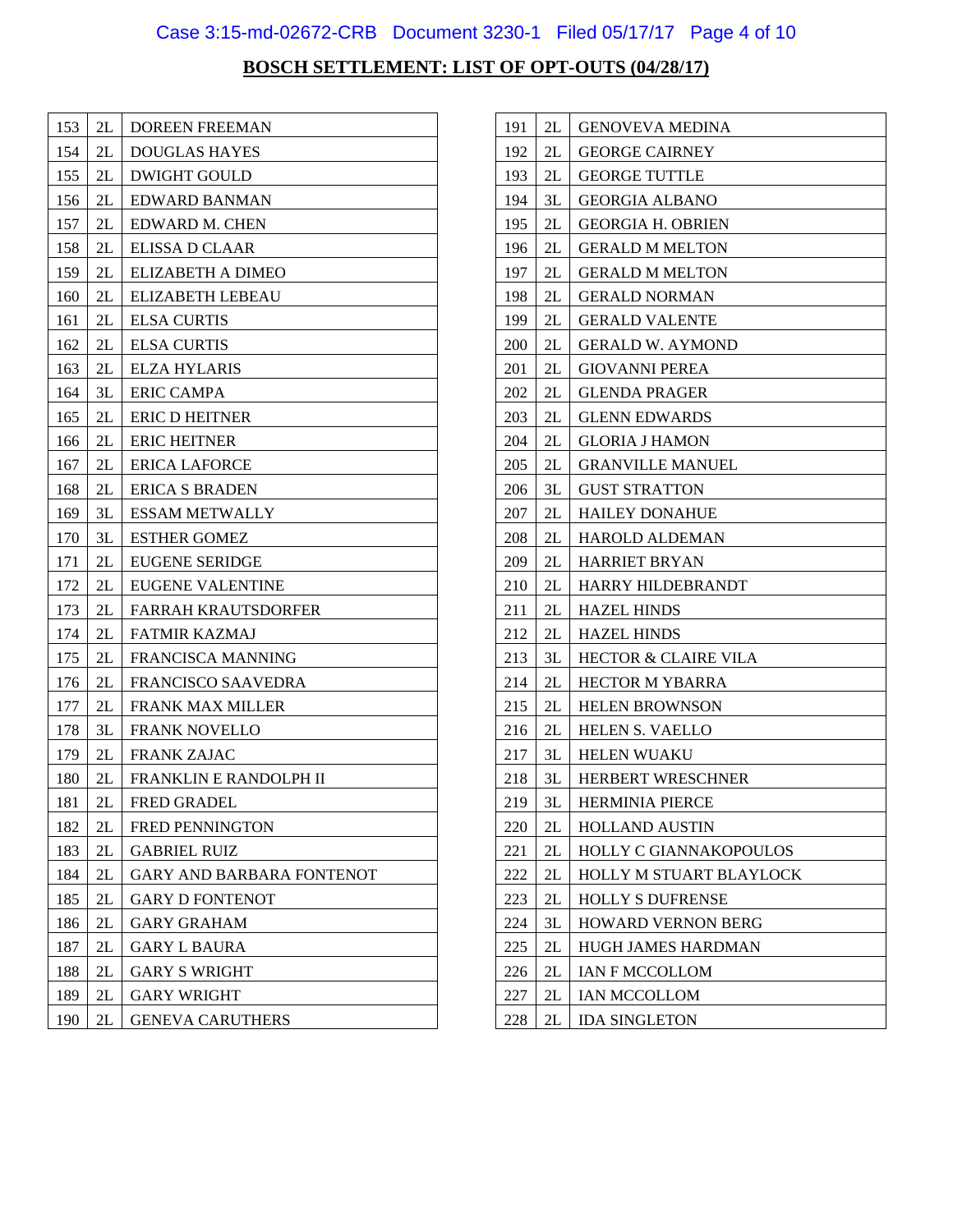## Case 3:15-md-02672-CRB Document 3230-1 Filed 05/17/17 Page 5 of 10

| 229 | 2L | ILL, JOE RICHARDSON           |
|-----|----|-------------------------------|
| 230 | 2L | <b>IMELDA ARMANTROUT</b>      |
| 231 | 3L | <b>JACOB O HOLLIER</b>        |
| 232 | 2L | <b>JADEN VAN EKEREN</b>       |
| 233 | 2L | <b>JAMES HABISREITINGER</b>   |
| 234 | 2L | <b>JAMES JOHNSON</b>          |
| 235 | 2L | <b>JAMES KEYES</b>            |
| 236 | 2L | <b>JAMES L WADE</b>           |
| 237 | 2L | <b>JAMES TYRONE LEATH</b>     |
| 238 | 2L | <b>JAMES W CASSON</b>         |
| 239 | 2L | <b>JAMES WALTERS</b>          |
| 240 | 2L | <b>JAMES WILKINS</b>          |
| 241 | 3L | <b>JAMI WILLIS</b>            |
| 242 | 2L | <b>JANE TRAN</b>              |
| 243 | 2L | <b>JANET BRAUER</b>           |
| 244 | 2L | <b>JANET COURTNEY</b>         |
| 245 | 2L | <b>JASON BURTON</b>           |
| 246 | 2L | <b>JASON ETHRIDGE</b>         |
| 247 | 2L | <b>JASON ETHRIDGE</b>         |
| 248 | 2L | <b>JASON P EDWARDS</b>        |
| 249 | 2L | <b>JASON PATTERSON</b>        |
| 250 | 2L | <b>JASON RICHARD POWELL</b>   |
| 251 | 2L | <b>JAY TALBOT</b>             |
| 252 | 2L | JAYNE CARROLL MONTARBO        |
| 253 | 2L | <b>JEAN F MCLIN</b>           |
| 254 | 2L | <b>JEAN MLCIN</b>             |
| 255 | 2L | <b>JEAN SERIDGE</b>           |
| 256 | 3L | <b>JEB STUART JAMES</b>       |
| 257 | 2L | <b>JEFF EATON</b>             |
| 258 | 3L | <b>JEFF NEUKIRCH</b>          |
| 259 | 2L | <b>JEFFERY S NEUKIRCH</b>     |
| 260 | 2L | <b>JEFFERY S NEUKIRCH</b>     |
| 261 | 3L | <b>JEFFERY S NEUKIRCH</b>     |
| 262 | 2L | <b>JEFFREY C EATON</b>        |
| 263 | 3L | <b>JEFFREY SCOTT NEUKIRCH</b> |
| 264 | 2L | JENNIFER ALBERT ERICKSON      |
| 265 | 3L | <b>JENNIFER BARRY</b>         |
| 266 | 2L | <b>JENNIFER BURTON</b>        |

| 267 | 2L | <b>JENNIFER GRASON</b>             |
|-----|----|------------------------------------|
| 268 | 2L | <b>JENNIFER JACKSON</b>            |
| 269 | 3L | <b>JENNIFER JANE WILKINSON</b>     |
| 270 | 2L | <b>JENNIFER VAN HOUTEN</b>         |
| 271 | 2L | <b>JEREMY D REISZNER</b>           |
| 272 | 2L | <b>JEREMY HORNER</b>               |
| 273 | 3L | <b>JEROME STOCK</b>                |
| 274 | 3L | <b>JEROME STOCK</b>                |
| 275 | 2L | <b>JESSICA M VILLEGAS</b>          |
| 276 | 3L | <b>JESUS NORIEGA</b>               |
| 277 | 2L | <b>JIM WILKINS</b>                 |
| 278 | 3L | <b>JIM ZOETEWEY</b>                |
| 279 | 2L | <b>JOAN J. MANN</b>                |
| 280 | 2L | <b>JOAN MANN</b>                   |
| 281 | 2L | <b>JOE RICHARDSON</b>              |
| 282 | 2L | <b>JOEL RODRIGUEZ</b>              |
| 283 | 2L | <b>JOHN &amp; KATHLEEN TROUNCE</b> |
| 284 | 2L | <b>JOHN BRUTSCHE</b>               |
| 285 | 3L | <b>JOHN BRUTSCHE</b>               |
| 286 | 2L | <b>JOHN CHO</b>                    |
| 287 | 2L | <b>JOHN D WAGER</b>                |
| 288 | 2L | <b>JOHN GARDNER</b>                |
| 289 | 2L | <b>JOHN GARDNER</b>                |
| 290 | 2L | <b>JOHN JARRIELL</b>               |
| 291 | 2L | <b>JOHN JEFFREY BAXLEY</b>         |
| 292 | 2L | <b>JOHN JEROME GARDNER</b>         |
| 293 | 2L | <b>JOHN LOFTUS</b>                 |
| 294 | 2L | JOHN MAHAN AND JUDY MAHAN          |
| 295 | 2L | <b>JOHN PIKE</b>                   |
| 296 | 2L | <b>JOHN PONIKTERA</b>              |
| 297 | 3L | <b>JOHN ROHAN</b>                  |
| 298 | 2L | <b>JOHN SHANER</b>                 |
| 299 | 2L | <b>JOHN STEVENSON</b>              |
| 300 | 2L | <b>JOHN TESTA</b>                  |
| 301 | 2L | <b>JOHN TROUNCE</b>                |
| 302 | 2L | <b>JOHN W ADAMS</b>                |
| 303 | 2L | <b>JOHN W MCCLURE</b>              |
| 304 | 3L | <b>JORGE E QUINTERO</b>            |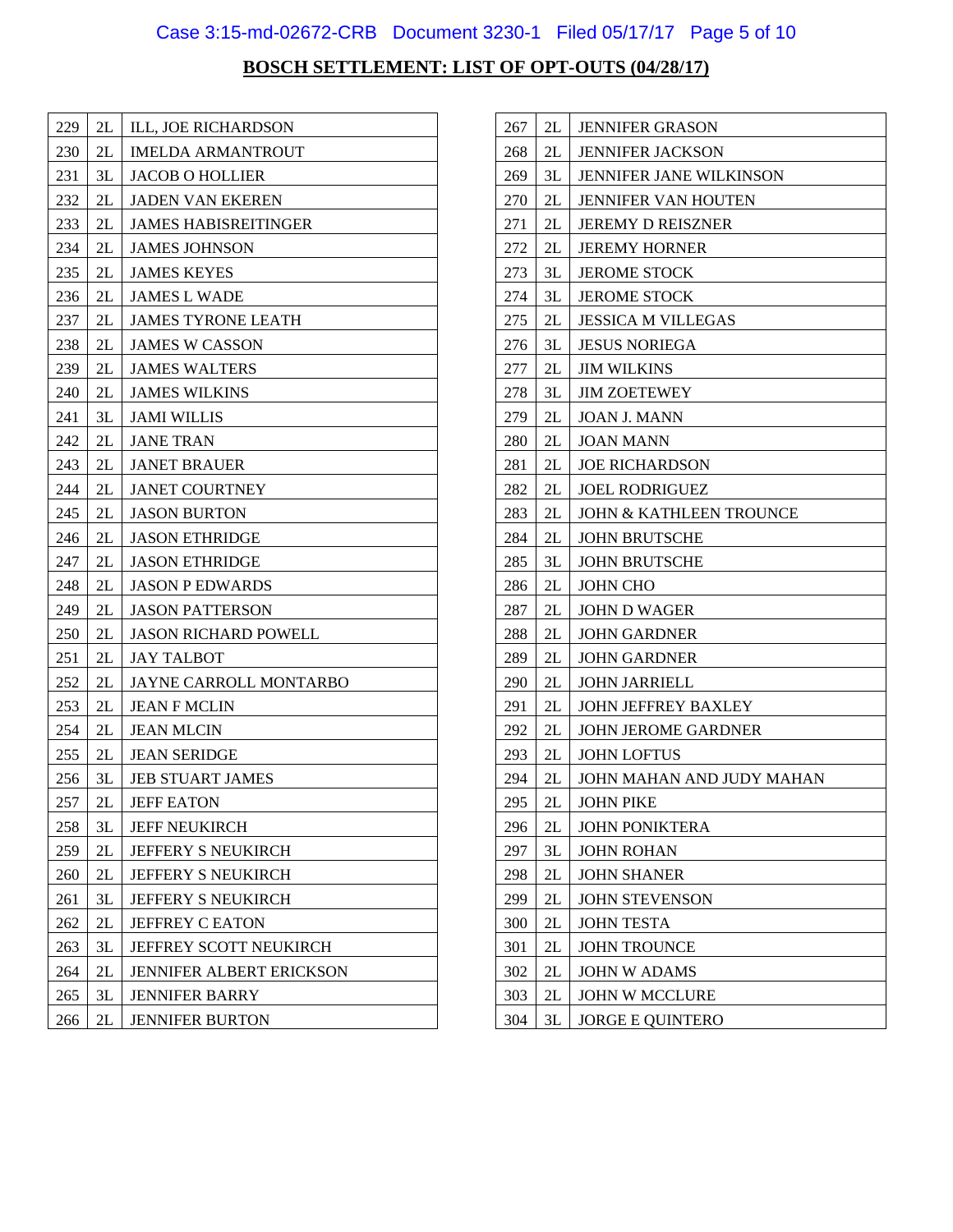## Case 3:15-md-02672-CRB Document 3230-1 Filed 05/17/17 Page 6 of 10

| 305 | 2L | <b>JOSE AQUEVEQUE</b>           |
|-----|----|---------------------------------|
| 306 | 2L | <b>JOSE B CHAVEZ</b>            |
| 307 | 3L | JOSE HUMBERTO GONZALEZ          |
| 308 | 3L | <b>JOSEFA AGUILAR</b>           |
| 309 | 3L | <b>JOSEPH ALBANO</b>            |
| 310 | 2L | <b>JOSEPH J GILLESPIE</b>       |
| 311 | 2L | <b>JOSEPH J GILLESPIE</b>       |
| 312 | 2L | <b>JOSHUA BERENY</b>            |
| 313 | 2L | <b>JOSHUA M PERELLIMINETTI</b>  |
| 314 | 2L | <b>JOSHUA M PERELLI-MINETTI</b> |
| 315 | 2L | <b>JOSHUA O HESS</b>            |
| 316 | 2L | <b>JUDITH SANCIANCO</b>         |
| 317 | 2L | <b>JULIO E MOURRA</b>           |
| 318 | 3L | <b>JULIO MENENDEZ</b>           |
| 319 | 2L | <b>JUN SUWABE</b>               |
| 320 | 2L | <b>JUSTIN PENO</b>              |
| 321 | 2L | <b>KAREN G STEVENSON</b>        |
| 322 | 3L | <b>KAREN OTT</b>                |
| 323 | 2L | <b>KARIN BOYLES</b>             |
| 324 | 2L | <b>KARIN D BOYLES</b>           |
| 325 | 2L | KARINA A ARABOLAZA              |
| 326 | 2L | <b>KATHERINE DRANEY</b>         |
| 327 | 2L | <b>KATHLEEN URICK HALE</b>      |
| 328 | 2L | <b>KATHY BARBARINO</b>          |
| 329 | 2L | <b>KATHY MELTON</b>             |
| 330 | 2L | <b>KATHY MELTON</b>             |
| 331 | 2L | <b>KELLIE NELSON</b>            |
| 332 | 2L | <b>KELLY DICHOSO</b>            |
| 333 | 2L | <b>KELLY JONES</b>              |
| 334 | 2L | KENJI OHSAKO                    |
| 335 | 2L | <b>KENNETH EDWARDS</b>          |
| 336 | 2L | <b>KENNETH PAPE</b>             |
| 337 | 2L | <b>KERRI LYNN ANNIS</b>         |
| 338 | 2L | <b>KEVIN M MILLER</b>           |
| 339 | 3L | KIMBERLY A CAMPBELL             |
| 340 | 2L | KIMBERLY FRECHETTE              |
| 341 | 2L | <b>KIRK ZINSSER</b>             |
| 342 | 2L | KRISHNAMURT NADELLA             |

| 343        | 2L       | <b>KRISTINA LANDRY</b>                |
|------------|----------|---------------------------------------|
| 344        | 2L       | <b>KRISTINA LANDRY</b>                |
| 345        | 2L       | <b>KRISTY M ROUTT</b>                 |
| 346        | 2L       | <b>KULDIP SOOCH</b>                   |
| 347        | 2L       | KYLE KADELL                           |
| 348        | 2L       | <b>LANG WILLIAMSON</b>                |
| 349        | 2L       | <b>LARAMETTA HARVELL</b>              |
|            |          | LARRY AND HOLLY STUART                |
| 350        | 2L       | <b>BLAYLOCK</b>                       |
| 351        | 2L       | <b>LARRY TAYLOR</b>                   |
| 352        | 3L       | <b>LAURA C STURR</b>                  |
| 353        | 2L       | <b>LAURIE ANDRE</b>                   |
| 354        | 2L<br>2L | <b>LAURIE PATTY</b>                   |
| 355        |          | <b>LAURIE RUTH</b>                    |
| 356        | 2L       | <b>LAWRENCE F TOTZKE</b>              |
| 357        | 2L       | <b>LEEANNE SMITH</b>                  |
| 358        | 3L       | <b>LEONA WRESCHNER</b>                |
| 359        | 2L       | <b>LINDA HARPER</b>                   |
| 360        | 2L       | LINDA JOHNSON                         |
| 361        | 2L       | LINDA JOHNSON                         |
| 362        | 2L<br>2L | <b>LINDA M HARPER</b>                 |
| 363<br>364 | 2L       | LINDA TUBESING<br><b>LINELL MYERS</b> |
| 365        | 2L       | LISA A LEVY                           |
| 366        | 2L       | <b>LISA CORBETT</b>                   |
| 367        | 3L       | LISA MARIE HARTMANN                   |
| 368        | 2L       | <b>LISA V. CORBETT</b>                |
| 369        | 2L       | <b>LOIS D. LITCHFIELD</b>             |
| 370        | 2L       | LOIS LITCHFIELD                       |
| 371        | 2L       | LORENA ANN JOHNSON                    |
| 372        | 2L       | <b>LORIE AND ARTHUR RUTH</b>          |
| 373        | 2L       | <b>LORRAIN PEDDER</b>                 |
| 374        | 2L       | <b>LUCAS TWEEDDALE</b>                |
| 375        | 2L       | <b>LUIS A TORRES</b>                  |
| 376        | 2L       | LUIS R AVILES                         |
| 377        | 2L       | LUKE L TWEEDDALE                      |
| 378        | 2L       | MA REINA MAE M TAPARAN                |
| 379        | 2L       | <b>MACHIKO SUWABE</b>                 |
| 380        | 2L       | MAHMUDA SULTANA                       |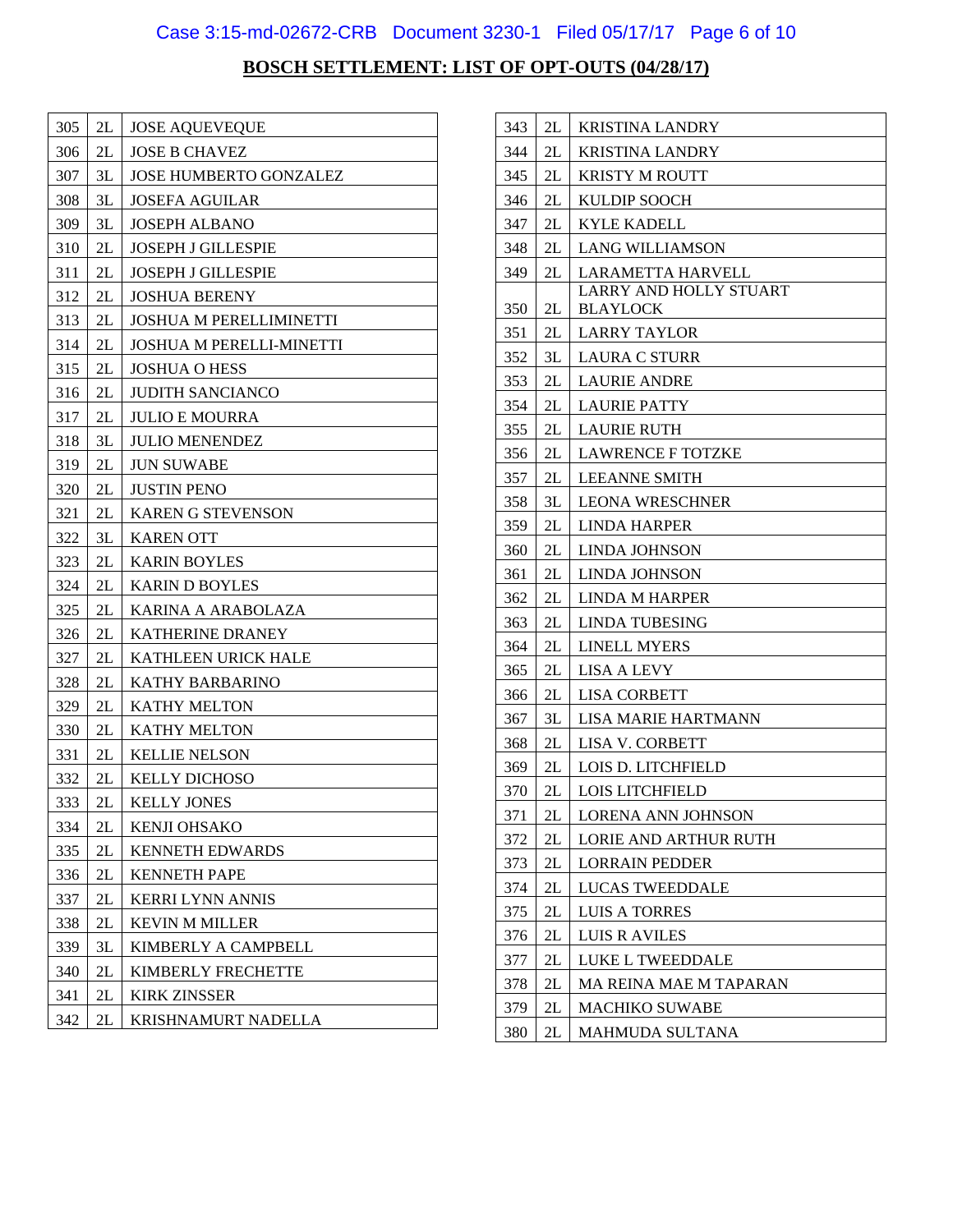## Case 3:15-md-02672-CRB Document 3230-1 Filed 05/17/17 Page 7 of 10

| 381 | 2L | <b>MAHMUDA SULTANA</b>        |
|-----|----|-------------------------------|
| 382 | 2L | <b>MALCOM ROBERT SANDEL</b>   |
| 383 | 2L | <b>MANUEL MATA</b>            |
| 384 | 2L | <b>MANUEL RODRIGUEZ</b>       |
| 385 | 2L | <b>MARIA G DELGADO</b>        |
| 386 | 3L | <b>MARIA TERESA BERG</b>      |
| 387 | 2L | <b>MARIE AND HAROLD HAGEN</b> |
| 388 | 2L | <b>MARIE B KEYES</b>          |
| 389 | 2L | <b>MARISA PEREZ MARTIN</b>    |
| 390 | 2L | <b>MARJORIE LOU BOGGS</b>     |
| 391 | 3L | <b>MARJORIE WILLIAMS</b>      |
| 392 | 2L | <b>MARK ALDRETE</b>           |
| 393 | 3L | <b>MARK CLEMENS</b>           |
| 394 | 2L | <b>MARK D. MOON</b>           |
| 395 | 2L | <b>MARK L THEODOSIS</b>       |
| 396 | 2L | <b>MARK LANE</b>              |
| 397 | 2L | <b>MARK MOON</b>              |
| 398 | 2L | <b>MARK MOSKOWITZ</b>         |
| 399 | 2L | <b>MARK THEODOSIS</b>         |
| 400 | 2L | <b>MARK TOWNSEND</b>          |
| 401 | 2L | MARK WEYBRIGHT SHOEMAKER      |
| 402 | 2L | <b>MARK ZANIDES</b>           |
| 403 | 2L | MARSHALL ALLMAN               |
| 404 | 2L | <b>MARTINA MACIAS</b>         |
| 405 | 2L | MARY AND WILLIAM MCNALLY      |
| 406 | 2L | <b>MARY ELIZABETH THOMAS</b>  |
| 407 | 2L | <b>MARY FERROS</b>            |
| 408 | 2L | <b>MARY H GALANOS</b>         |
| 409 | 2L | MARY M SMITH                  |
| 410 | 3L | <b>MARY MCGRANE</b>           |
| 411 | 2L | <b>MARY STELLA PAGAN</b>      |
| 412 | 2L | <b>MARY THOMAS</b>            |
| 413 | 2L | <b>MATT STAHLECKER</b>        |
| 414 | 3L | <b>MATTHEW HARTMANN</b>       |
| 415 | 2L | <b>MATTHEW KRAUTSDORFER</b>   |
| 416 | 2L | <b>MATTHEW M CAIN</b>         |
| 417 | 2L | <b>MATTHEW STAHLECKER</b>     |
| 418 | 2L | MATT-PHUOC TRINH              |

| 419 | 2L | <b>MEGAN HUSBY</b>          |
|-----|----|-----------------------------|
| 420 | 2L | <b>MELISSA N PIEHET</b>     |
| 421 | 3L | <b>MELISSA SANDERS</b>      |
| 422 | 2L | <b>MICHAEL A CAIN</b>       |
| 423 | 2L | <b>MICHAEL ADDAMS</b>       |
| 424 | 3L | MICHAEL AGOP DERDERIAN      |
| 425 | 3L | MICHAEL E KOENIG            |
| 426 | 2L | MICHAEL ERICKSON            |
| 427 | 2L | <b>MICHAEL H BRINKMANN</b>  |
| 428 | 3L | MICHAEL J HATHAWAY          |
| 429 | 2L | MICHAEL MAGAMEZ             |
| 430 | 2L | <b>MICHAEL MCCARVER</b>     |
| 431 | 2L | <b>MICHAEL REVELES</b>      |
| 432 | 2L | <b>MICHAEL TUSINGER</b>     |
| 433 | 2L | <b>MICHAEL WEISS</b>        |
| 434 | 2L | <b>MICHAEL YOUNG</b>        |
| 435 | 3L | <b>MICHELLE A. DARK</b>     |
| 436 | 3L | MICHELLE B CASANOVA         |
| 437 | 2L | <b>MICHELLE MCLEOD SAYE</b> |
| 438 | 2L | MIGUEL LOPEZ                |
| 439 | 2L | <b>MIGUEL RODRIGUEZ</b>     |
| 440 | 2L | <b>MISTY MCRAE</b>          |
| 441 | 3L | MITCHELL SALZBERG           |
| 442 | 2L | NANCY M. HELLER             |
| 443 | 2L | <b>NANCY STEUBER</b>        |
| 444 | 2L | <b>NATALIE BRAVO</b>        |
| 445 | 2L | <b>NATHAN HANCE</b>         |
| 446 | 2L | <b>NATHAN ROARK</b>         |
| 447 | 2L | NIESHA R TROUT              |
| 448 | 2L | NINA AKIN                   |
| 449 | 2L | NORMAN L JENKINS            |
| 450 | 2L | <b>OLEG YARIN</b>           |
| 451 | 2L | OLEGARIO CONDE              |
| 452 | 2L | PAIGE LEMMON                |
| 453 | 3L | PAMELA STARKE               |
| 454 | 2L | PATRICIA K TREIB            |
| 455 | 2L | PATRICIA M JAFFE            |
| 456 | 2L | PATRICIA NELSON             |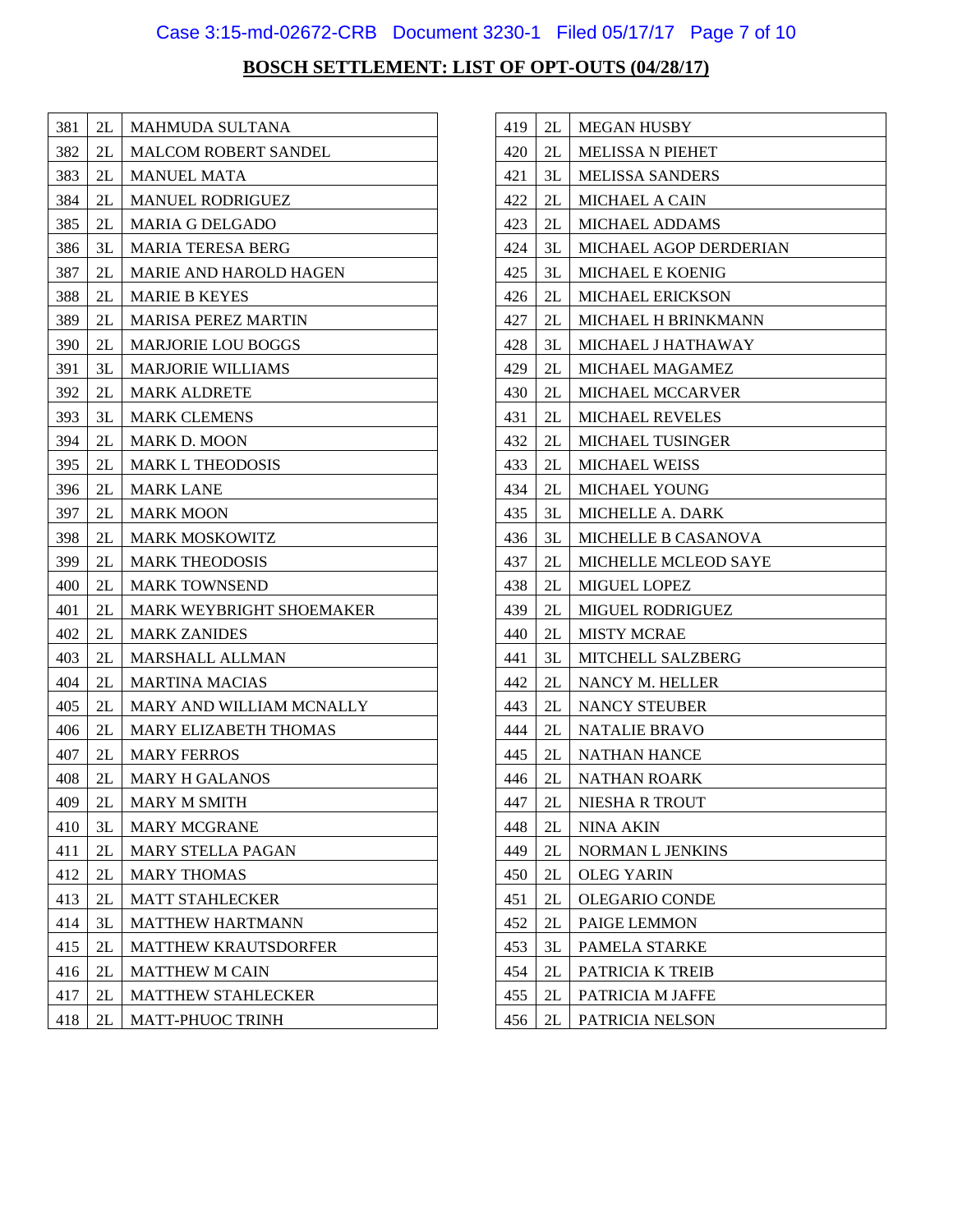## Case 3:15-md-02672-CRB Document 3230-1 Filed 05/17/17 Page 8 of 10

| 457 | 3L | PATRICIA NELSON          |
|-----|----|--------------------------|
| 458 | 2L | PATRICIA TRIEB           |
| 459 | 2L | PAUL CRAWFORD            |
| 460 | 2L | PAUL D CRAWFORD          |
| 461 | 2L | PAUL DANAHER             |
| 462 | 2L | PAUL M THOMAS            |
| 463 | 3L | PAUL R. SALAZAR          |
| 464 | 2L | PAUL REISZNER            |
| 465 | 3L | PEDRO GOMEZ              |
| 466 | 2L | PETE AND NANCY STREBEIGH |
| 467 | 2L | PETER BRUCE DAHLMAN      |
| 468 | 2L | PETER E BIPPART          |
| 469 | 2L | PETER FOIT               |
| 470 | 2L | PETER STREBEIGH          |
| 471 | 3L | PETRA BERG               |
| 472 | 3L | PHILIP G DARK            |
| 473 | 3L | PHILLIP FRIDAY           |
| 474 | 3L | PIOTR DZIARMAGA          |
| 475 | 2L | <b>OUIRINO LAZARO</b>    |
| 476 | 2L | RALPH GLADWIN            |
| 477 | 2L | RANDALL D LEBEAU         |
| 478 | 2L | RANDALL D LEBEAU         |
| 479 | 3L | RANDALL HARRAH           |
| 480 | 3L | RANDALL HARRAH           |
| 481 | 2L | <b>RANDALL RAY STICE</b> |
| 482 | 2L | <b>RANDALL RAY STICE</b> |
| 483 | 2L | RANDALL S PARKER         |
| 484 | 2L | <b>RAY WOOD</b>          |
| 485 | 2L | <b>REBECCA CARUSO</b>    |
| 486 | 2L | REINA TAPARAN            |
| 487 | 2L | <b>RENE LEYVA</b>        |
| 488 | 2L | RENE LEYVA               |
| 489 | 2L | REYNALDO VILLALOBOS      |
| 490 | 2L | RICHARD H COX            |
| 491 | 2L | RICHARD HARVELL          |
| 492 | 2L | RICHARD J GALANOS        |
| 493 | 2L | RICHARD JON CLOMPUS      |
| 494 | 2L | <b>RICHARD MARTIN</b>    |

| 495 | 2L | RICHARD NAHMIAS                 |
|-----|----|---------------------------------|
| 496 | 2L | RIGOBERTO VAZQUEZ               |
| 497 | 2L | ROBERT & NATALIE BRAVO          |
| 498 | 2L | ROBERT ALVIN NELSON             |
| 499 | 3L | ROBERT ALVIN NELSON             |
| 500 | 2L | ROBERT ARSENAULT                |
| 501 | 2L | ROBERT ARSENAULT                |
| 502 | 2L | ROBERT BRADSHAW                 |
| 503 | 2L | <b>ROBERT CLADER</b>            |
| 504 | 3L | ROBERT D HILLSHAFER             |
| 505 | 3L | ROBERT D & SUZANNE F HILLSHAFER |
| 506 | 2L | ROBERT DAVID MACIEL             |
| 507 | 2L | ROBERT DAVID MACIEL             |
| 508 | 2L | ROBERT DOLAN                    |
| 509 | 2L | ROBERT HOLADAY                  |
| 510 | 2L | ROBERT L INDEST                 |
| 511 | 2L | ROBERT L INDEST                 |
| 512 | 2L | ROBERT L SEWELL                 |
| 513 | 2L | ROBERT L. SEWELL                |
| 514 | 2L | ROBERT LAMARCHE                 |
| 515 | 3L | ROBERT SMITH                    |
| 516 | 2L | ROBERT SNYDER                   |
| 517 | 2L | RODRIGO LARA                    |
| 518 | 2L | ROGER ASHTON                    |
| 519 | 3L | <b>ROGER ASHTON</b>             |
| 520 | 2L | ROLANDO ALBINO GUERRA           |
| 521 | 3L | <b>ROLF UITZETTER</b>           |
| 522 | 2L | <b>RON MORGAN</b>               |
| 523 | 2L | RONALD JOHN OSEDACH             |
| 524 | 2L | RONALD MORGAN                   |
| 525 | 2L | <b>RONALD NICHOLS</b>           |
| 526 | 2L | RONNEY DANIEL EATON             |
| 527 | 2L | RONNEY DANIEL EATON             |
| 528 | 3L | RONNEY DANIEL EATON             |
| 529 | 2L | <b>ROSAURA GARZA</b>            |
| 530 | 2L | ROSCOE ROZEWICZ                 |
| 531 | 2L | ROY L VANHOUTEN                 |
| 532 | 2L | ROY M TUBESING                  |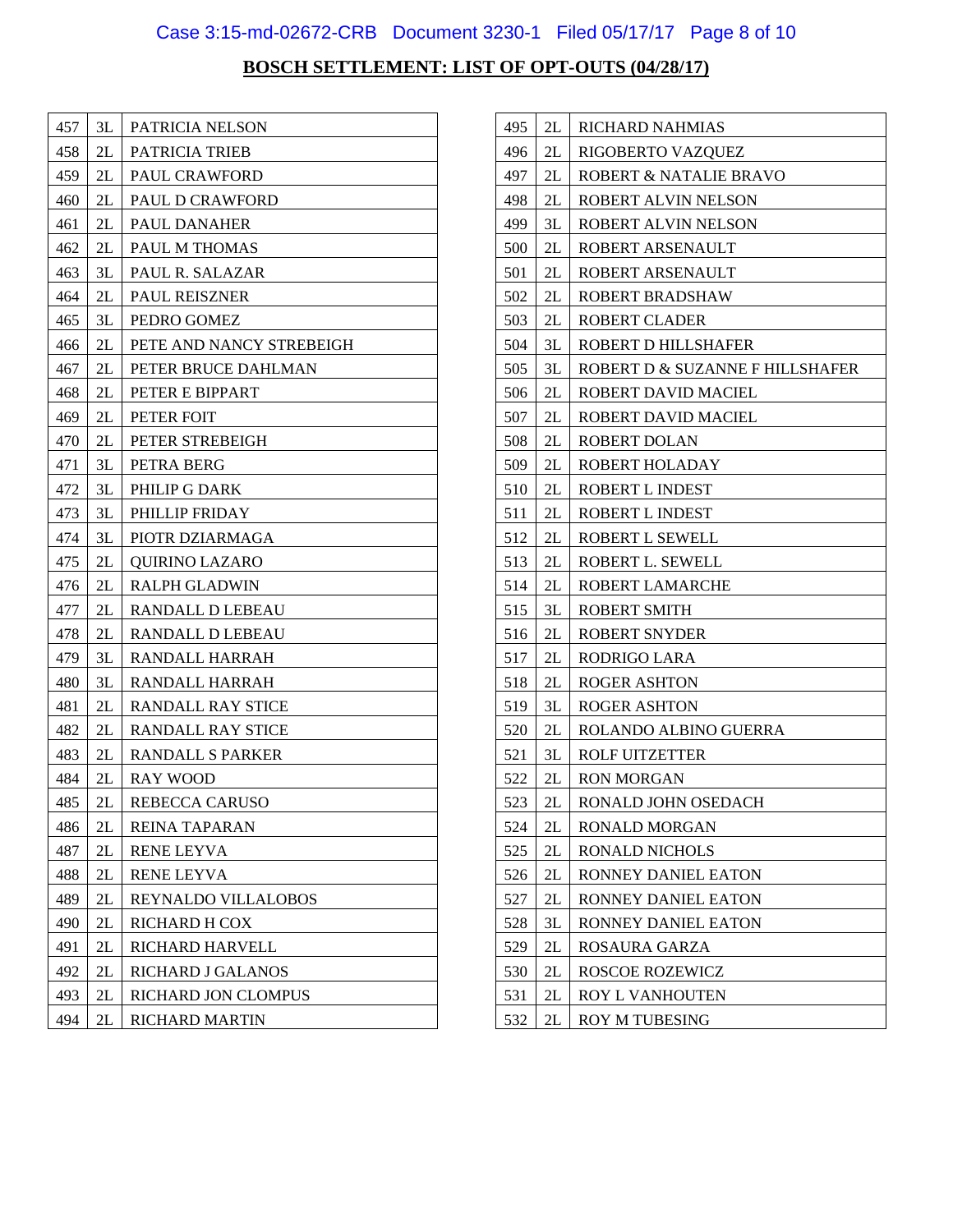## Case 3:15-md-02672-CRB Document 3230-1 Filed 05/17/17 Page 9 of 10

| 533 | 2L | <b>ROY MIKE TUBESING</b>                 |
|-----|----|------------------------------------------|
| 534 | 2L | <b>ROYCE BROWN</b>                       |
| 535 | 2L | RUSSELL ZIVKOVICH                        |
| 536 | 2L | <b>RYAN C MANDAP</b>                     |
| 537 | 2L | <b>RYAN HARPER</b>                       |
| 538 | 2L | <b>RYAN JACKSON</b>                      |
| 539 | 2L | <b>RYAN LOUAY SHARIF</b>                 |
| 540 | 2L | <b>RYAN MANDAP</b>                       |
| 541 | 2L | <b>RYAN MARI</b>                         |
| 542 | 2L | <b>RYAN MARI</b>                         |
| 543 | 2L | <b>RYAN SHARIF</b>                       |
| 544 | 2L | <b>SABRINA RODRIGUEZ</b>                 |
| 545 | 2L | <b>SAGRARIO BAECKER</b>                  |
| 546 | 2L | <b>SALOMON HAROLDO CORTES</b>            |
| 547 | 3L | <b>SALVADOR FRANCISCO VILLEGAS RAMOS</b> |
| 548 | 2L | <b>SAM STREATER</b>                      |
| 549 | 3L | <b>SANJAY R PATEL</b>                    |
| 550 | 2L | SARAH HUNT COMISKEY                      |
| 551 | 2L | <b>SCOTT MADISON</b>                     |
| 552 | 3L | <b>SCOTT MADISON</b>                     |
| 553 | 2L | <b>SCOTTY HUNZIKER</b>                   |
| 554 | 2L | <b>SEAN G FISHER</b>                     |
| 555 | 3L | <b>SERGEY SERDYUK</b>                    |
| 556 | 2L | <b>SERGIO RIOS</b>                       |
| 557 | 3L | <b>SHARON ZOETEWEY</b>                   |
| 558 | 2L | <b>SHEILA G AYMOND</b>                   |
| 559 | 3L | <b>SHERMAN UITZETTER</b>                 |
| 560 | 2L | <b>SHERRIE ANN SMITH</b>                 |
| 561 | 2L | <b>SHERRY NICHOLS</b>                    |
| 562 | 2L | SHERYL DAMERON                           |
| 563 | 2L | <b>SHIRLEY B FREEMAN</b>                 |
| 564 | 3L | <b>SIGMAR K BERG</b>                     |
| 565 | 2L | <b>SONYA TAYLOR</b>                      |
| 566 | 2L | <b>SOUHIL KHERICI</b>                    |
| 567 | 2L | STEPHEN COMISKEY                         |
| 568 | 2L | <b>STEPHEN FOSS</b>                      |
| 569 | 2L | STEVEN C. AND GRETCHEN D. MYERS          |
| 570 | 2L | <b>STEVEN L KADEL</b>                    |

| 571 | 2L | <b>STEVEN M JOHNSON</b>      |
|-----|----|------------------------------|
| 572 | 2L | <b>STEVEN STACHWICK</b>      |
| 573 | 2L | <b>STUART D ROBERTSON</b>    |
| 574 | 3L | STUART KAYE                  |
| 575 | 2L | <b>SUSAN COX</b>             |
| 576 | 2L | <b>SUSAN MCGILL</b>          |
| 577 | 2L | <b>SUZANNA NORBECK</b>       |
| 578 | 2L | SVETLANA MARKEVICH           |
| 579 | 2L | <b>TAMARA TRAWICK</b>        |
| 580 | 2L | TAMERA J TOTEN               |
| 581 | 2L | TAO M. PHAM                  |
| 582 | 2L | TAO PHAM                     |
| 583 | 2L | <b>TED CHUN</b>              |
| 584 | 2L | <b>TED VINCENT</b>           |
| 585 | 2L | TEDDY J SAYE                 |
| 586 | 2L | <b>TERESA KEITH</b>          |
| 587 | 2L | TERRI TUSINGER               |
| 588 | 2L | <b>TERRY ROMA</b>            |
| 589 | 3L | <b>TESSA HARDAGE</b>         |
| 590 | 2L | THEA AND LEE MCNORVELL       |
| 591 | 2L | <b>THEODOR S PARADA</b>      |
| 592 | 2L | THEODORE AND CECELIA RICHTER |
| 593 | 2L | THOMAS & DELORES MARY NEVELS |
| 594 | 3L | THOMAS G PATZAU              |
| 595 | 2L | THOMAS R EVANS               |
| 596 | 2L | <b>THOMAS R NEVELS</b>       |
| 597 | 2L | <b>THOMAS R NEVELS</b>       |
| 598 | 2L | THOMAS W WHITE               |
| 599 | 2L | THOR ERICKSON                |
| 600 | 2L | TIMOTHY J CAUTHRON           |
| 601 | 2L | TIMOTHY TOOMAY               |
| 602 | 2L | TONY ORTEGA                  |
| 603 | 2L | <b>TORREY P PAEZ</b>         |
| 604 | 2L | <b>TORREY P PAEZ</b>         |
| 605 | 2L | TORREY PAEZ                  |
| 606 | 2L | <b>TRACEY BONNET</b>         |
| 607 | 2L | TRACY BYRD                   |
| 608 | 2L | <b>TRACY MORK</b>            |